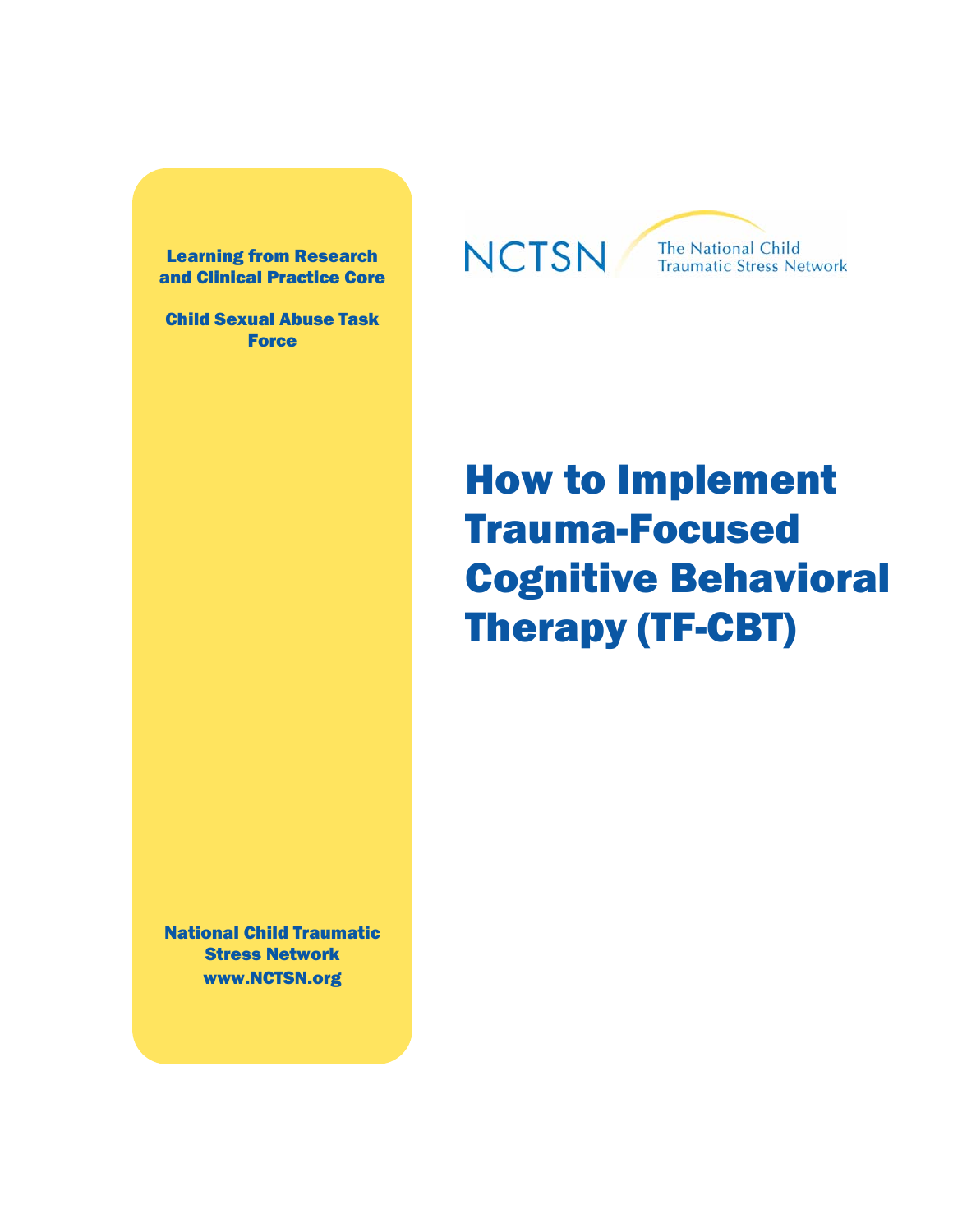## How to Implement Trauma-Focused Cognitive Behavioral Therapy

#### From the National Child Traumatic Stress Network

#### Child Sexual Abuse Task Force:

Anthony Mannarino, PhD, Karen Mallah, PhD, Co-Directors; Lisa Amaya-Jackson, MD, Frank Bennet, PhD, Lucy Berliner, LCSW, Judy Cohen, MD, Esther Deblinger, PhD, Kevin Gully, PhD, Frank Putnam, MD, Denis Radigan, LCSW, Susana Rivera, PhD and Ben Saunders,PhD

#### Learning from Research and Clinical Practice Core:

Lisa Amaya-Jackson, MD, Charlene Allred, PhD, Frank Putnam, MD (Co-Directors); Barbara Burns, PhD, Lucy Berliner, LCSW, Judy Cohen, MD, Kevin Gully, PhD

with

Elizabeth Power, MEd

TF-CBT Treatment Developed by: Judith A. Cohen, MD, Anthony Mannarino, PhD & Esther Deblinger, PhD

#### 2004, Version 2

#### Reference Update 2008

The National Child Traumatic Stress Network is coordinated by the National Center for Child Traumatic Stress, Los Angeles, CA, and Durham, NC

This project was funded in part by the Substance Abuse and Mental Health Services Administration (SAMHSA), US Department of Health and Human Services (HHS). The views, policies, and opinions expressed are those of the authors and do not necessarily reflect those of SAMHSA or HHS.

Recommended Citation: Child Sexual Abuse Task Force and Research & Practice Core, National Child Traumatic Stress Network. (2004). *How to Implement Trauma-Focused Cognitive Behavioral Therapy.* Durham, NC and Los Angeles, CA: National Center for Child Traumatic Stress.

For downloadable files and other information: http://www.NCTSN.org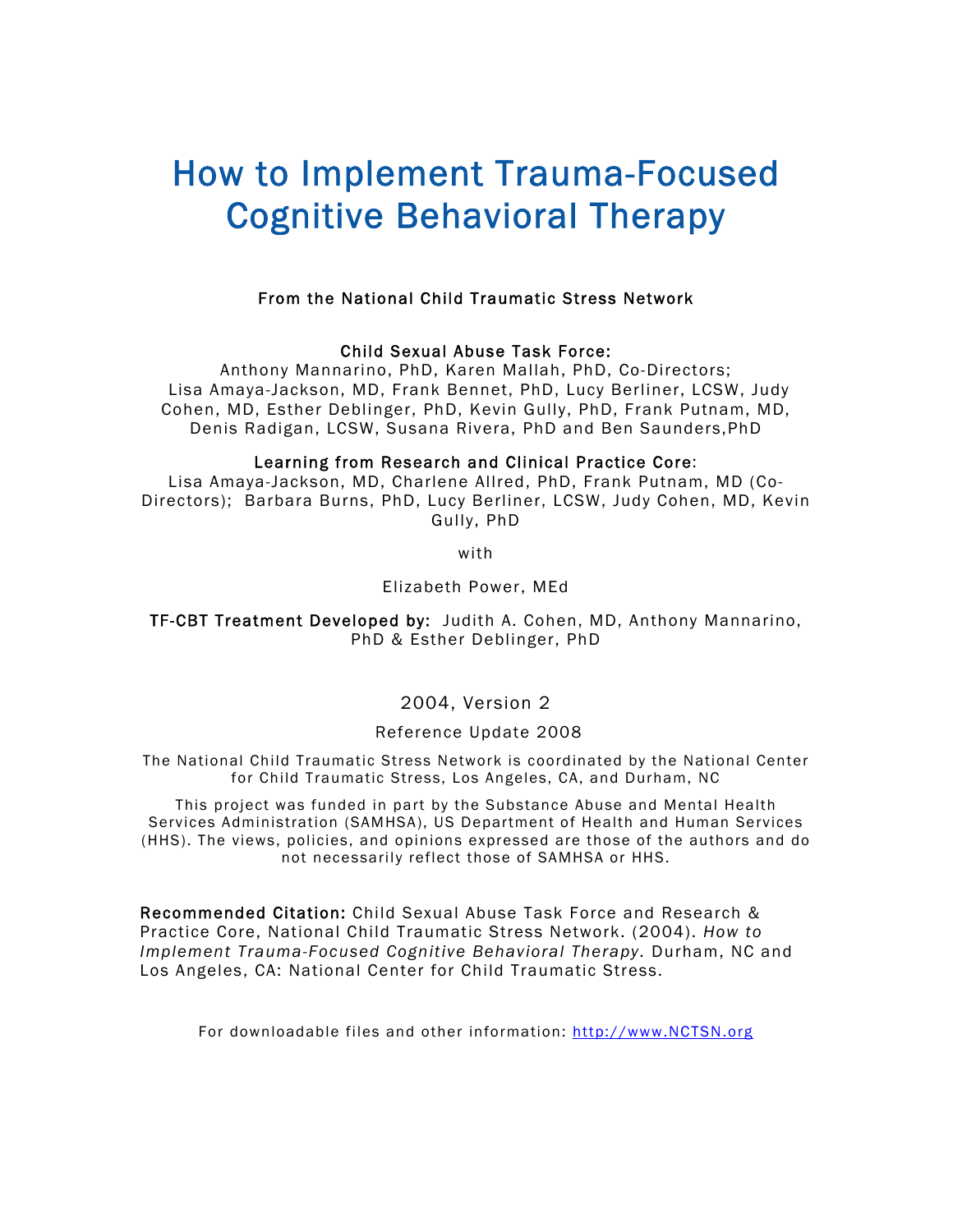## Table of Contents

| II. Why Trauma-Focused Cognitive Behavioral Therapy (TF-CBT)? 5                                                                                          |  |  |  |  |  |  |
|----------------------------------------------------------------------------------------------------------------------------------------------------------|--|--|--|--|--|--|
| Why Should Agencies and Clinicians Consider Implementing TF-CBT?  6                                                                                      |  |  |  |  |  |  |
|                                                                                                                                                          |  |  |  |  |  |  |
|                                                                                                                                                          |  |  |  |  |  |  |
|                                                                                                                                                          |  |  |  |  |  |  |
| Agency Stakeholders: Identification and Buy-in Within and Outside Agencies<br>Steps in Implementing TF-CBT: Organizational readiness, pre-implementation |  |  |  |  |  |  |
| 21                                                                                                                                                       |  |  |  |  |  |  |
| Time Requirements and Adjusting the Length of TF-CBT Treatment 28                                                                                        |  |  |  |  |  |  |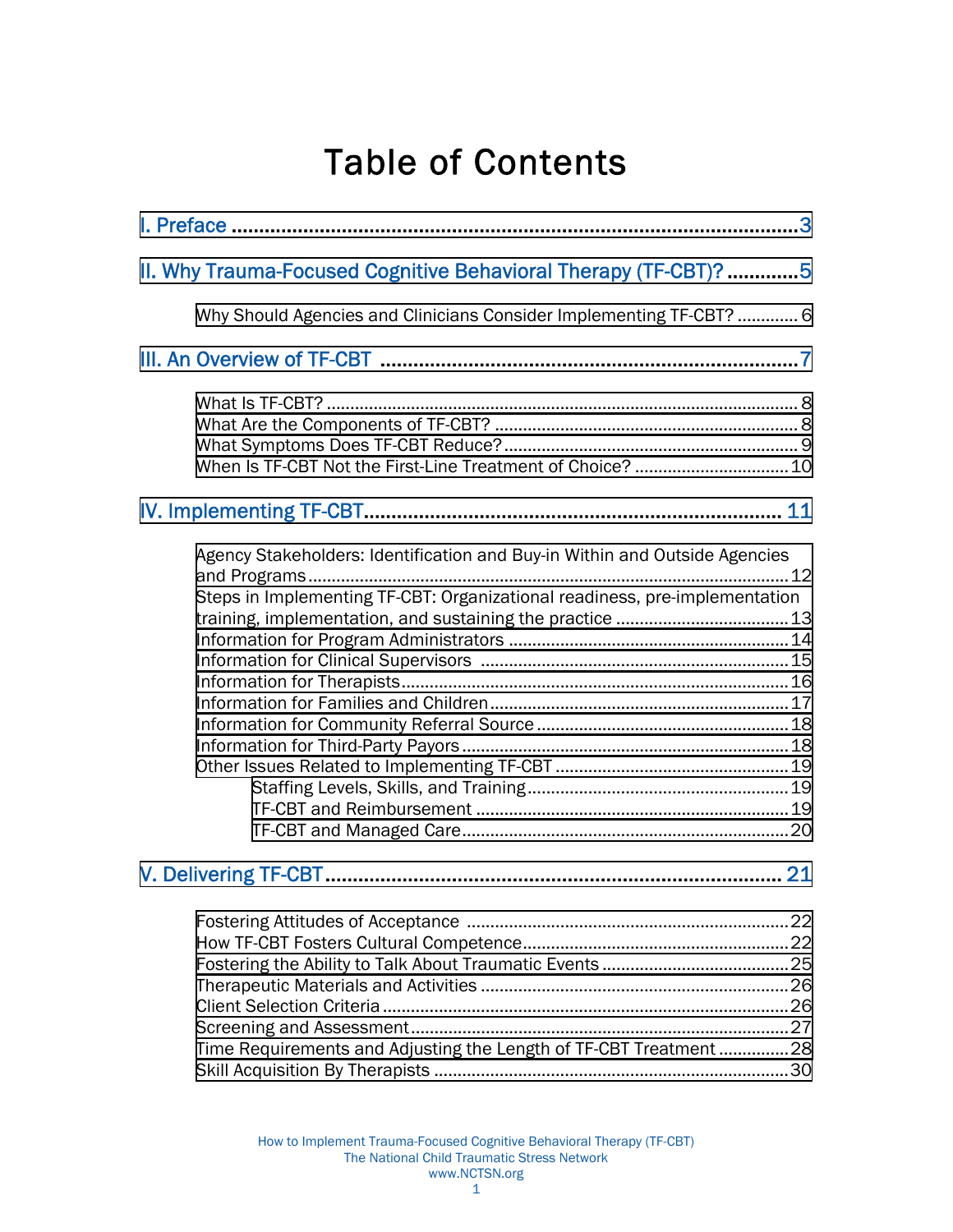| Addressing Fidelity Issues with Novice vs. Experienced Therapists35        |  |
|----------------------------------------------------------------------------|--|
|                                                                            |  |
|                                                                            |  |
|                                                                            |  |
|                                                                            |  |
|                                                                            |  |
|                                                                            |  |
|                                                                            |  |
|                                                                            |  |
|                                                                            |  |
|                                                                            |  |
|                                                                            |  |
| 2: Organizational Readiness and Capacity Assessment 48                     |  |
| 3. UCLA PTSD Index for DSM-IV (Child, Adolescent, and Parent Versions) and |  |
|                                                                            |  |
|                                                                            |  |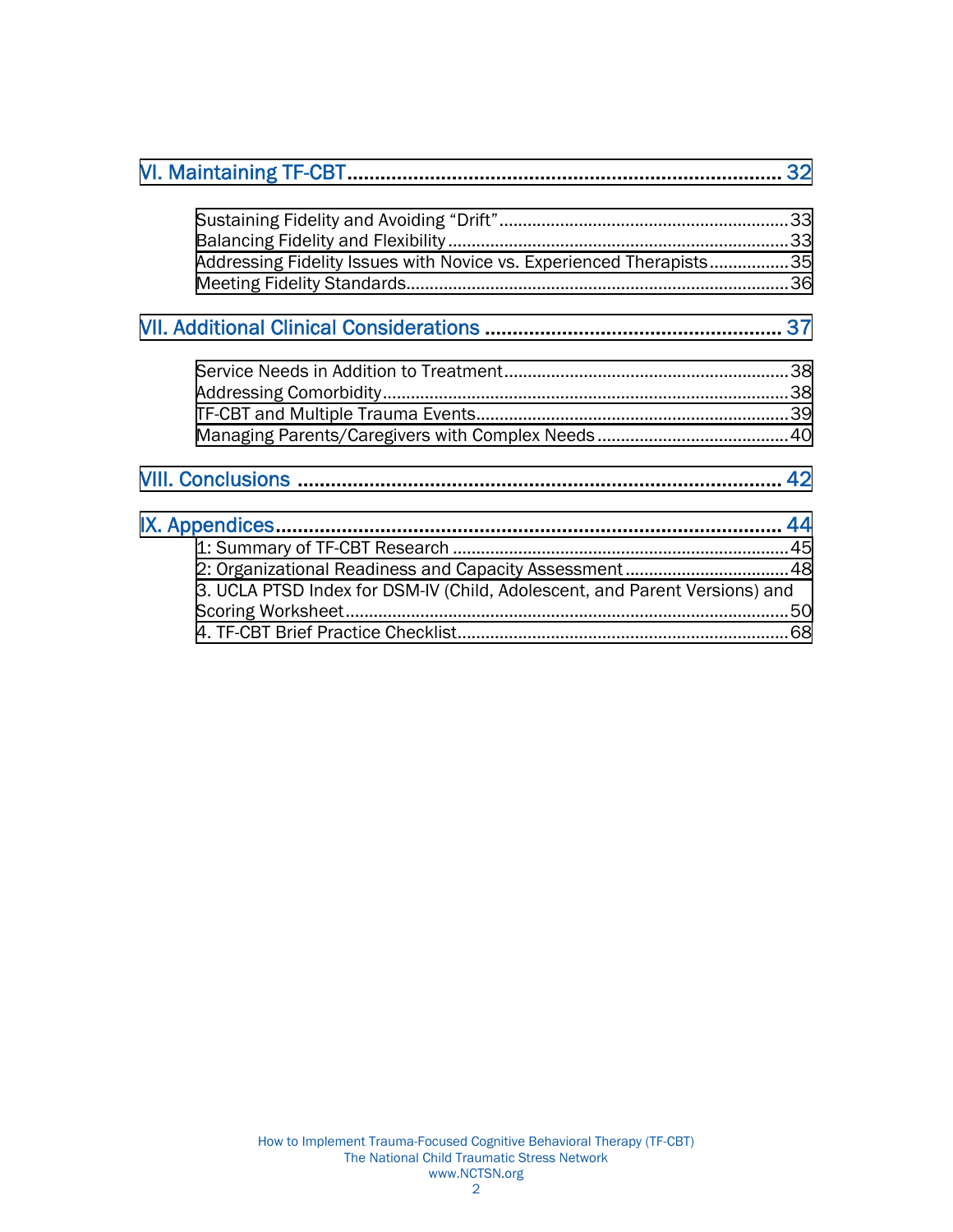<span id="page-4-0"></span>Learning from Research and Clinical Practice Core

Child Sexual Abuse Task **Force** 

# Preface

National Child Traumatic Stress Network www.NCTSN.org

> How to Implement Trauma-Focused Cognitive Behavioral Therapy (TF-CBT) The National Child Traumatic Stress Network www.NCTSN.org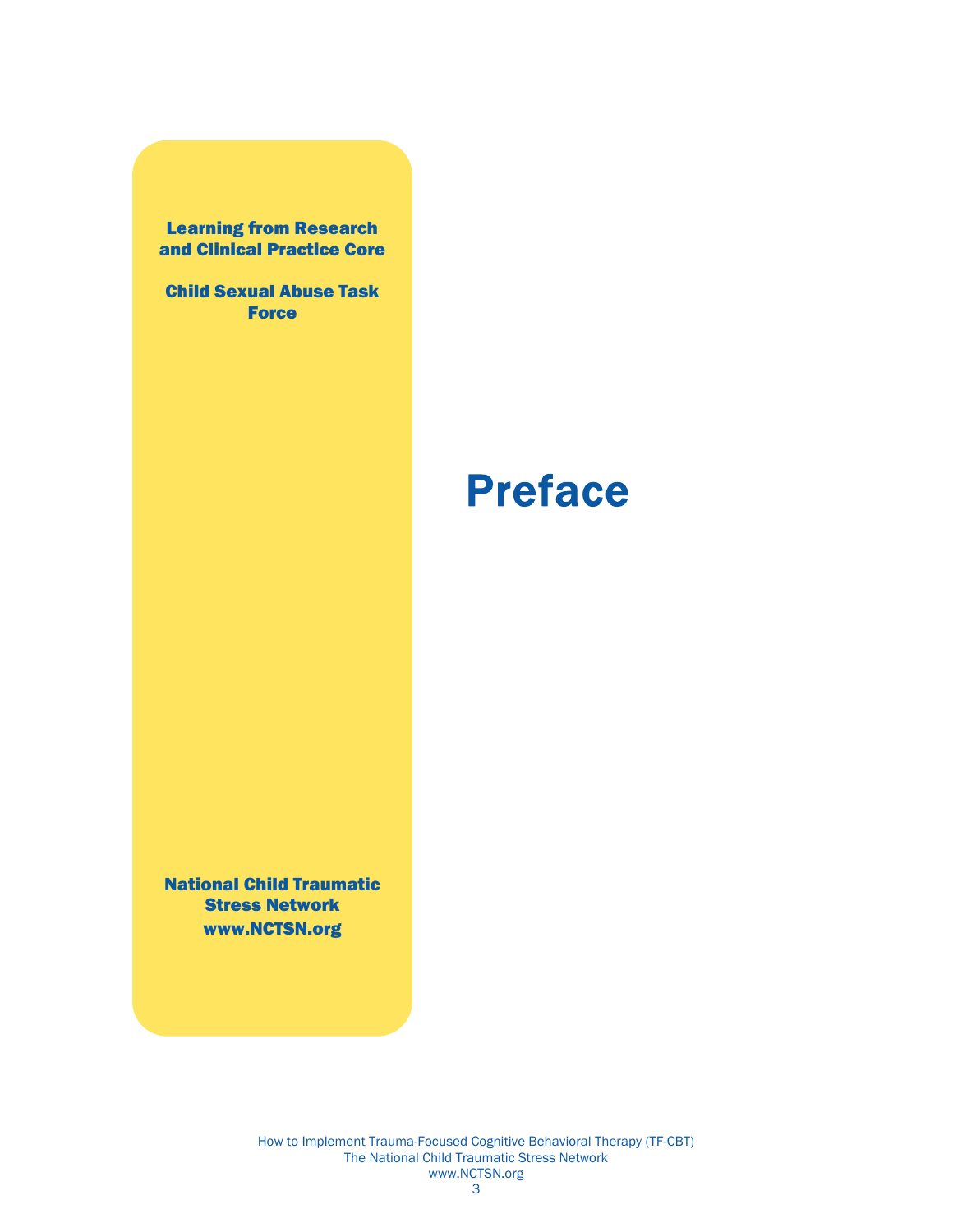## I. Preface

It is an unfortunate fact that many children and adolescents experience traumatic events such as child abuse, domestic violence, rape, violent crime, community violence, natural disasters, war, terrorism, and the death of loved ones under traumatic circumstances. Many experience multiple types of trauma. Although some children demonstrate extraordinary resilience in the aftermath of these experiences, many have significant distress or develop psychological difficulties that can be serious or long lasting. These experiences also increase the risk of adult physical and psychological problems, criminal behavior, and impaired functioning.

Trauma-Focused Cognitive Behavioral Therapy (TF-CBT) is a components-based psychosocial treatment model that incorporates elements of cognitive-behavioral, attachment, humanistic, empowerment, and family therapy models. It includes several core treatment components designed to be provided in a flexible manner to address the unique needs of each child and family. There is strong scientific evidence that this therapy works in treating trauma symptoms in children, adolescents, and their parents. This model was initially developed to address trauma associated with child sexual abuse and has more recently been adapted for use with children who have experienced a wide array of traumatic experiences, including multiple traumas.

This TF-CBT Implementation Manual is for therapists, clinical supervisors, program administrators, and other stakeholders who are considering the use of TF-CBT for traumatized children in their communities. It was developed by the SAMHSA-funded National Child Traumatic Stress Network's (NCTSN) Sexual Abuse Task Force and is based on our experiences over many years in training community providers as to when, how, and with whom to use TF-CBT. Through the NCTSN, we have had the opportunity to further study how community practitioners make decisions about using TF-CBT, and what types of training and consultation experiences optimally assist them in implementing this treatment in their settings.

We hope this TF-CBT Implementation Manual will assist agencies in weighing the pros and cons of adopting this treatment model, offer direct service providers guidance in overcoming obstacles to implementing TF-CBT, and, when used in conjunction with our book, *Treating Trauma and Traumatic Grief in Children and Adolescents* (J.A. Cohen, A.P. Mannarino,and E. Deblinger; NY: Guilford Press, 2006), an online training course (http://www.musc.edu/tfcbt), and associated training and consultation, assist more children recover from the negative impact of trauma.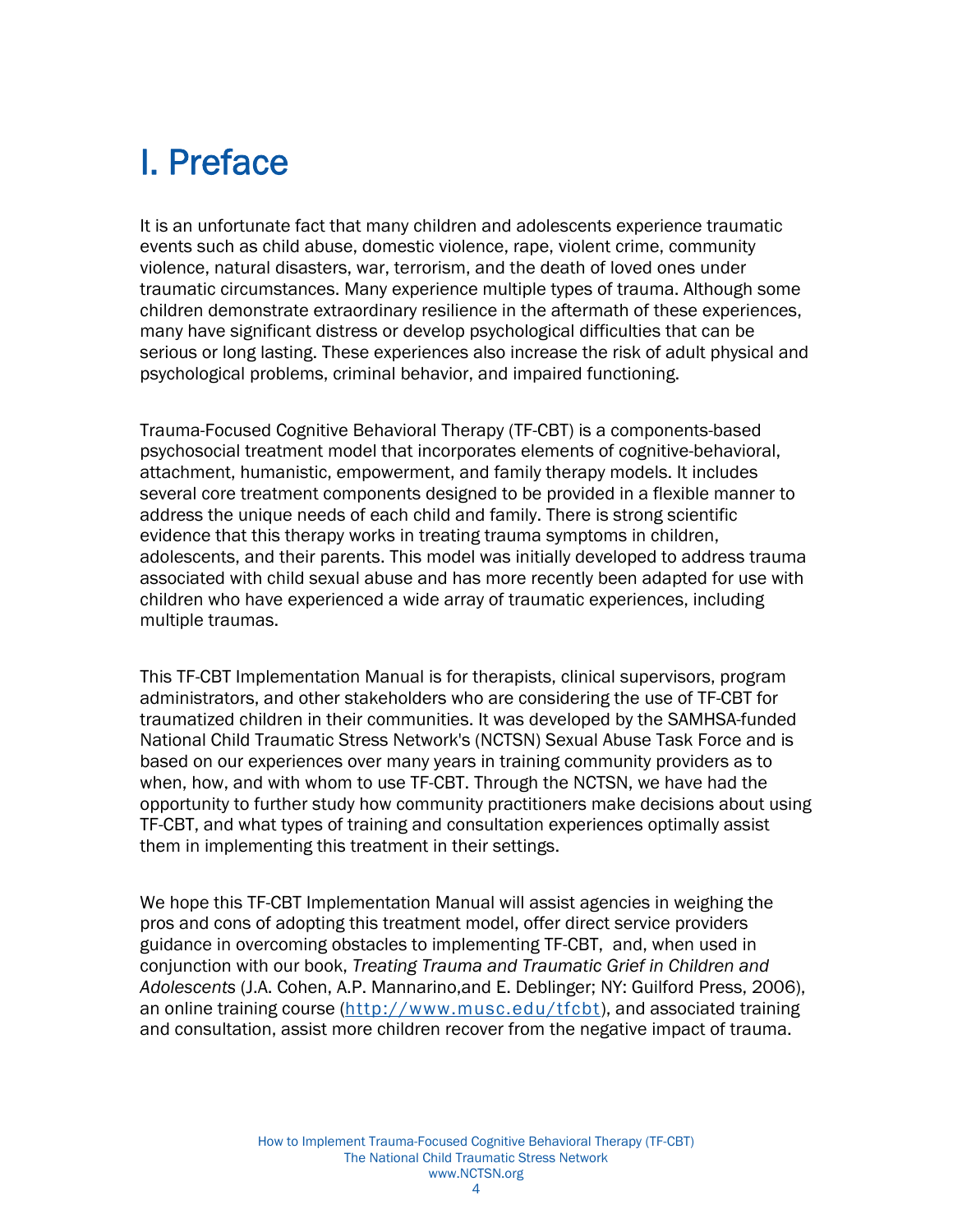<span id="page-6-0"></span>Learning from Research and Clinical Practice Core

Child Sexual Abuse Task Force

# Why Trauma-Focused Cognitive Behavioral Therapy (TF-CBT)?

National Child Traumatic Stress Network www.NCTSN.org

> How to Implement Trauma-Focused Cognitive Behavioral Therapy (TF-CBT) The National Child Traumatic Stress Network www.NCTSN.org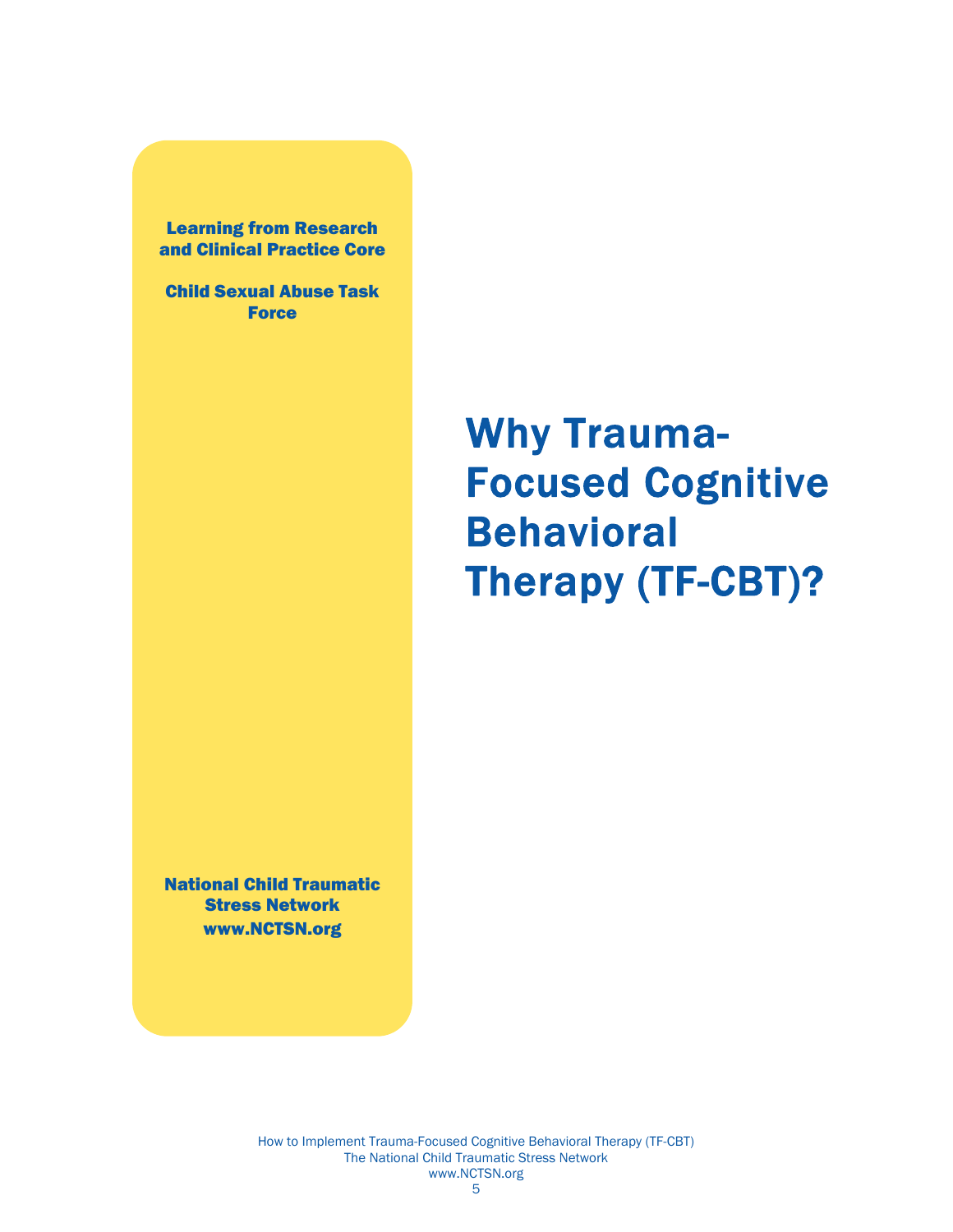## <span id="page-7-0"></span>II. Why TF-CBT?

## Why Should Agencies and Clinicians Consider Implementing TF-CBT?

Agencies and clinicians consider implementing a new treatment out of a wish to deliver services that have been proven to be effective. TF-CBT is recognized as being one of the most effective interventions for children who have significant psychological symptoms related to trauma exposures.

More than a dozen scientifically rigorous studies have demonstrated that TF-CBT helps children and families recover from the negative effects of traumatic experiences, including PTSD symptoms, depression, and related difficulties. Many of the studies compared TF-CBT to other treatments commonly provided to traumatized children, such as supportive therapy, child-centered therapy, play therapy, or usual community treatment, and showed that children receiving TF-CBT improved faster and more completely than the children who received other treatments.

Studies that followed children for as long as one to two years after the end of treatment found that these improvements were sustained. This supports the promise of TF-CBT to potentially prevent the long-term problems associated with childhood trauma.

*Children receiving TF-CBT had better outcomes compared to other treatments.* 

*A list of relevant studies, and seminal facts about them, can be found in Appendix 1.* 

Here are some important facts. TF-CBT:

- works for children who have experienced any trauma, including multiple traumas.
- is effective with children from diverse backgrounds.
- works in as few as 12 treatment sessions.
- has been used successfully in clinics, schools, homes, residential treatment facilities, and inpatient settings.
- works even if there is no parent or caregiver to participate in treatment.
- works for children in foster care.
- has been used effectively in a variety of languages and countries.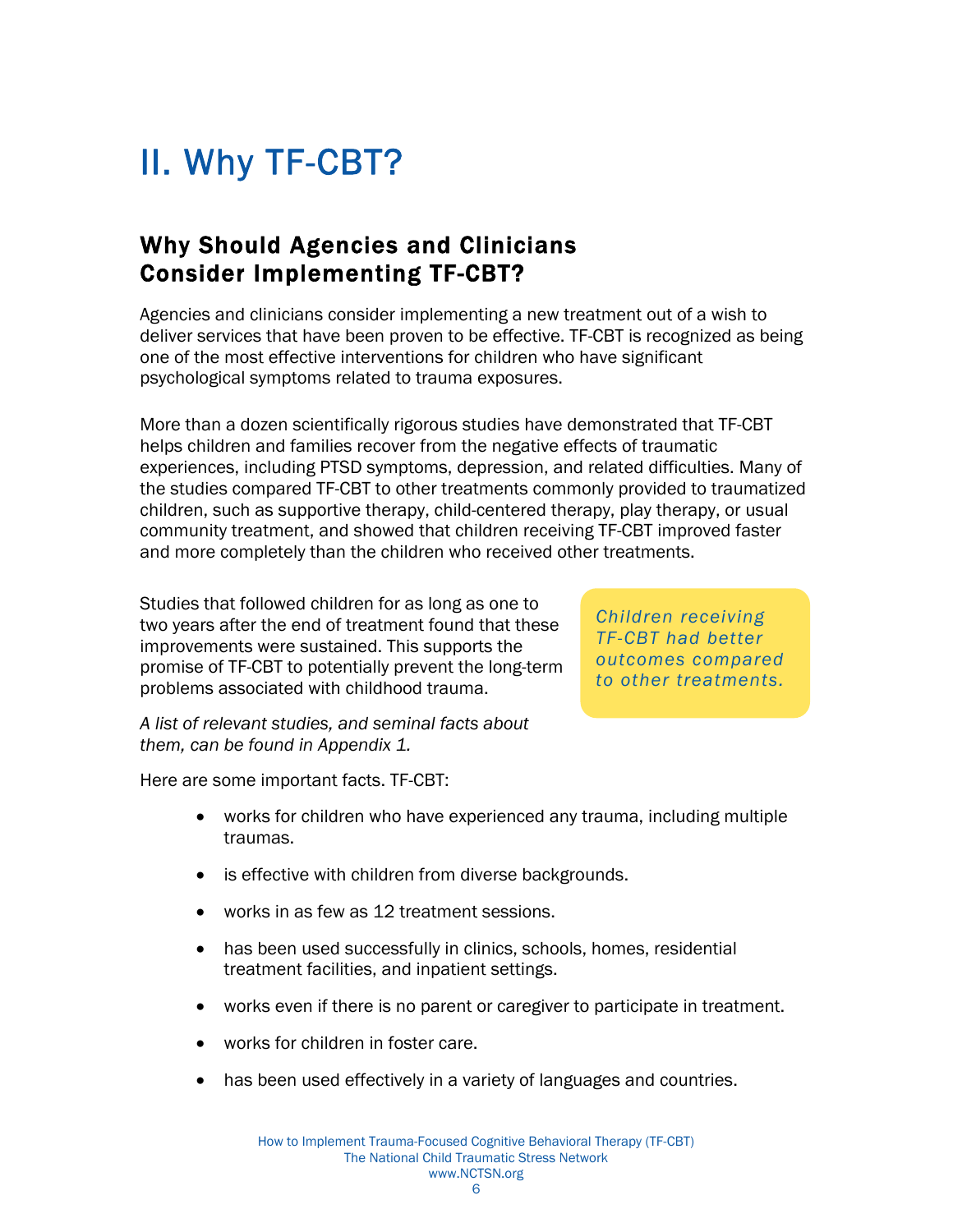#### <span id="page-8-0"></span>Learning from Research and Clinical Practice Core

Child Sexual Abuse Task **Force** 

# An Overview of TF-CBT

National Child Traumatic Stress Network www.NCTSN.org

> How to Implement Trauma-Focused Cognitive Behavioral Therapy (TF-CBT) The National Child Traumatic Stress Network www.NCTSN.org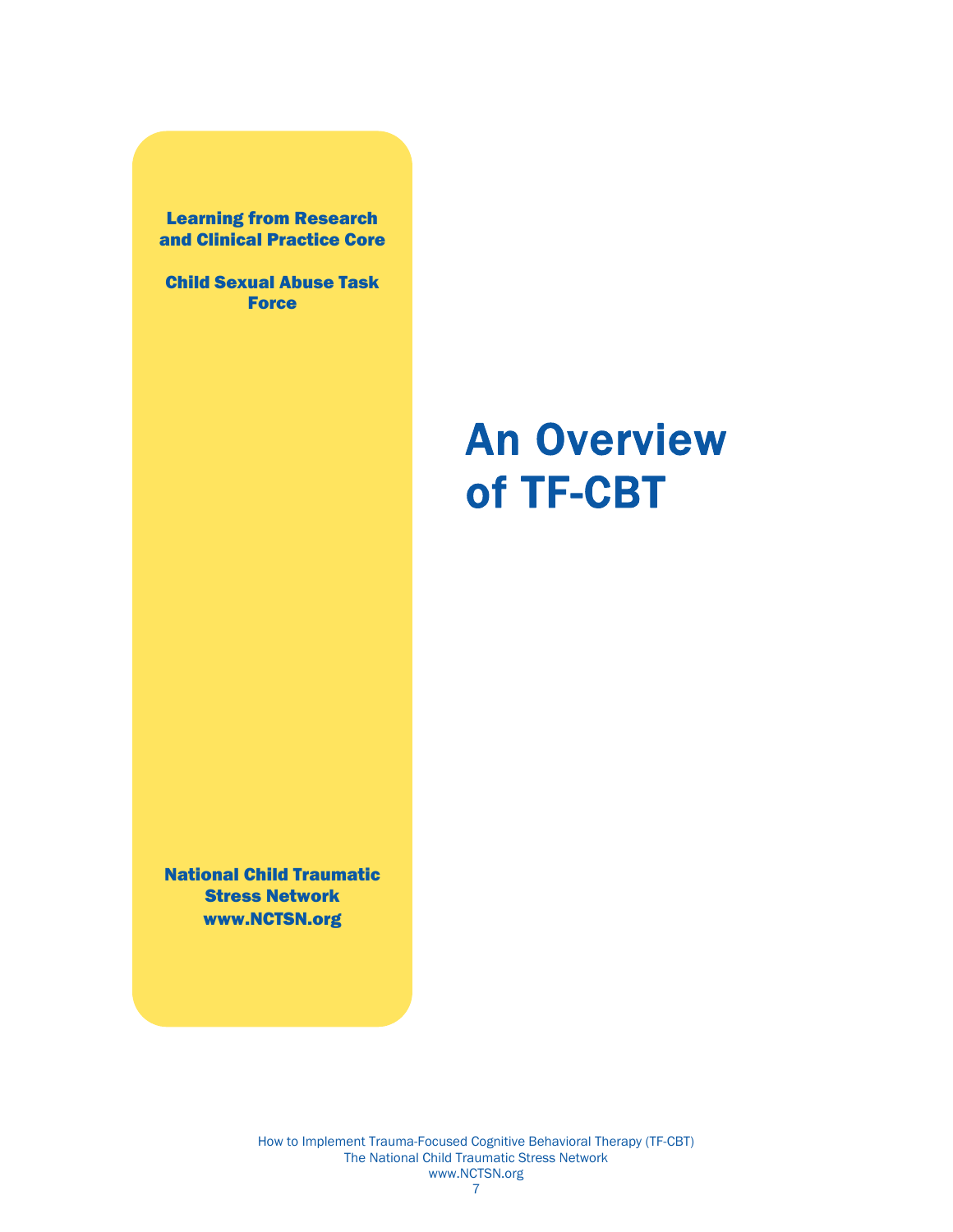## <span id="page-9-0"></span>III. An Overview of TF-CBT

## What Is Trauma-Focused Cognitive Behavioral Therapy (TF-CBT)?

Trauma-Focused Cognitive Behavioral Therapy (TF-CBT) is a components-based model of psychotherapy that addresses the unique needs of children with PTSD symptoms, depression, behavior problems, and other difficulties related to traumatic life experiences.

## What Are the Components of TF-CBT?

TF-CBT is a short-term treatment approach that can work in as few as 12 sessions. It also may be provided for longer periods of time depending on the child's and family's needs.

Individual sessions for the child and for the parents or caregivers, as well as joint parent-child sessions, are part of the treatment. As with any therapy, forming a therapeutic relationship with the child and parent is critical to TF-CBT. The specific components of TF-CBT are summarized by the acronym PRACTICE: *TF-CBT addresses the unique needs of children with PTSD, depression, behavior problems, or other difficulties related to traumatic life experiences.* 

- Psychoeducation is provided to children and their caregivers about the impact of trauma and common childhood reactions.
- Parenting skills are provided to optimize children's emotional and behavioral adjustment.
- Relaxation and stress management skills are individualized for each child and parent.
- Affective expression and modulation are taught to help children and parents identify and cope with a range of emotions.
- Cognitive coping and processing are enhanced by illustrating the relationships among thoughts, feelings and behaviors. This helps children and parents modify inaccurate or unhelpful thoughts about the trauma.
- Trauma narration, in which children describe their personal traumatic experiences, is an important component of the treatment.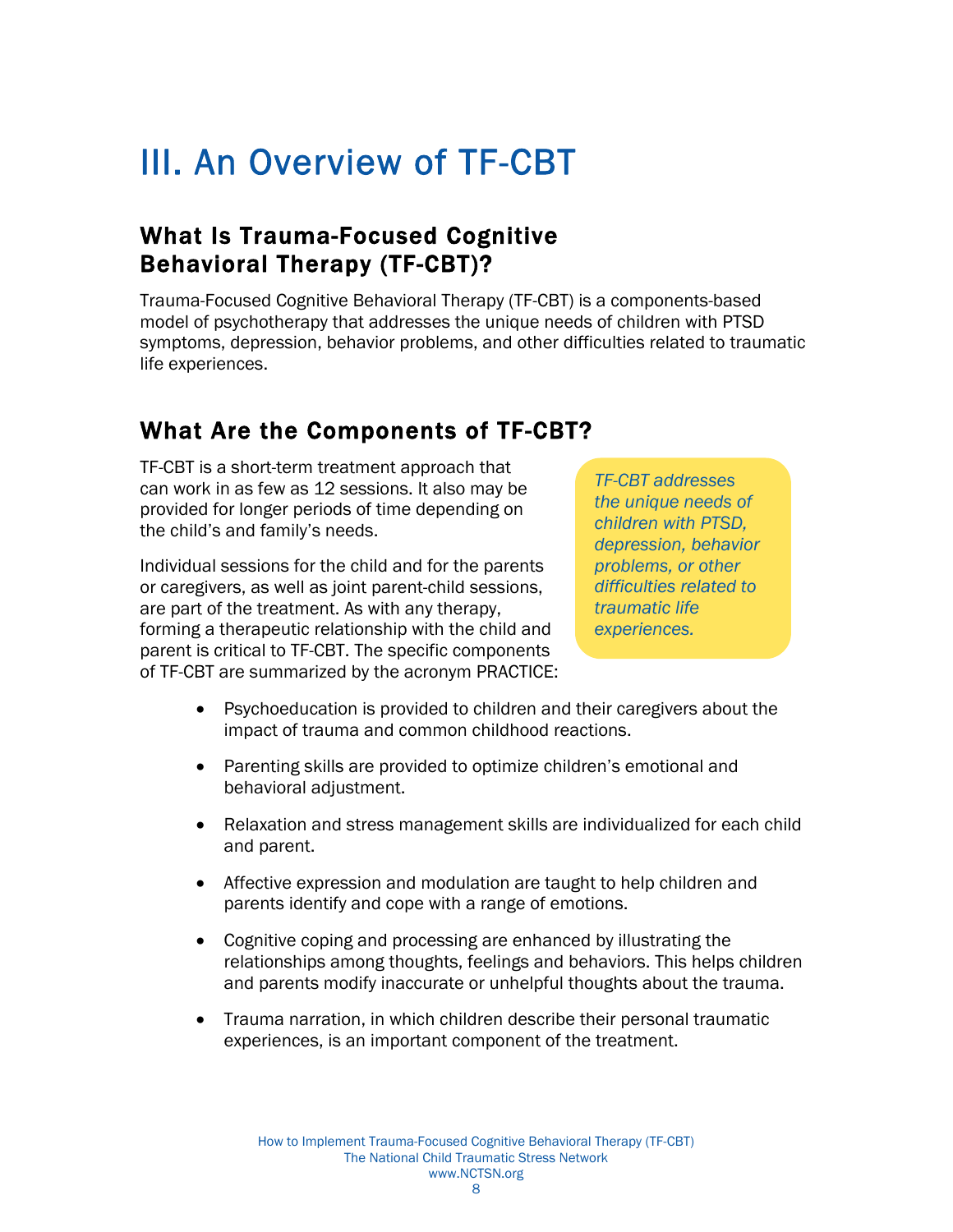- <span id="page-10-0"></span>• *In vivo* mastery of trauma reminders is used to help children overcome their avoidance of situations that are no longer dangerous, but which remind them of the original trauma.
- Conjoint child-parent sessions help the child and parent talk to each other about the child's trauma.
- The final phase of the treatment, Enhancing future safety and development, addresses safety, helps the child to regain developmental momentum, and covers any other skills the child needs to end treatment.

## What Symptoms Does TF-CBT Reduce?

TF-CBT primarily reduces symptoms of Posttraumatic Stress Disorder (PTSD). PTSD is characterized by problems with managing trauma-related negative emotions and physical reactions caused by memories or reminders of the trauma that may lead to maladaptive coping such as avoidance of reminders. These reactions often interfere with functioning at home, in school, and in interpersonal relationships. Typical PTSD symptoms are:

- Intrusive and upsetting memories, thoughts, or dreams about the trauma
- Avoidance of things, situations, or people which are trauma reminders
- Emotional numbing
- Physical reactions of hyperarousal, trouble concentrating, or irritability

*Children with problems from traumatic experiences may benefit from TF-CBT even if they do not meet the full criteria for PTSD.* 

In addition to improving PTSD symptoms, TF-CBT results in improvements in:

- Depression
- Anxiety
- Behavior problems
- Sexualized behaviors
- Trauma-related shame
- Interpersonal trust
- Social competence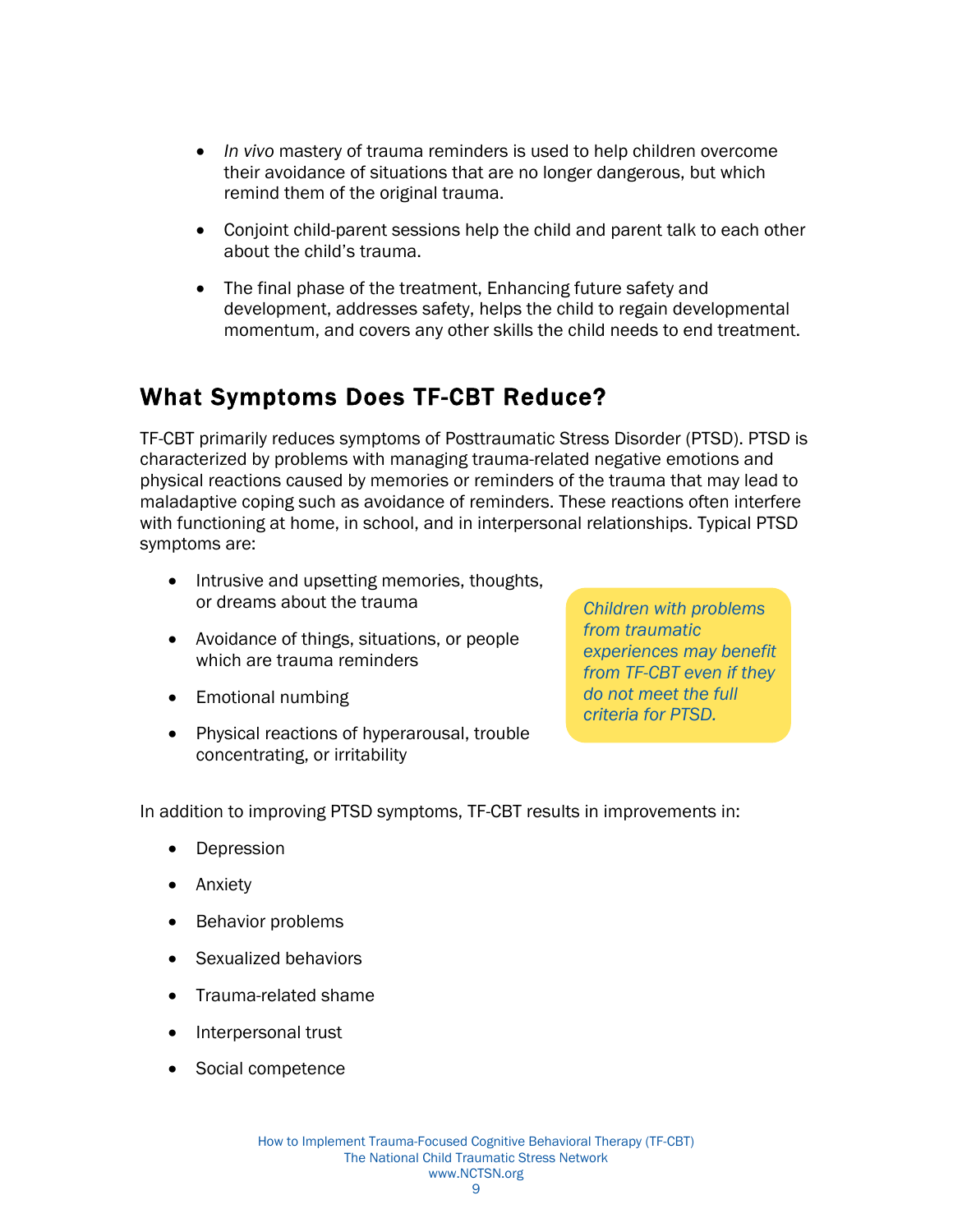<span id="page-11-0"></span>When children experience serious traumas, other family members are affected as well. This is why TF-CBT typically includes parents or caregivers in treatment. In the aftermath of trauma, TF-CBT is effective in helping parents to:

- Overcome general feelings of depression
- Reduce PTSD symptoms
- Reduce emotional distress about the child's trauma
- Improve parenting practices
- Enhance their ability to support their children

However, it is important to remember that TF-CBT can work for children who do not have a parent available to participate in treatment, and children should not be excluded from receiving TF-CBT for this reason.

#### When Is TF-CBT Not the First-Line Treatment of Choice?

Many children in clinical settings have a trauma history. The trauma experience may very well have contributed to their problems, but TF-CBT may not be the first or most important therapy they need.

When children are referred to therapy because their predominant problems are disruptive behaviors such as defiance, disobedience, aggression, or rule- or lawbreaking, the first order of business is to directly address these behaviors. The positive parenting components of TF-CBT, parent behavior management therapies, or other interventions designed specifically for these behaviors should be provided.

Similarly, children who are severely depressed or suicidal, or who have active substance abuse, should first receive treatments specific to those conditions.

TF-CBT will often be an appropriate intervention for these children once the above presenting problems have been addressed.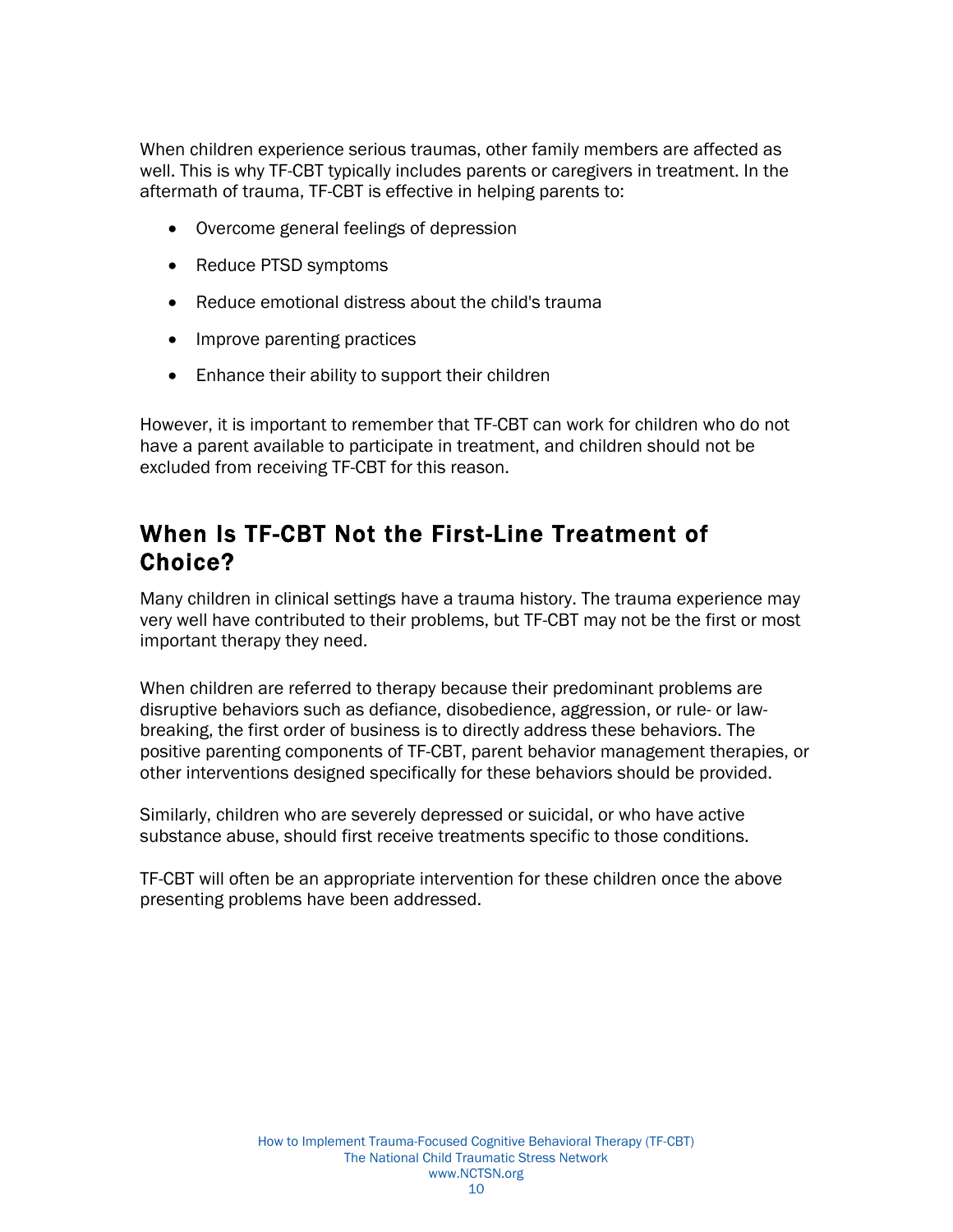<span id="page-12-0"></span>Learning from Research and Clinical Practice Core

Child Sexual Abuse Task **Force** 

# Implementing TF-CBT

National Child Traumatic Stress Network www.NCTSN.org

> How to Implement Trauma-Focused Cognitive Behavioral Therapy (TF-CBT) The National Child Traumatic Stress Network www.NCTSN.org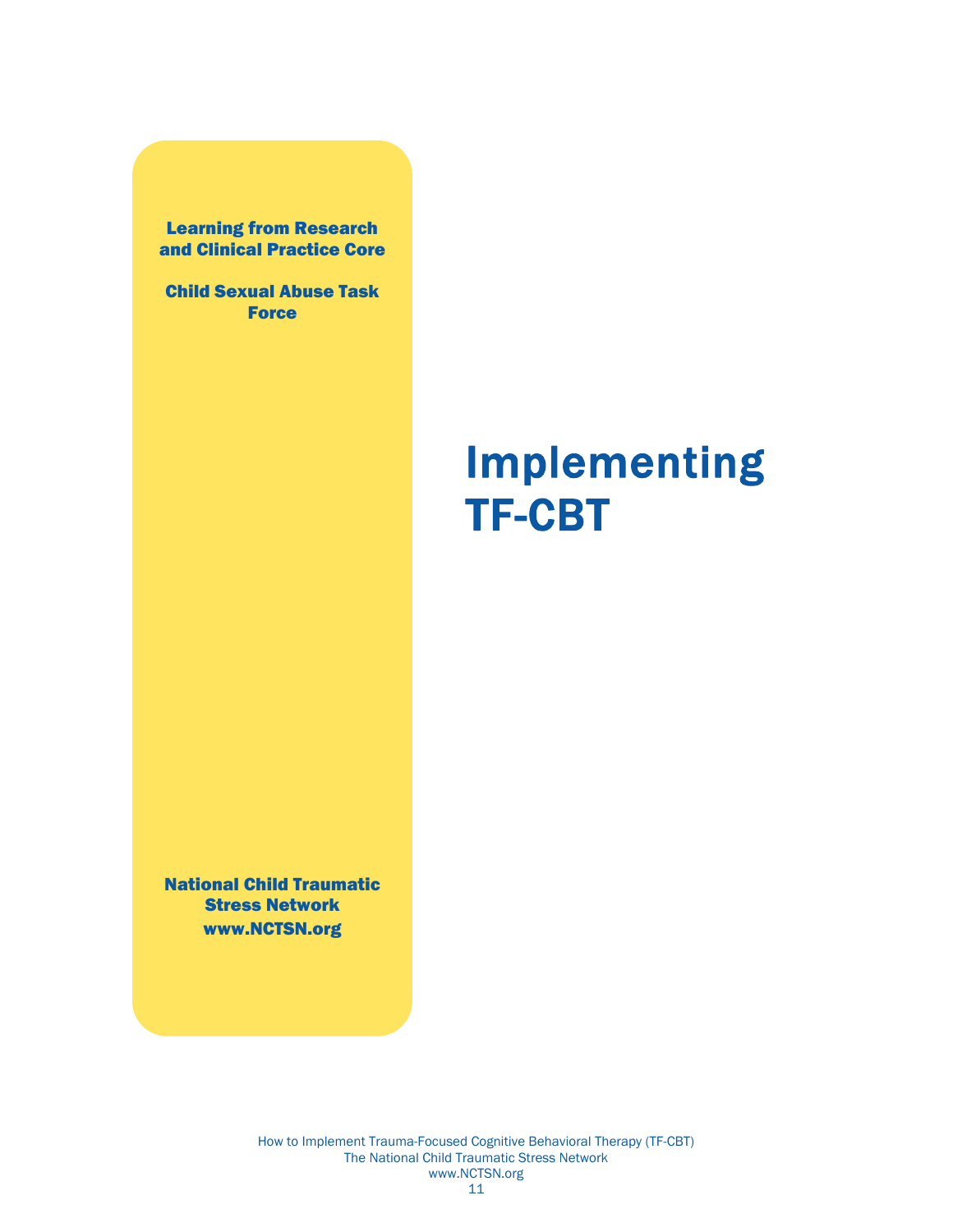# <span id="page-13-0"></span>IV. Implementing TF-CBT

## Agency Stakeholders: Buy-In Within and Outside Agencies

Successfully implementing TF-CBT in any agency requires the support of a variety of individuals and groups. Developing buy-in and commitment from all these critical players makes implementation easier and more effective.

In addition to the clinicians who will be asked to provide TF-CBT, other key stakeholders in agencies who will directly affect how successfully TF-CBT is implemented include administrative decision makers, clinical supervisors, other direct service providers, staff from finance and medical information, parents and consumers, and persons who might be called upon to provide child care while parents attend sessions.

Many community agencies that are linked with community systems and settings, consider their community partners key stakeholders in their success. These partners may provide referrals, as well as social, and fiscal, support. Community partners can include:

- Law enforcement professionals
- Child Protective Services (CPS)
- Victim-witness advocates and community organizations
- School counselors and teachers
- Pediatric and family medical practitioners
- Clergy

Internal agency stakeholders, particularly agency administrators, clinical supervisors, and clinicians, will need to come together around the necessary steps of adopting a new practice. Implementing TF-CBT usually involves four steps: organizational readiness, pre-implementation training, implementation, and sustaining the practice.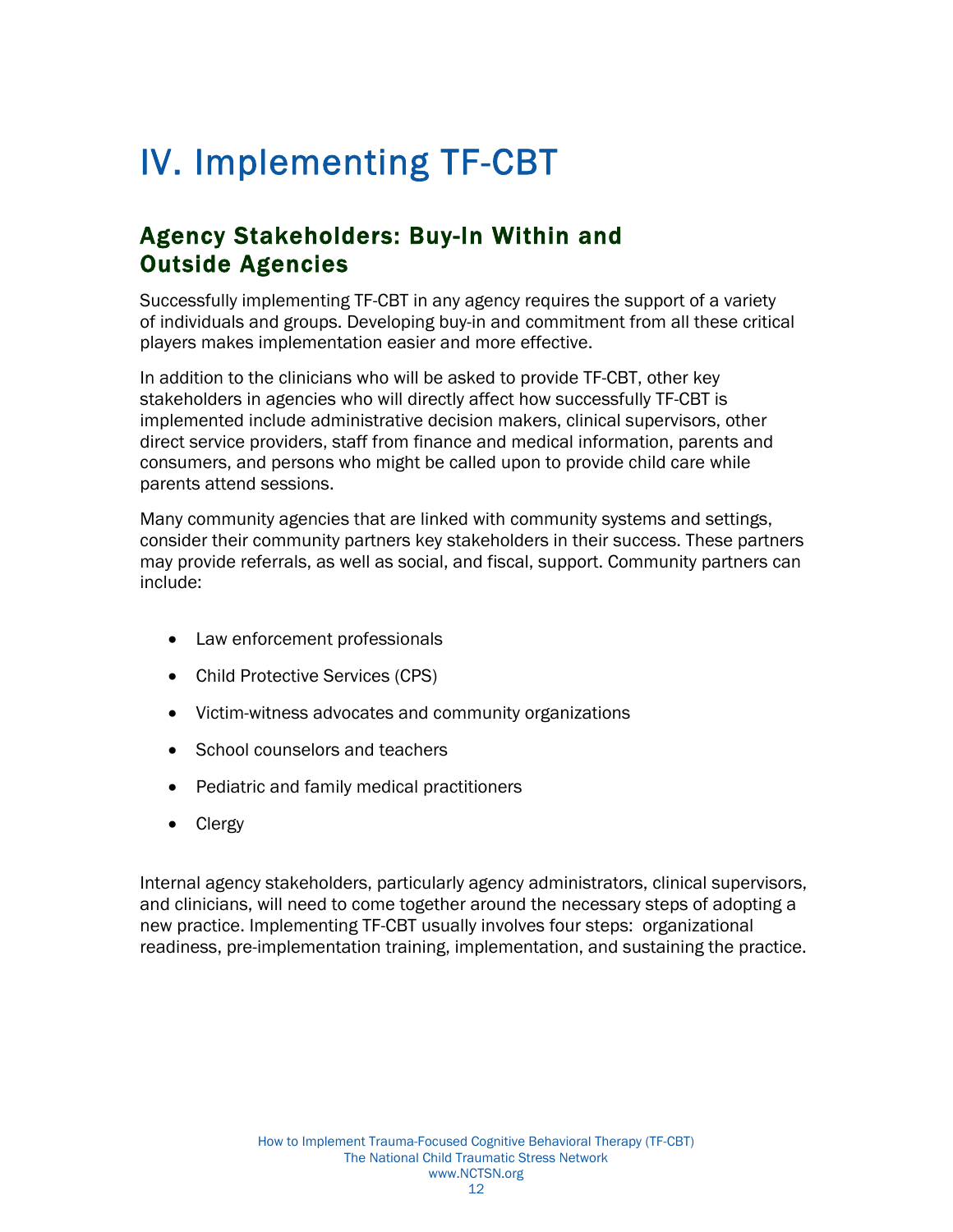## <span id="page-14-0"></span>Steps in Implementing TF-CBT: What does it take?

• *Organizational readiness* includes the process an organization goes through in identifying a new model for adoption. Any agency that is considering adopting a new model or practice obviously has some interest in change, or would not be exploring new options. However, adopting and maintaining a new practice requires making a number of changes that are not necessarily intuitive. Organizational readiness refers to how ready an organization is to make the changes required at various organizational levels to successfully implement and sustain a new practice

*For more information about assessing organizational readiness, refer to Appendix 2.* 

- *Pre-implementation training* refers to the multi-step process required to prepare agencies for implementing a new practice such as TF-CBT. The most obvious recipients of training are therapists, but others in an organization also need to know about the new practice. In the case of TF-CBT, administrators, supervisors, receptionists, intake coordinators, data managers, assessors, insurers, consumers, referring agencies and many others may have a stake in a new practice. Therefore, it is crucial to consider who needs to be included in the pre-implementation training phase and how to provide training to all appropriate stakeholders before attempting implementation. For therapists, three phases of training are provided: Web-based training; live training; and ongoing expert consultation. For supervisors, additional consultation is also available, as is training for community stakeholders.
- *Implementation* refers to actually putting into play the coordinated efforts of staff, clinicians, supervisors, and administrators so that TF-CBT is provided effectively in an organization. From providing the treatment sessions and obtaining model-specific supervision, to documentation and billing practices, different staff and resources will play different roles in fully installing a model program like TF-CBT. Implementing TF-CBT effectively also includes a plan for evaluating how the treatment is being used to ensure that therapists are using TF-CBT correctly. A recommended way of doing this is through the use of fidelity instruments. These allow therapists and supervisors to follow the course of each case to see which components are being implemented in a systematic and transparent manner. Fidelity instruments also track the course of implementation for the entire agency and yoke implementation to outcomes for individual children.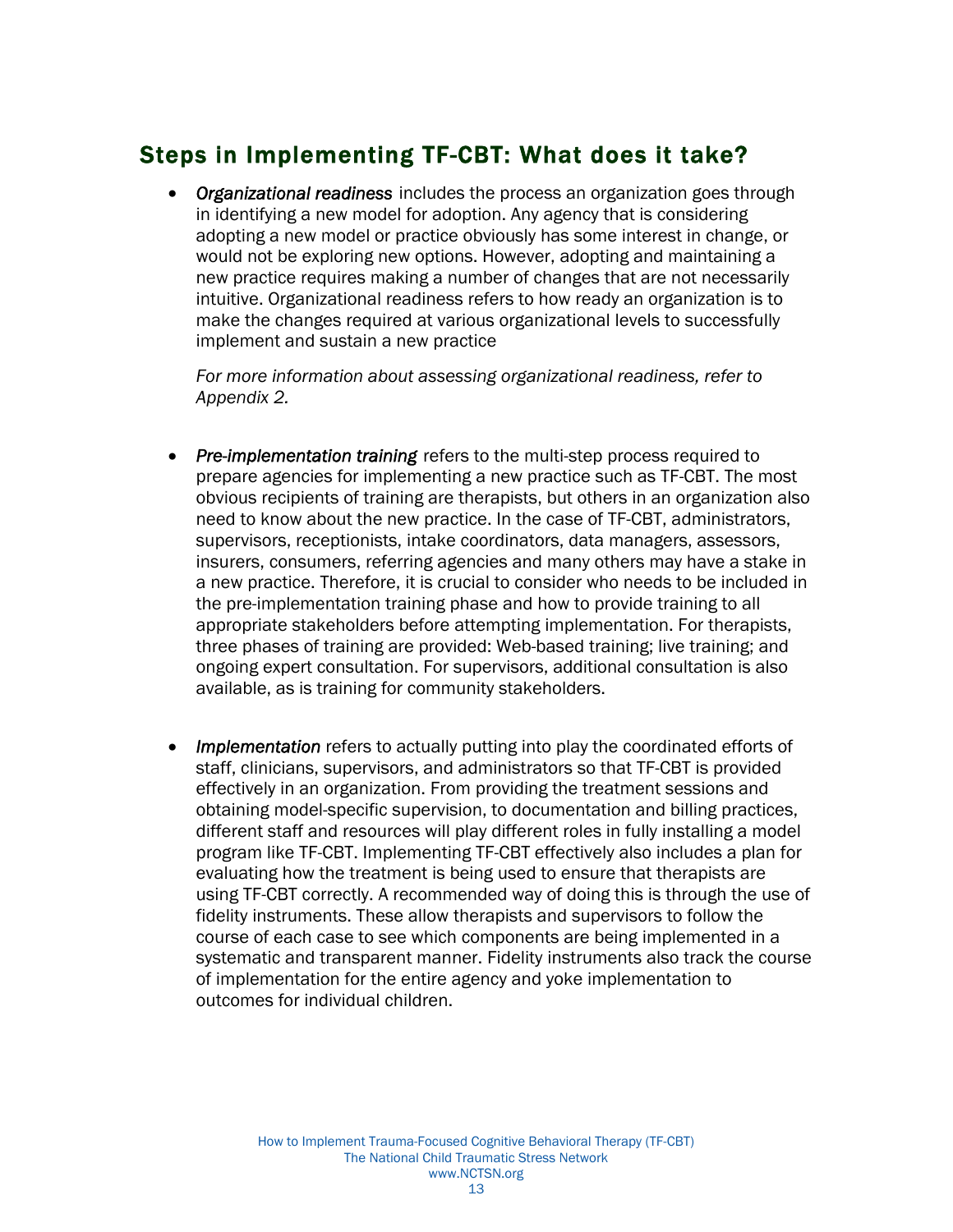<span id="page-15-0"></span>• *Sustaining the practice* refers to having a plan in place to ensure that the agency will continue using TF-CBT in a self-sustainable way after the training and consultation calls have ended without the support of expert consultants, ongoing training, or even supervisors who may leave to take other jobs. How can an agency sustain the practice of TF-CBT after the support phase is over? This is a question to consider from the moment adoption begins.

#### Information for Program Administrators

There are several important considerations that program administrators must take into account when considering adopting TF-CBT. These include:

- Will TF-CBT improve agency performance?
- How much will it cost to achieve the desired improvements?
- What agency-level adjustments will be required to support successful adoption and use of TF-CBT by clinicians?

*Program administrators need to know first and foremost that TF-CBT will improve agency performance.* 

Here are some key reasons to adopt and implement TF-CBT:

- Many policy-making entities and funders are adopting standards that favor the use of evidence-based interventions.
- There are increasing expectations that services must prove effective.
- Results that can be achieved with short-term intervention are more costeffective.

Two key requirements for TF-CBT implementation are:

- Organizational leadership that supports the use of evidence-based interventions. This support promotes acceptance by clinicians.
- Training and specific ongoing supervision

The cost of initial training depends on the type of training preferred and the number of staff to be trained. Many TF-CBT training options are available at a range of prices.

As an initial step, free Web-based training (http://www.musc.edu/tfcbt) is recommended for all therapists. At the minimum, a terminal master's level degree is required. Live training is recommended for optimal implementation. A full-day training for one staff member can be obtained for as little as \$100-\$300 at annual regional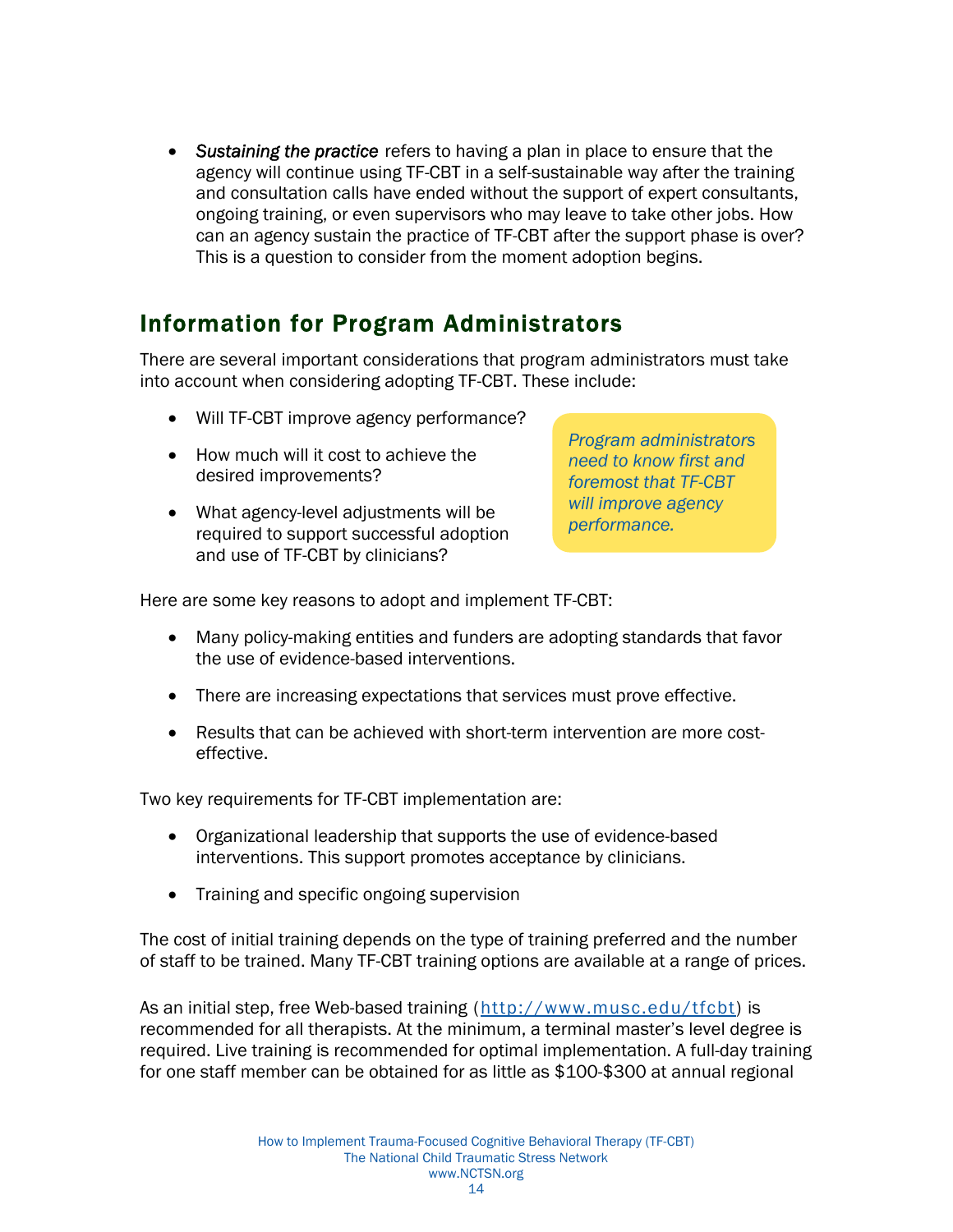<span id="page-16-0"></span>and national conferences (see resources at http://www.musc.edu/tfcbt) while having a TF-CBT trainer provide a full-day's training at an agency may cost as much as \$3000. (All TF-CBT trainers are trained in the TF-CBT Train the Trainers Program.)

The TF-CBT manual, *Treating Trauma and Traumatic Grief in Children and Adolescents* (J.A. Cohen, A.P. Mannarino, and E. Deblinger; NY: Guilford Press, 2006) is available for approximately \$30. Ongoing consultation calls cost approximately \$200 per hour and are recommended for 6 to 12 months.

TF-CBT's developers are partnering with the National Center for Child Traumatic Stress (NCCTS) to conduct a series of Learning Collaboratives on the Adoption and Implementation of TF-CBT. These are intended to help agencies gain the necessary clinical and implementation competence to embed TF-CBT into their practices. (For more information or to schedule a training, contact Anthony Mannarino, PhD, at amannari@wpahs.org. For more information on Learning Collaboratives, contact Jan Markiewicz at jan.markiewicz@duke.edu).

Depending on how extensively an agency expects its therapists to change their current practices, agency-level adjustments may be required to implement TF-CBT. As with learning any other new skill, adopting and adapting a new model of psychotherapy will take time and energy. Program administrators should expect that therapists will need some time to gain these new skills. They may need extra supervision time and expert consultation time, and it may take more than 12 sessions to implement the TF-CBT model in the beginning. Administrative support in the early stages of this process often results in more efficient use of therapist time and greater therapist competence in using TF-CBT later on.

#### Information for Clinical Supervisors

Clinical supervisors are critical to the successful implementation of TF-CBT or any evidence-based intervention. They are usually responsible for managing service delivery, providing training and supervision to therapists, and ensuring that therapists meet programmatic and accountability expectations. As with other stakeholders, clinical supervisors who are convinced of the effectiveness of TF-CBT for children treated in their programs will support implementation. But if they are not convinced that there is value in this model, it is unlikely that therapists in the agency will use it correctly or effectively.

*All TF-CBT clinical supervisors should receive TF-CBT training and should have access to ongoing supervisory expert consultation to foster fidelity and usage.*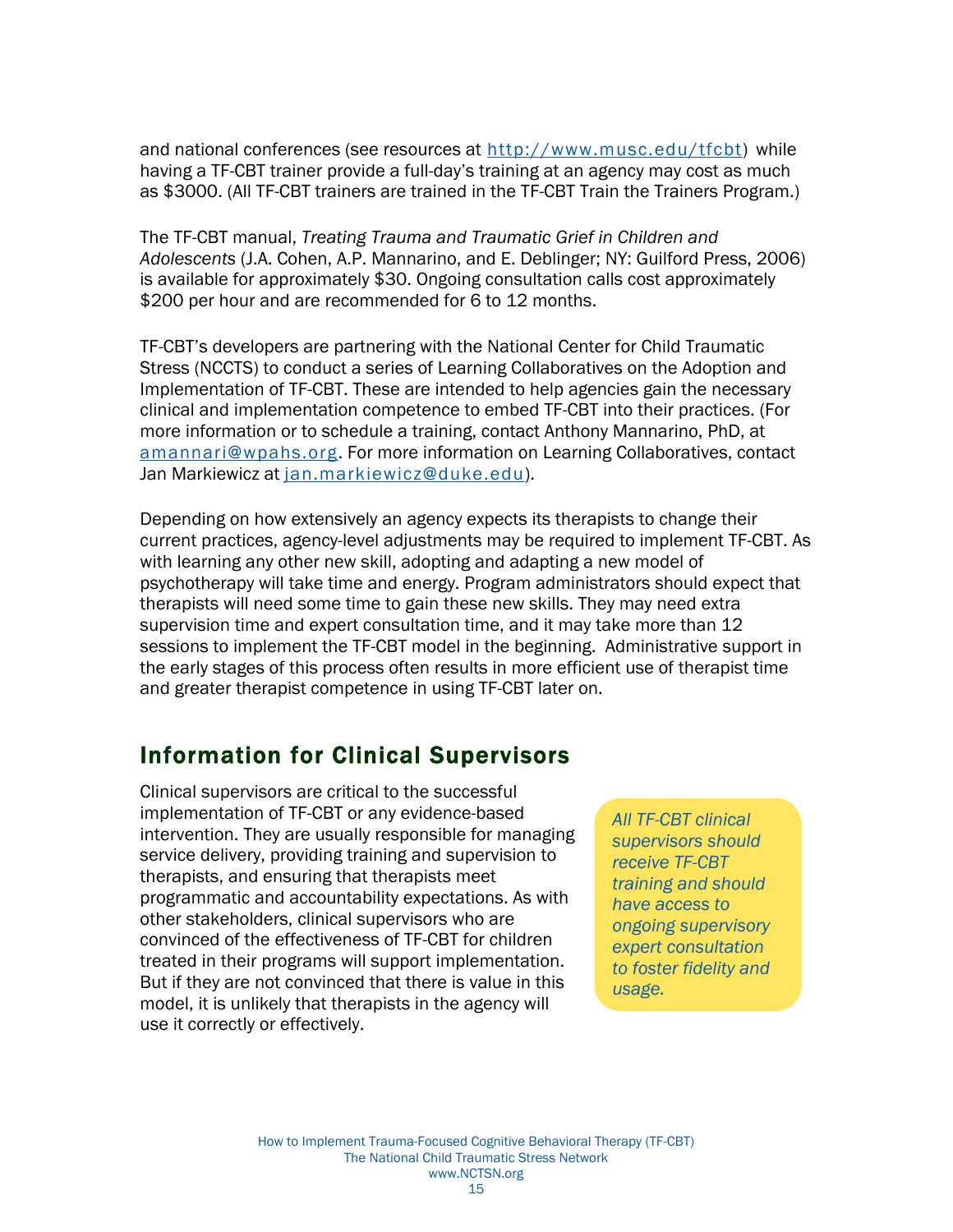<span id="page-17-0"></span>Here are some key reasons why clinical supervisors should support the implementation of TF-CBT:

- Clinical supervisors are committed to providing the best services to clients.
- TF-CBT works for the kinds of traumatized children and problems typically seen in community agencies.
- TF-CBT shares commonalities with the treatments most therapists currently use for traumatized children and does not require a radical change in practice.
- The TF-CBT manual is a very helpful guide that provides therapists with specific information about strategies that work.

The requirements that are key for clinical supervisors if TF-CBT implementation is to be effective include:

- All clinical supervisors in a program should be trained in TF-CBT and ideally have some opportunity to deliver it to traumatized children.
- Clinical supervisors will have access to ongoing supervisory expert consultation either within the program or through outside consultants.
- Clinical supervisors will make use of a variety of supervisory mechanisms, including regular supervision of individual or group cases, observation or recording of sessions, and development of forms to help maintain treatment focus.

## Information for Therapists

Therapists are deeply committed to helping their clients, but they may not have received training in evidence-based interventions, and their past experience with treatment manuals may cause them to see such interventions as restrictive and inflexible. Thus, they may view the move toward evidence-based interventions as criticism of their current practice. Also, therapists often have heavy caseloads and must deal with numerous requirements and expectations that are already burdensome and time-consuming. So, for therapists to be willing to try TF-CBT or any other evidence-based therapy, they must believe that it really works for the population(s) they treat, and that it will not reduce therapy to a "cookbook" approach.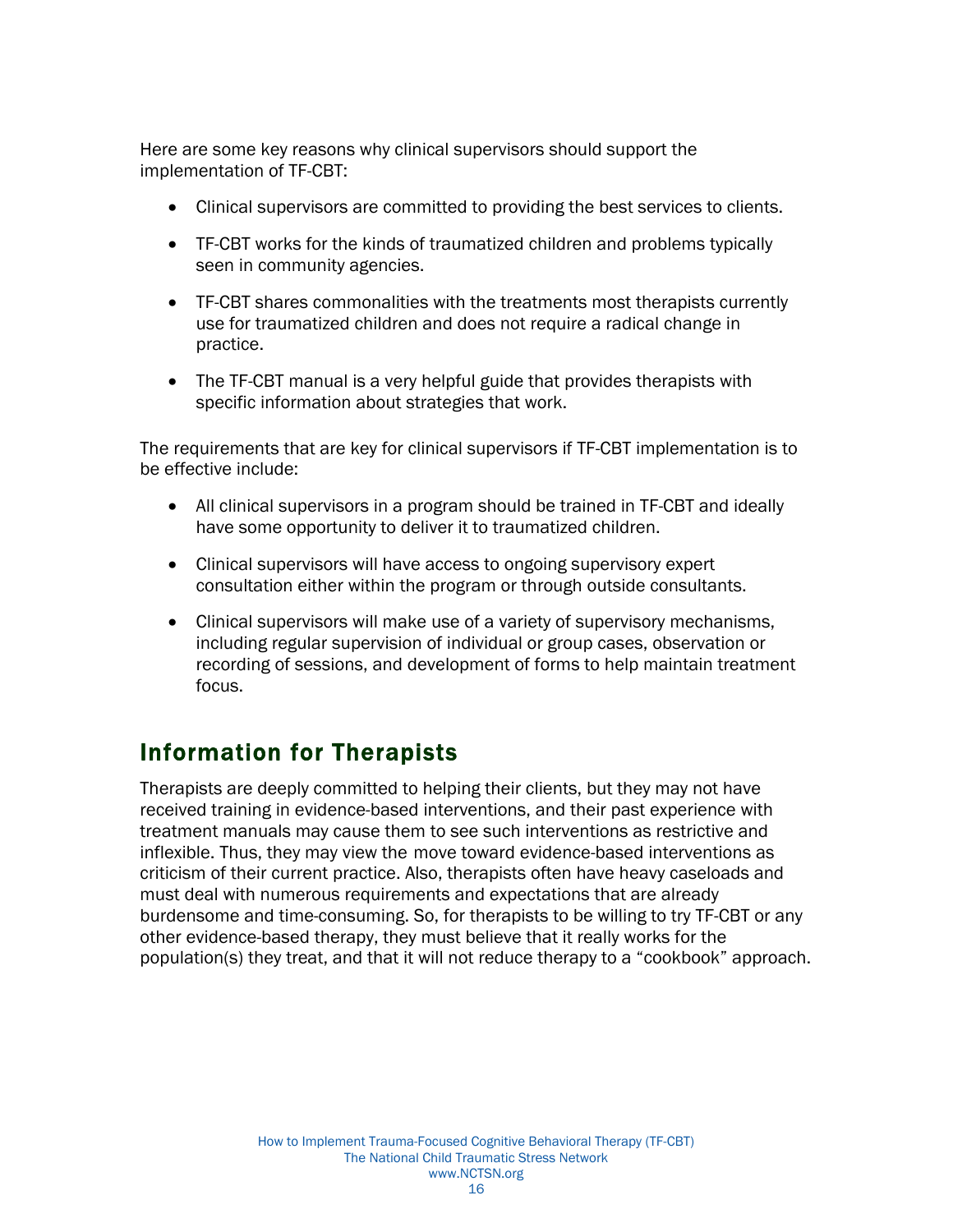<span id="page-18-0"></span>Here are some key considerations for therapists to keep in mind when considering TF-CBT:

- Therapists are committed to providing the best service to their clients.
- TF-CBT provides specific, proven strategies that can help traumatized children.
- TF-CBT is not a radical departure from current trauma therapies. Rather, it offers specific strategies to accomplish treatment goals.
- Many therapists are already using and including many TF-CBT components and activities but may not have labeled or conceptualized them as such.

Therapists will be more apt to implement TF-CBT when they recognize that the developers of TF-CBT developed the treatment with respect for the centrality of the therapeutic relationship. The clinician's relationship with the child and with the parent or caregiver is an essential ingredient of TF-CBT. These values are embodied in TF-CBT's:

- Emphasis on clinical sensitivity, flexibility, and creativity.
- Provision of training and ongoing supervision in applying TF-CBT to individual cases.
- Description of the treatment manual as a "guide," not a prescription, as expressed in the phrase "treatment guided by a manual."
- Presentation of TF-CBT as a collection of core treatment components that can be delivered in a flexible manner and sequence.

*Most therapists already use some components of TF-CBT and are simply going to learn some novel ways to use these favored practices.* 

• Acknowledgment that real-life cases may require temporary deviations from ideal TF-CBT protocols or that other issues in treatment may take temporary precedence.

#### Information for Families and Children

Parents, caregivers, and other family members want the children in their care to receive help to recover from the effects of trauma. These family members need information about the treatment process and what they can expect. They also need to know what is expected of them and of their trauma-affected child or adolescent.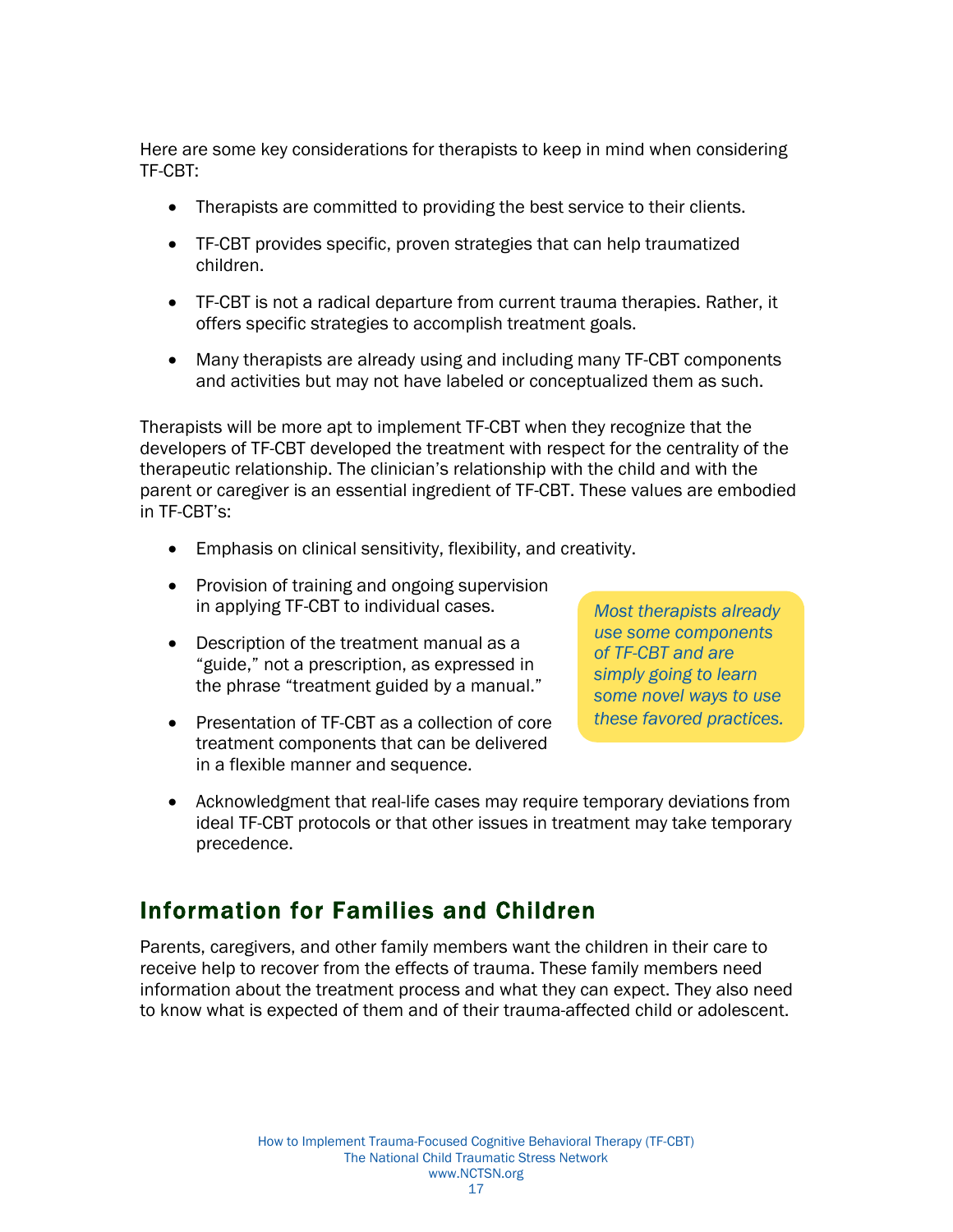<span id="page-19-0"></span>It is important to communicate these key points about TF-CBT to families and children:

- It has been proven to work.
- It is often successful in 12-16 sessions.
- Talking about the trauma, even though it may be hard, is an important ingredient in successful therapy. This aspect of therapy will be done gradually and in collaboration with families. Children will not be forced to talk about what happened.
- Sometimes during the early phases of therapy, children will be more upset than before therapy began. They may complain of not liking therapy. But, over time, remembering and talking will become easier and they will begin to feel better.

#### Information for Community Referral Sources

When implementing TF-CBT, an agency will want to reach out to other agencies, professionals, and potential clients. Agencies implementing TF-CBT should focus especially on communicating with those people who come into contact with families where trauma has occurred, and should explain that TF-CBT has been shown to be effective and that it can augment other services currently being provided. The agency should generate a list of these agencies and individuals to be informed, and should ask staff to contribute to these lists.

#### Information for Third-Party Payors

Third-party payors are interested in supporting services that restore enrollees to effective functioning in a timely and cost-effective manner.

Given these priorities, key points regarding TF-CBT include:

- With TF-CBT's structured, components-based approach, client improvement is trackable and time-limited.
- TF-CBT generates highly observable results.

*Third-party payors need to know that with TF-CBT, client improvement occurs in as few as 12-16 sessions.* 

• TF-CBT's effectiveness, compared to other therapies, has been well documented in numerous studies across a variety of client populations who have experienced sexual abuse, physical abuse, multiple traumas, traumatic loss, and PTSD.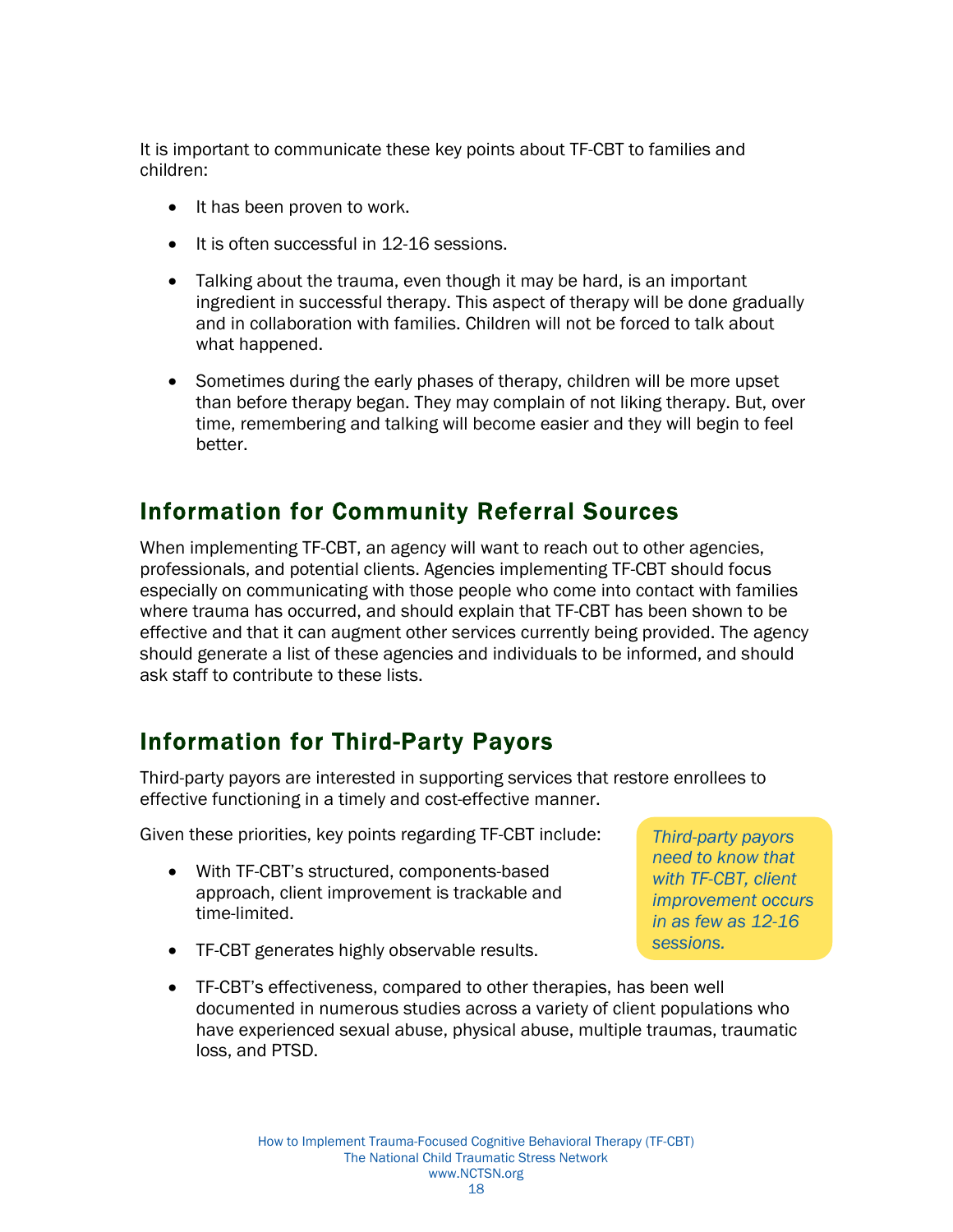## <span id="page-20-0"></span>Other Issues Related to Implementing TF-CBT

#### *Staffing Levels and Skills*

TF-CBT is a treatment model for the specific aftereffects of traumatic experiences. The model assumes that clinicians already have basic training and experience in child development, developmental psychopathology, engaging clients and establishing a therapeutic alliance.

Clinicians who treat traumatized children and their families also need to be comfortable hearing about and dealing with traumatic events. For example, a crucial principle of TF-CBT is *gradual exposure to the trauma*. Thus, the therapist talks about the child's traumatic experiences in almost every session. Also, every TF-CBT component introduces the child's traumatic experiences in a different way, with gradually increasing intensity, until during the *trauma narrative* children are encouraged to talk about the details of their traumatic experiences. These techniques are designed to help the therapist respond to, or prevent, maladaptive avoidance on the part of the child. Clinicians who find these techniques difficult may inadvertently reinforce a child's avoidance.

Clinicians and supervisors will need time and support to do this intensive work. Agencies must also be capable of delivering an intervention that may last 12-25 sessions. Although not all children need the full protocol, some components may require more time with some clients if they are to be effective. Teaching new skills or altering maladaptive cognitions often takes repeated sessions as well as practice between sessions. Also the trauma narrative component should not be delivered if the setting cannot offer regular sessions or if children remain in a dangerous environment because this component is based on the principle that repeated exposure to upsetting memories gradually decreases negative emotional responses or maladaptive avoidance coping.

Supervisors as well as clinicians should complete the TF-CBT training. If supervisors are not familiar with the approach, they will have difficulty assisting therapists in delivering it. Incorporating model-specific supervision into both clinicians' and supervisors' schedules is essential to helping therapists carry out the components of the approach.

#### *TF-CBT and Reimbursement*

TF-CBT will usually be a reimbursable service. Medicaid and private insurers will approve TF-CBT for enrolled clients who meet eligibility requirements. Crime Victims Compensation (CVC) programs will also support TF-CBT for eligible victims because it focuses on crime-related impacts.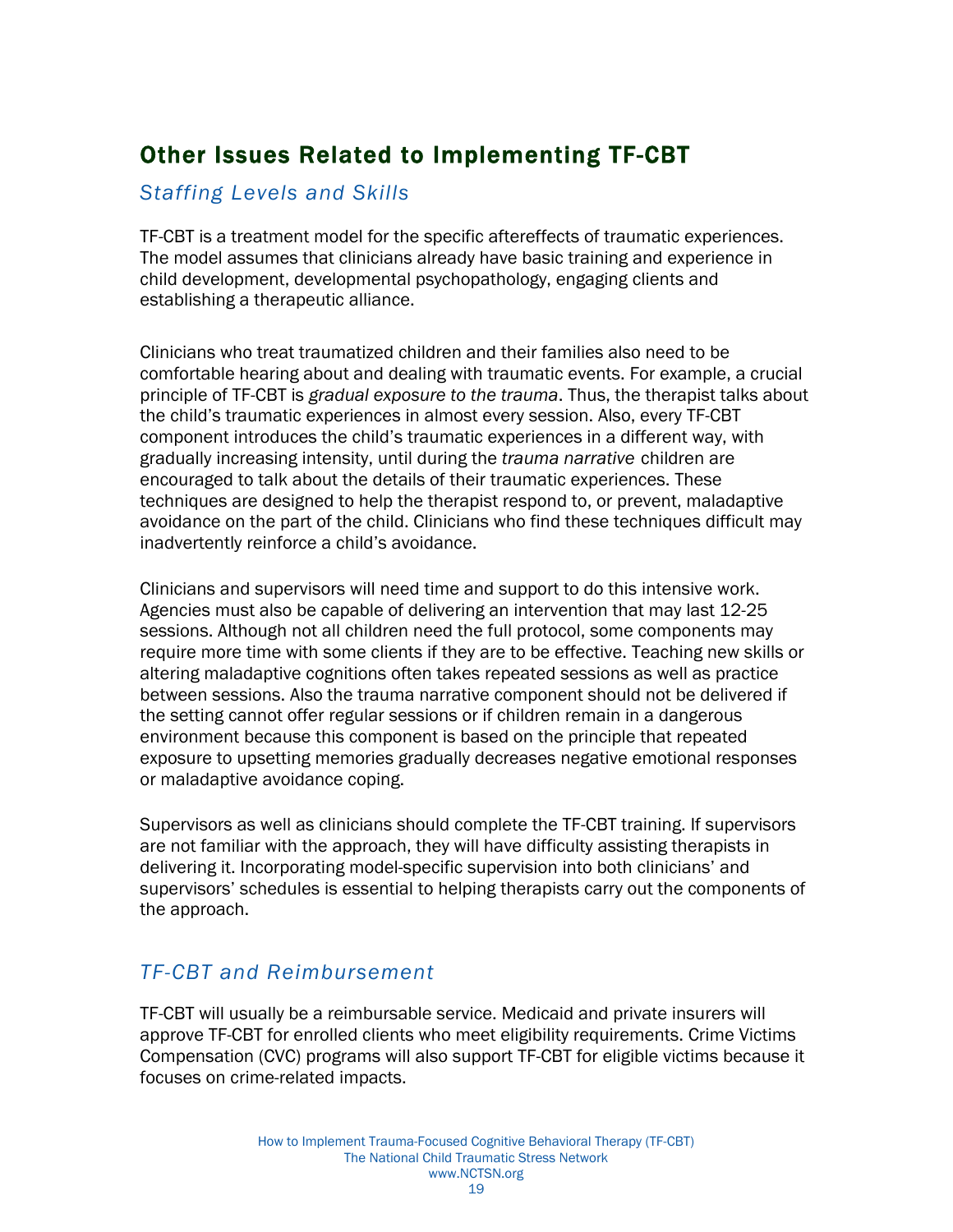<span id="page-21-0"></span>Programs should always explore whether children are eligible for CVC since all states have a CVC program that includes coverage for crime-specific mental health services for at least some crime victims. Agencies and treatment programs that wish to learn more about their state's CVC program should contact the US Department of Justice Office for Victims of Crime at http://www.ojp.usdoj.gov/ovc.

One important potential complication regarding reimbursement is that TF-CBT includes direct services to parents or the family. Although Medicaid generally reimburses "family therapy," many private insurers make a distinction between individual and family therapy and provide limited, if any, coverage for family therapy. CVC programs may also limit coverage for family therapy. Because billing is ordinarily done using Current Procedural Terminology (CPT) codes, programs may have to address this consideration directly with insurance companies.

One strategy for dealing with this issue is to explain that all proven interventions for children's disorders/conditions involve parents, which means that they will either be present during some sessions or will receive direct services as part of the intervention. In some cases, insurance companies or CVC programs will agree to permit the use of individual therapy CPT codes because the child is the identified patient and the services are intended to address child conditions. There are individual CPT codes for therapy with and without child in some states.

TF-CBT providers whose insurance programs do not allow this type of reimbursement may elect to spend most of the session with the child in order to receive reimbursement for a full session of individual psychotherapy. Although not ideal, this may be the best available approach.

#### *TF-CBT and Managed Care*

The intent of managed medical care is to contain the cost of providing services and to enhance the quality of services. Given the many serious long-term problems associated with childhood trauma and PTSD, and the evidence that TF-CBT successfully treats these problems in time-efficient and components-based sessions, managed care companies should view TF-CBT as a highly focused, clinically effective, and cost-effective treatment for significant symptoms following trauma.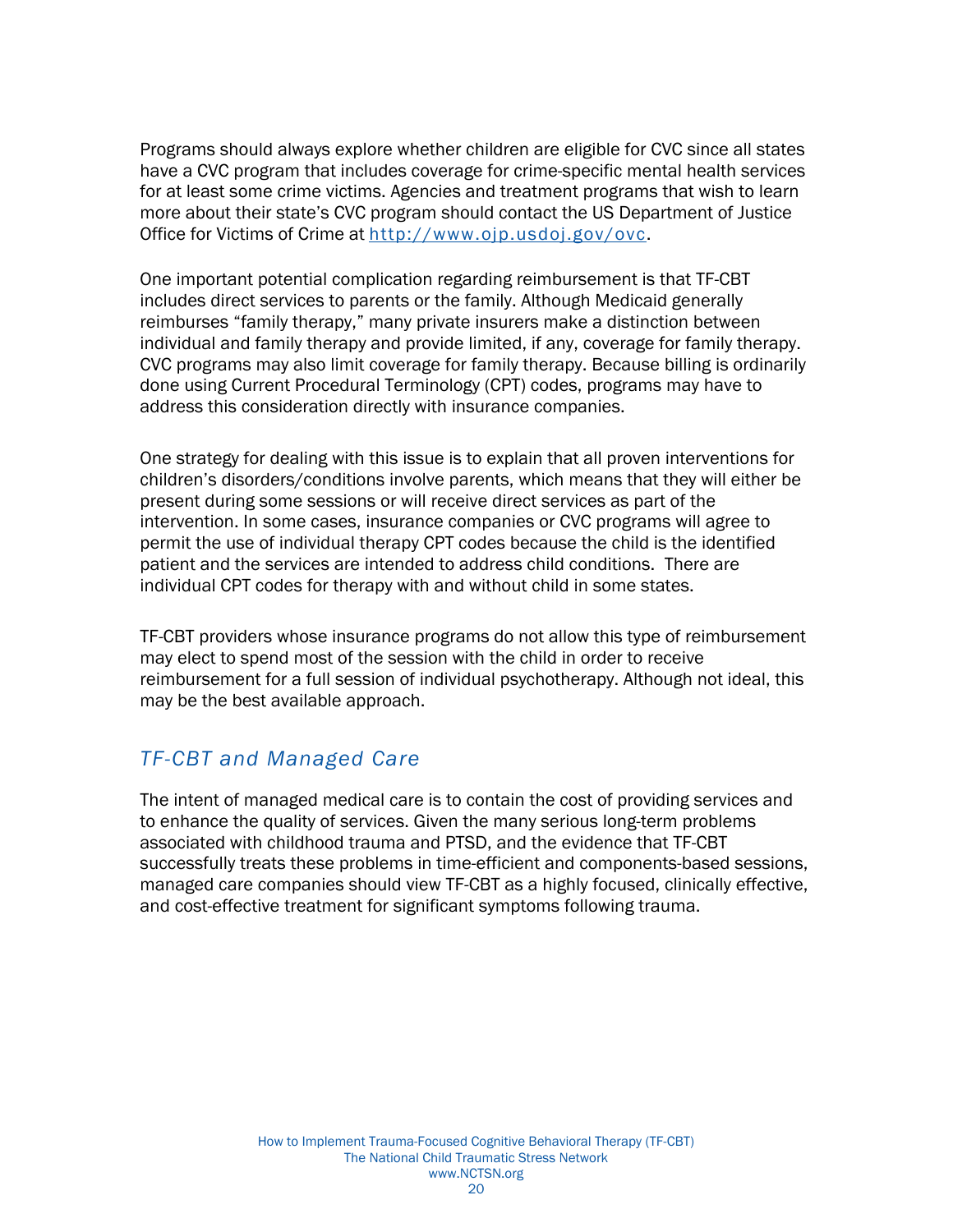<span id="page-22-0"></span>Learning from Research and Clinical Practice Core

Child Sexual Abuse Task **Force** 

# Delivering TF-CBT

National Child Traumatic Stress Network www.NCTSN.org

> How to Implement Trauma-Focused Cognitive Behavioral Therapy (TF-CBT) The National Child Traumatic Stress Network www.NCTSN.org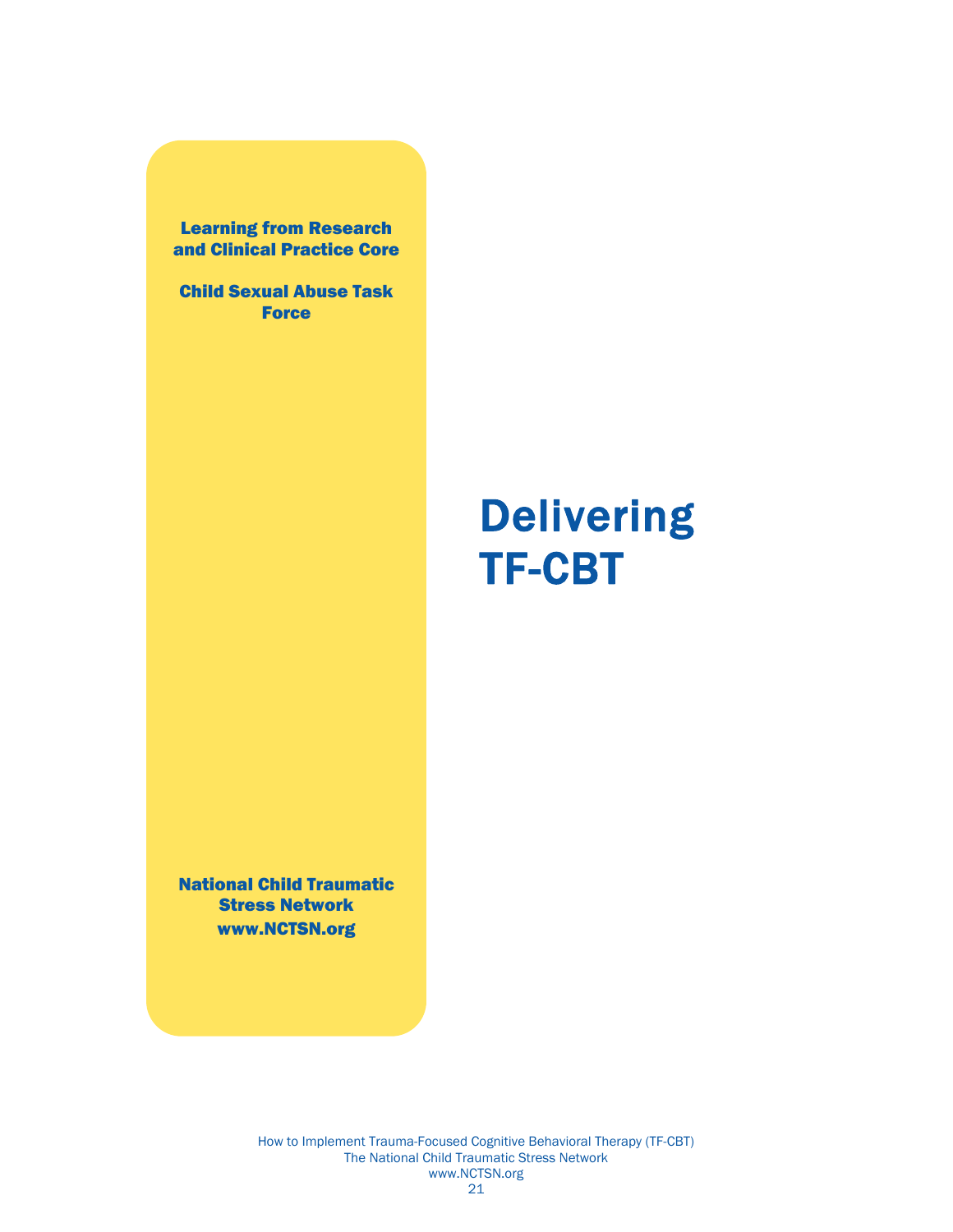# <span id="page-23-0"></span>V. Delivering TF-CBT

## Fostering Attitudes of Acceptance

Attitudes and expectations in the setting where services are delivered influence clients', clinicians', and other staff members' experience of the treatment. When clinicians come from markedly different socioeconomic and/or cultural backgrounds than those of the client population they serve, they may project their frames of reference onto their clients. Clients may also assume that they are being judged negatively because of these differences. The terms "stigma" and "stigmatization" refer to negative judgments – conscious or unconscious, of another person based on perceived or actual differences in their race, ethnicity, socioeconomic background, character, or physical appearance. *Cultural competence* is an important tool for preventing and reducing stigma.

#### How TF-CBT Fosters Cultural Competence

Cultural competence refers not only to adapting TF-CBT for specific populations or settings but also to a broader set of attitudes that translates to interpersonal sensitivity and skills. For example, the choice to suspend one's judgments about another's experience or choices prevents stigmatization and leaves an "open space" for disclosure.

TF-CBT has been successful in reducing PTSD and other difficulties in children from many different cultural backgrounds. It is a highly collaborative therapy approach in that the therapist, parents, and child all work together to identify common goals and attain them.

*TF-CBT has been successful in reducing PTSD and other difficulties in children from many different cultural backgrounds.* 

TF-CBT supports cultural competency in these ways:

- TF-CBT's collaborative approach is inherently respectful of cultural, community, and familial differences and preferences.
- Parents are actively engaged in decision making about how the therapy should proceed within the guidelines of the TF-CBT model.
- TF-CBT therapists consider parents as experts regarding their own children, so they prepare and encourage parents to take a leadership role in joint sessions.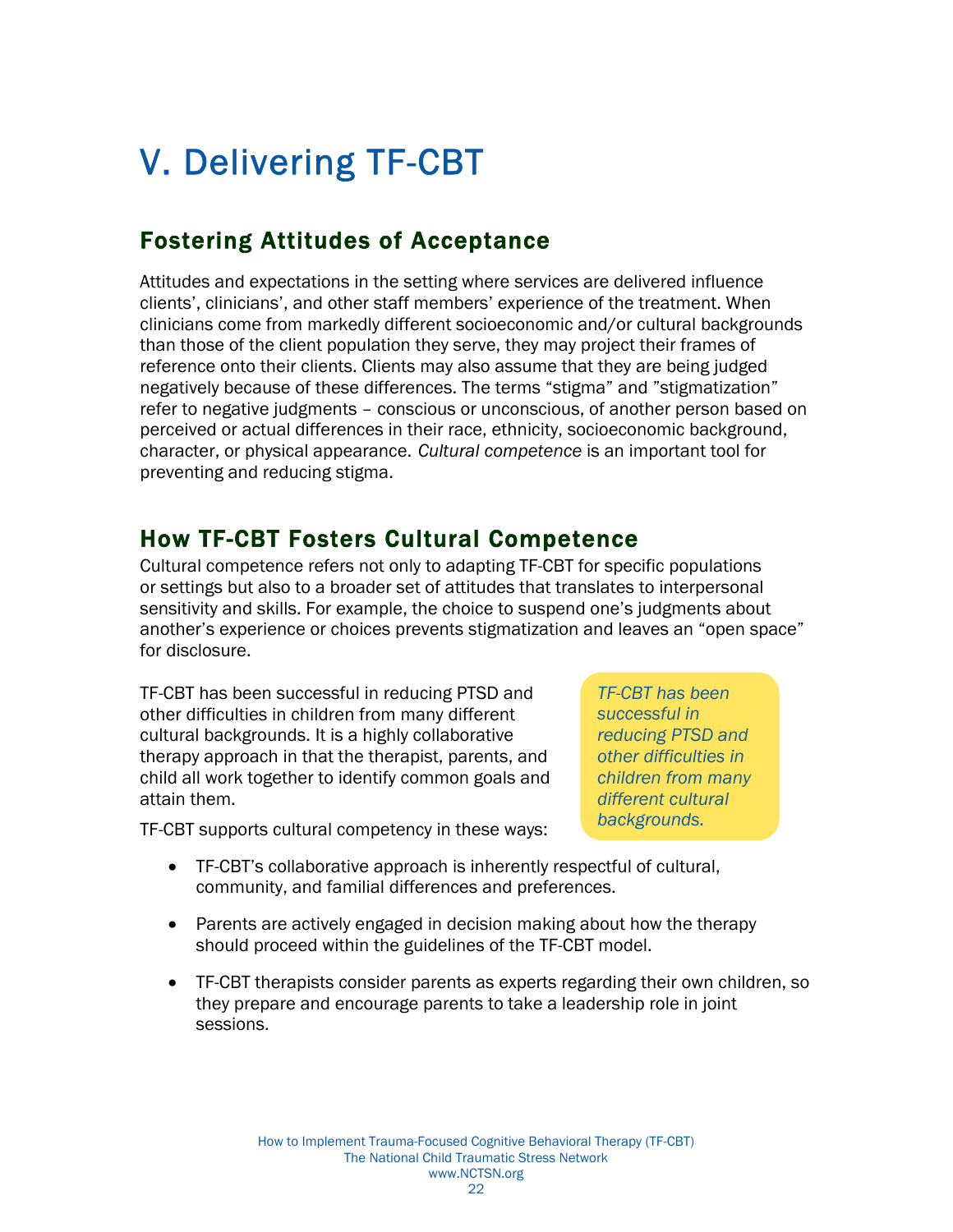- TF-CBT therapists realize the crucial importance of understanding the family's cultural background.
- TF-CBT therapists understand that cultural beliefs or expectations may influence parents' views of reporting child abuse to legal authorities, the meaning of sexual experiences, and parents' beliefs as to whether children should receive education about sexual matters.

It is therefore important that TF-CBT therapists work actively to improve their knowledge and understanding of different cultural groups served. When implementing treatment components, TF-CBT therapists should always try to work within the family's cultural framework, as is illustrated in the following case:

*TF-CBT includes education about healthy sexuality for children who have been sexually abused. However, a father of Middle Eastern descent objected to the therapist's talking about sex to his daughter because, he said his culture prohibited female children from hearing about sexual matters.* 

*The therapist pointed out that his daughter had already learned that body parts could be used to perpetrate abuse and asked whether this was the only information he wanted her to have about sexuality.* 

*The therapist clearly stated that this was up to the parents to decide.* 

*Once the father understood that the therapist respected his cultural views about sex education, he agreed that it would be helpful for his child to learn that sexual acts were not always abusive.* 

*Knowledge about different cultures helps therapists to differentiate between values that are commonly held by a particular cultural group and idiosyncratic practices or beliefs.* 

*The parents and therapist together decided how to provide this information to the child, and, in a joint session, the parents took the lead in sharing this information with their daughter.* 

Knowledge of different cultures can also help therapists differentiate between values that are commonly held by a particular cultural group and practices or beliefs that are idiosyncratic or unique to one family.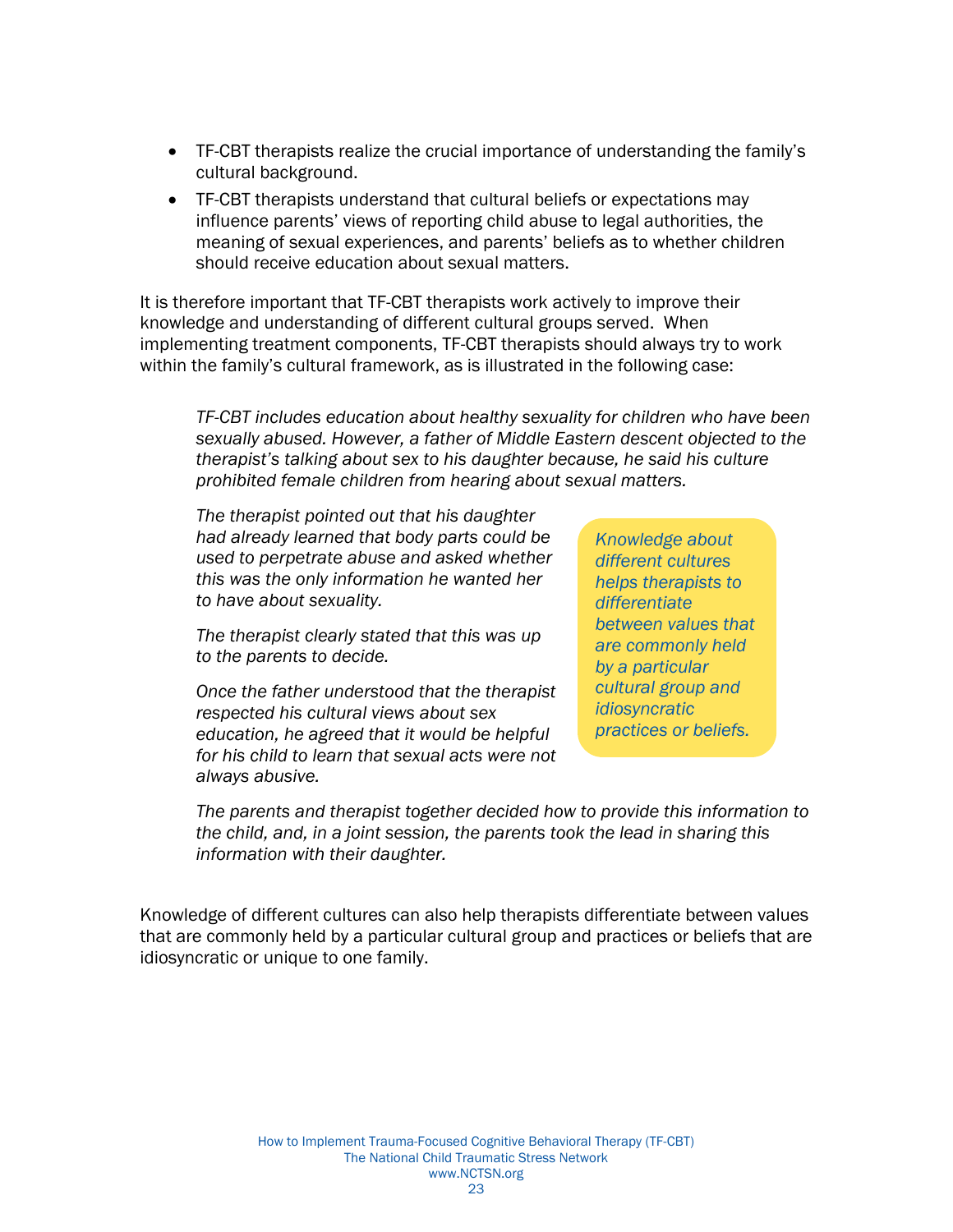Cultural views often have a significant positive impact on behavior that can be congruent with clinicians' attitudes and expectations about how treatment can work. However, in some cases, family members may knowingly or unknowingly misinterpret the context of cultural teachings, as in these three cases:

*CASE 1. A North African boy had witnessed many episodes of his father's severely beating his mother and sexually assaulting his sister. He was very angry when his mother separated from his father. He told his therapist that in his country the father is the boss, that his father therefore had a right to beat his mother or punish his sister through sexual means whenever he chose to, and that the mother had no right to leave the father.* 

> *The therapist used her own knowledge of the boy's culture to discuss this view with the mother and her extended family. In subsequent sessions, the mother and the boy's uncle together challenged the boy's distorted belief that their culture encouraged or tolerated family violence.*

*CASE 2. A young Jehovah's Witness rape victim was told by her father that because she had "had sex" before marriage, she was unclean.* 

> *The therapist had no personal knowledge of this denomination's teachings about rape. With the permission of the family, she consulted with an Elder in their congregation who later met with the family to clarify that their religion did not endorse this view but rather saw the child as a completely innocent victim of a crime. This helped the father to view his daughter more positively and to become more supportive of her in subsequent sessions.*

*CASE 3. In the case of a Hispanic family touched by the sexual abuse of their daughter, the psychoeducation component was especially important because the family had to be oriented to the concept of therapy and all that it entails. Stigmas about mental health treatment had to be addressed, and the roles of the clinician and the family, as well as expectations for both, also needed to be clearly outlined. Cultural beliefs regarding sexuality and virginity also had to be addressed so the clinician could identify thoughts and beliefs that could be detrimental to the child's healing.* 

> *For example, the family was worried that no "decent" boy would want a "used" girl and was concerned that she would not be able to marry in a traditional Catholic ceremony because she was no longer "pure." There was also much self-blame on the part of the mother, who felt that she was being punished for failing to protect her child from harm. These cognitive*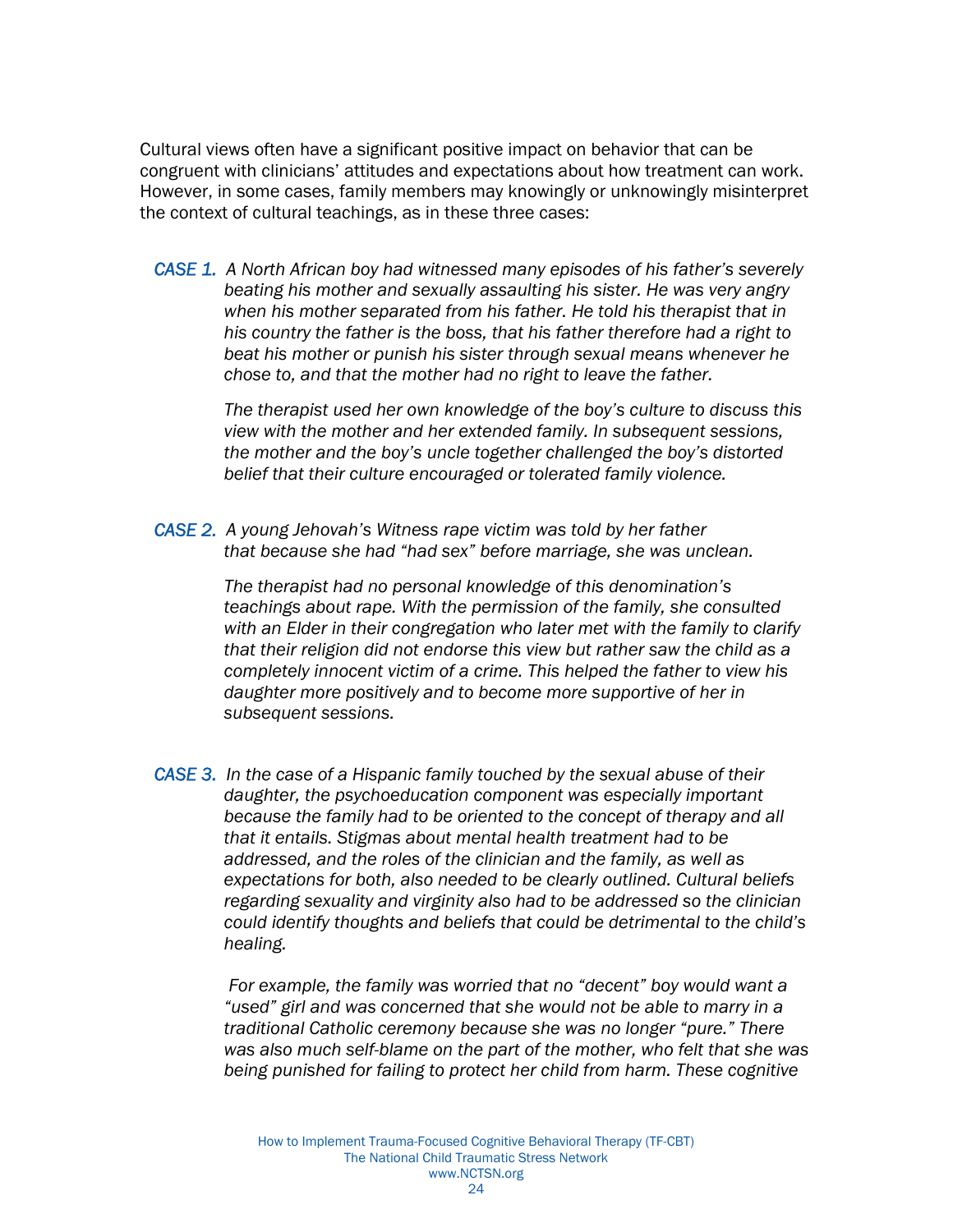<span id="page-26-0"></span>*distortions were identified and challenged prior to working on a trauma narrative so that the mother's guilt would not interfere with her being able to participate in conjoint sessions and to provide support for her child.* 

 *During this time, religion was identified as a coping mechanism for both the child and her mother. Each session began with a prayer, and prayer was used as a relaxation technique during difficult times at home. When work on the trauma narrative began, the clinician was careful to identify unhealthy thoughts expressed by the child, and by the mother as well when the clinician shared the narrative with her in preparation for conjoint sessions. The child was adamant about not sharing the trauma narrative with her father because speaking to him about a sexual issue was considered disrespectful in their family. Therefore, the decision was made to share the trauma narrative only with the mother.* 

 *Following the conjoint sessions, cognitive processing again addressed any lingering distortions. When developing a plan for future safety, cultural beliefs were again incorporated and beliefs about sexuality and sexual behaviors were also addressed. With a few modifications to incorporate cultural beliefs relevant to this family, TF-CBT was successfully implemented.* 

Rather than viewing the therapist as an "expert" whose job it is to "correct" the parent's faulty parenting, the TF-CBT model encourages therapists to respect parents as the experts on their own children.

The TF-CBT therapist is just one element in the child's life. The therapist's role is to work together with the child's family, community, and culture to help the child recover from abuse and other traumatic life events.

#### Fostering the Ability to Talk About Traumatic Events

A key requirement of TF-CBT is the therapist's ability to tolerate hearing and talking about children's trauma experiences. But this may be difficult because these stories are often very graphic and distressing. This is why avoidance is such a common and often maladaptive response among both child trauma victims and therapists. However, there is evidence that becoming able to remember and talk about the trauma without extreme distress is central to resolving trauma's impact. Therefore, it is crucial for children to see that their TF-CBT therapists can tolerate hearing about their traumatic experiences, as well as their accompanying emotional reactions. Therapists' comfort with and commitment to the positive value of openly addressing the trauma encourages both children and parents to follow their lead. Therapists need to balance the importance of addressing the trauma experience with the need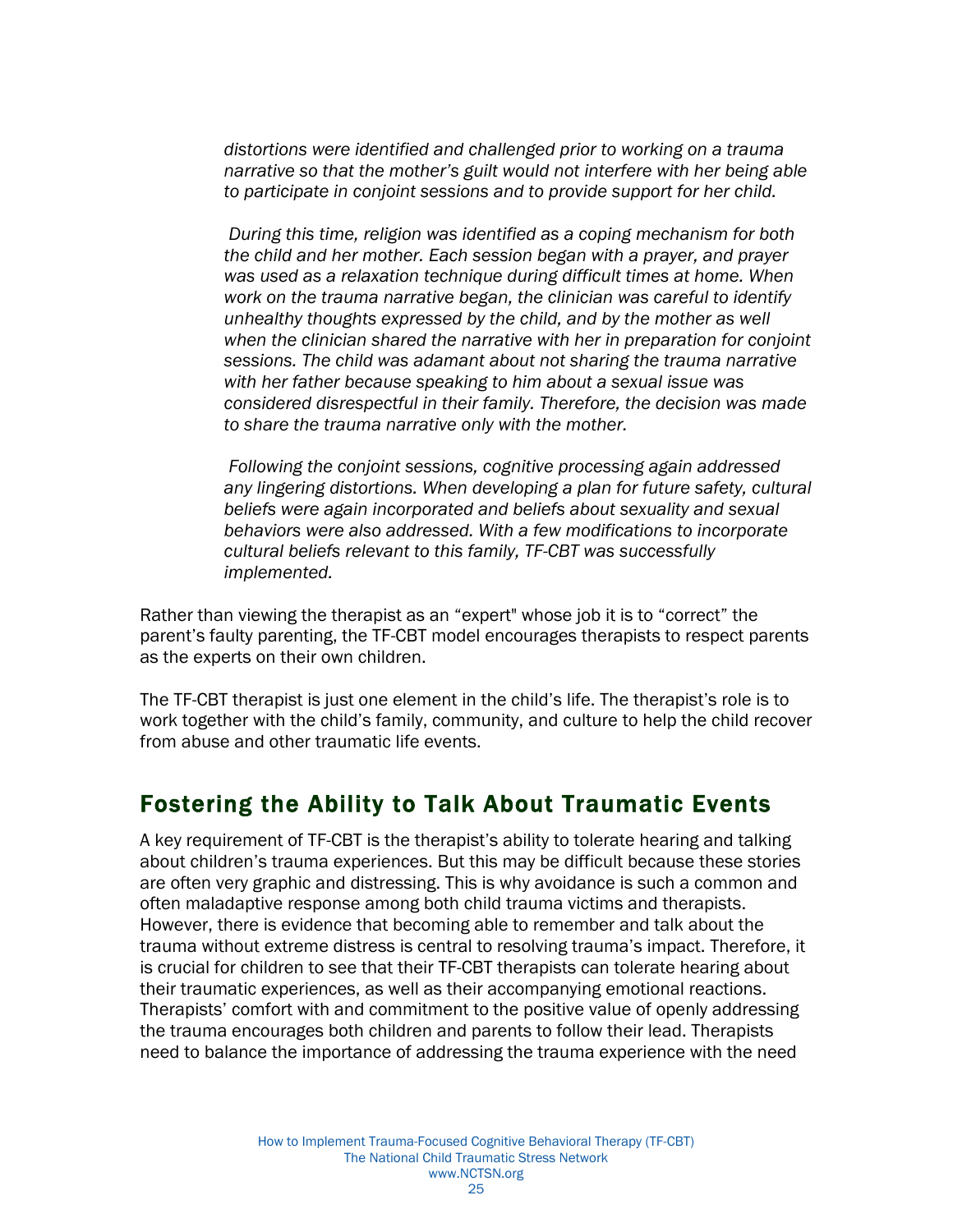<span id="page-27-0"></span>for adequate preparation, a strong therapeutic relationship, and the child's proceeding at a pace he or she can tolerate.

#### Therapeutic Materials and Activities

The TF-CBT treatment manual, *Treating Trauma and Traumatic Grief in Children and Adolescents*, includes suggestions for therapeutic games, toys, and books that can be used to implement TF-CBT. Therapists are encouraged to include other children's books, such as *Please Tell: A Child's Story About Sexual Abuse* by Jessie Ottenweller; *A Place for Starr: A Story of Hope for Children Experiencing Family Violence*, by Howard Schor and Mary Kilpatrick; and *A Terrible Thing Happened: A Story for Children Who Have* 

*TF-CBT encourages the therapist's creativity and the use of games, toys, and books to facilitate treatment components.* 

*Witnessed Violence or Trauma*, by Margaret M. Holmes, Sasha J. Mudlaff, and Cary Pillo. Therapists may find games that reinforce specific TF-CBT skills and concepts, design their own games, and make up games with children during treatment sessions as a therapeutic activity. (To reduce distraction, most other play materials should be put away when providing TF-CBT.)

#### Client Selection Criteria

TF-CBT will not be necessary, or the first-line treatment, for all children with a trauma history. Sometimes children are referred to a specialty program simply because the traumatic event happened rather than because they have specific symptoms. In other cases, they are referred to a more general mental health setting because they have emotional and behavioral problems that may or may not be the result of the trauma.

In specialty settings such as Child Advocacy Centers or trauma-specific programs, many children are seen simply because parents have become aware of the trauma experience and are seeking other services such as investigative interviews, or are wanting information, advocacy, and support. In many cases, these programs are serving children and families shortly after the trauma but before there is clear information that the children are suffering from

*A history of trauma alone does not indicate TF-CBT without corroboration that presenting symptoms appear to be centrally related to the traumatic experience.* 

significant post-trauma impacts. For these families, the psychoeducation component of TF-CBT, anticipatory guidance, or abbreviated versions of TF-CBT components may be all that is needed. Not all children exposed to trauma require a full course of TF-CBT. By the same token, children with long-standing histories of interpersonal abuse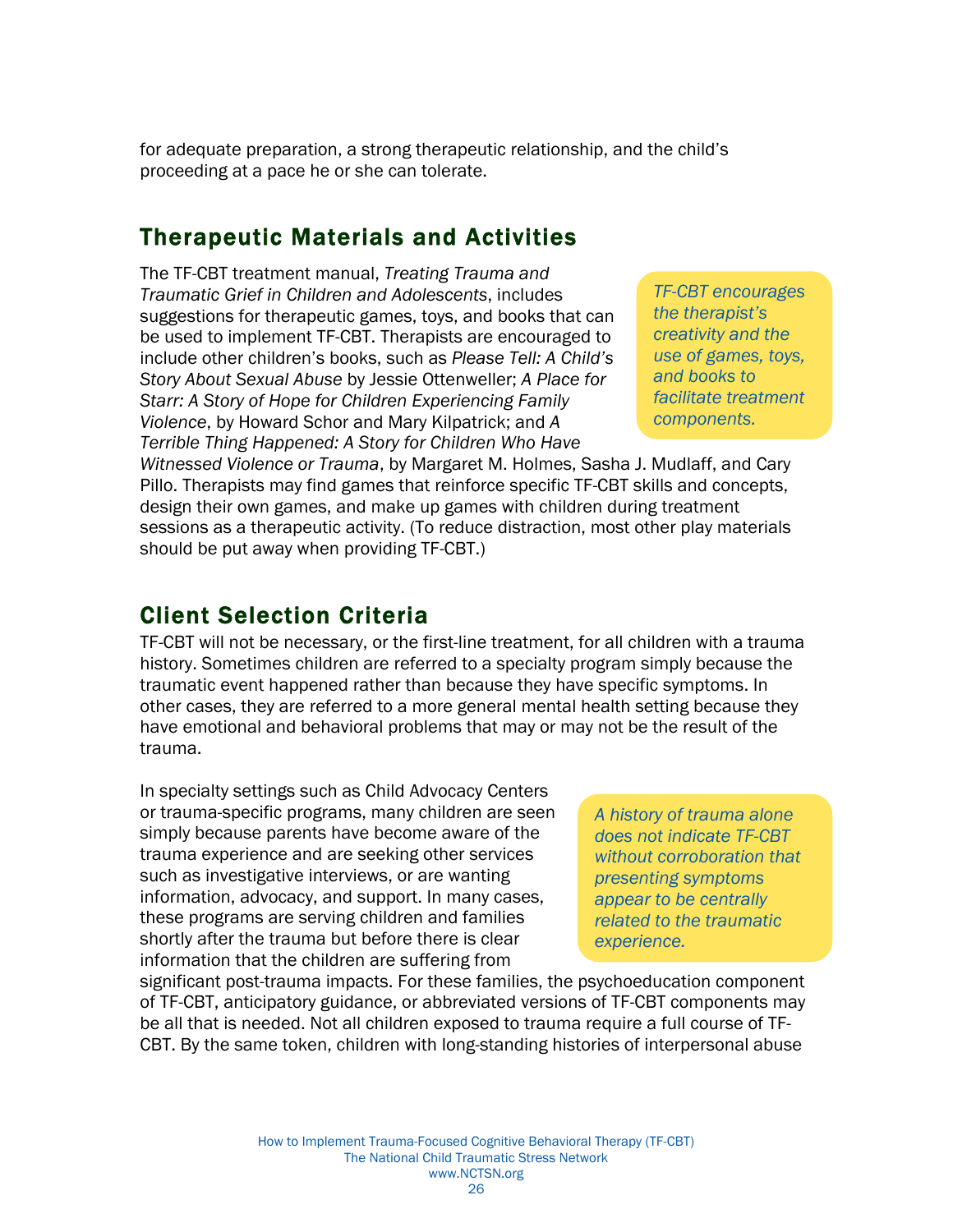<span id="page-28-0"></span>and violence, especially when accompanied by major neglect, may need more than TF-CBT alone.

In general mental health settings, when children are referred or families seek mental health services, it is typically because the children have significant emotional and behavioral problems. Most often, the presenting concerns are externalizing behavior problems. Many children also exhibit symptoms of depression, anxiety, substance abuse, and other psychiatric disorders.

Although many of these children have multiple trauma histories, and these histories may be related to the children's presenting problems, other adverse circumstances may be the primary contributing factor. For example, harsh and inconsistent parenting is a primary cause of defiance and aggression in children.

TF-CBT is intended for children with a trauma history whose primary symptoms or behavioral reactions are related to the trauma. Traumatic stress reactions can be more than simply symptoms of PTSD and often present as difficulties with affect regulation, relationships, attention and consciousness, somatization, self-perception, and systems of meaning. These effects can also interfere with adaptive functioning.

Children with significant disruptive behavior problems should initially receive treatment that directly addresses these problems. Neither children nor parents are likely to make the best use of TF-CBT when behavior is out of control, destructive, or dangerous to others. Interventions can be sequenced so that therapies designed to address disruptive behaviors are instituted first. Once behaviors are stabilized, TF-CBT can be provided. If the trauma history includes allegations of child abuse, these should be reported to the appropriate authorities and investigated before TF-CBT is initiated. This approach to treatment is predicated on confirmation that the abuse occurred either through clinical assessment or substantiation by a child protective services (CPS) agency or law enforcement. In cases where there is an active CPS or law enforcement investigation, it is appropriate to defer some components of TF-CBT (e.g., the trauma narrative) until investigative interviews have been completed so treatment does not compromise the legal process. In cases where children are at risk, the first priority is that the proper legal authorities ensure the child's safety.

When children remain in high-risk situations with a continuing possibility of harm, such as many cases of physical abuse or exposure to domestic violence, some aspects of TF-CBT may not be appropriate. For example, attempting to desensitize children to trauma memories is contraindicated when real danger is present.

#### Screening and Assessment

Intake procedures in mental health settings that serve children should include some form of trauma-focused screening. Many children have been exposed to trauma, and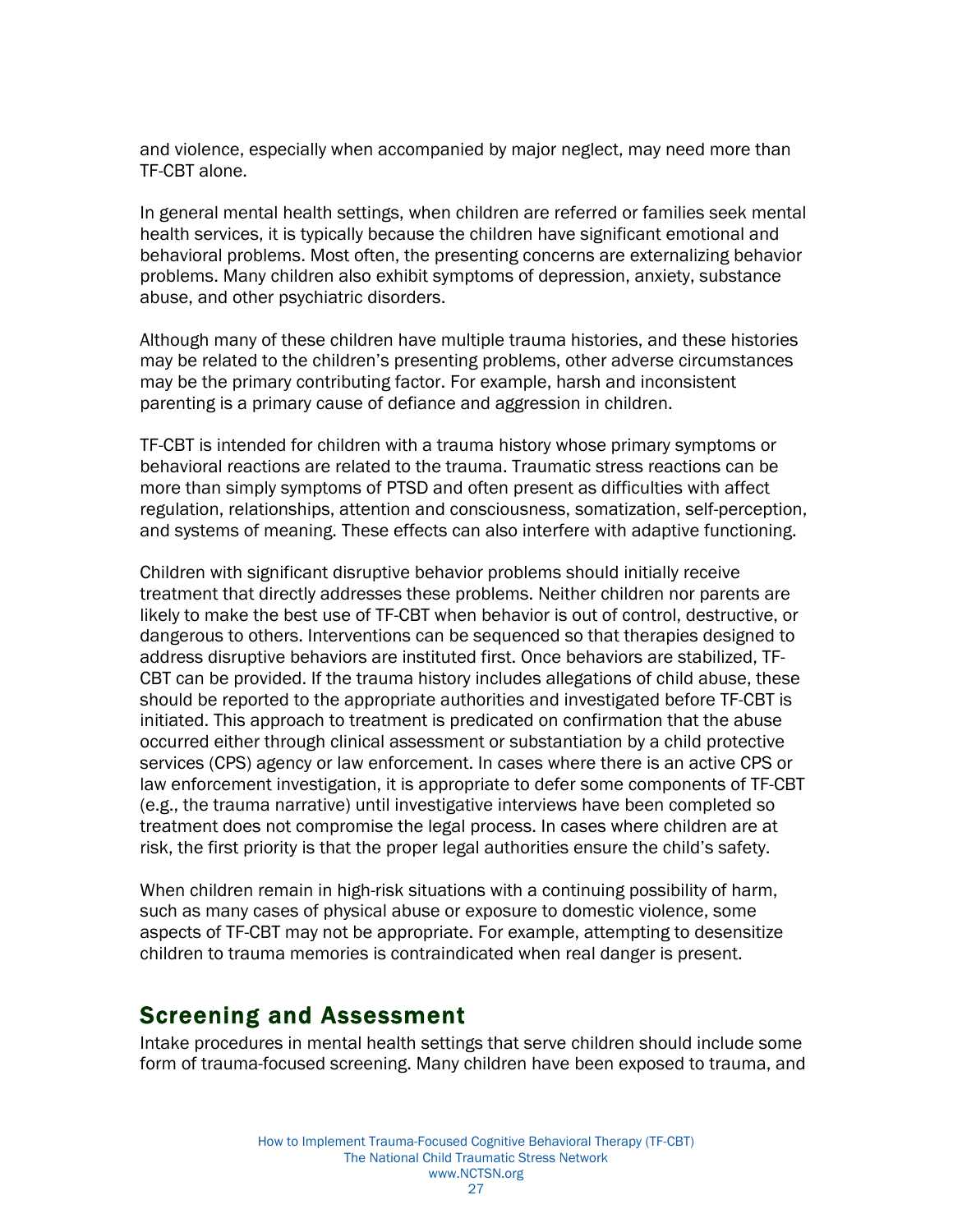<span id="page-29-0"></span>this exposure may be the source of, or a contributing factor to, their difficulties. In addition, there is substantial evidence that without direct screening, many children or parents will not reveal trauma histories. However, when asked directly, many will.

Screening can be as simple as adding a one-page checklist that directly inquires about trauma history to the usual intake process. Alternatively, therapists routinely may include inquiry about trauma exposure in assessment interviews. Trauma screening ideally should include the full array of possible traumas, including child abuse, rape, domestic violence, accidents, injuries, medical procedures and illnesses, and natural and human disasters. When the screening process identifies a trauma history, a more in-depth assessment of trauma-focused impacts can be carried out. At this point, there are a number of key domains to consider, including depressive symptoms, anxiety, behavior, PTSD, parental symptom inventories, and parental support. However, these must be tailored to the existing intake and assessment battery of the agency.

Standardized trauma-screening and trauma-impact measures are available and can be used as part of the clinical assessment process. Some are commercially available, while others can be obtained at no cost. Most commercially available measures require a qualified professional to administer the measures and/or interpret results.

*The UCLA PTSD Index for DSM-IV (Pynoos RS, Rodriguez N, Steinberg A, Stuber M, Fredrick C, 1998) and its scoring worksheets which are being used in the NCTSN can be found in Appendix 3.* 

To evaluate the treatment effects of TF-CBT, so that clinicians can report and document progress objectively to the family and to the agency or practice, the same clinical assessment questions or measures used before treatment began should be employed at its conclusion.

Client satisfaction surveys can also serve to bolster clinician confidence in clients' comfort and appreciation of the trauma-focused and structured nature of TF-CBT.

#### Time Requirements and Adjusting the Length of TF-CBT Treatment

One benefit of TF-CBT is that it has been shown to improve children's trauma symptoms in a relatively short period of time. Research studies suggest that by the end of 12-16 treatment sessions, TF-CBT can resolve PTSD, depression, anxiety, behavioral difficulties, shame, and other problems in about 80 percent of children who have been sexually abused, including those who have

*TF-CBT often improves children's trauma symptoms within 12-16 treatment sessions.*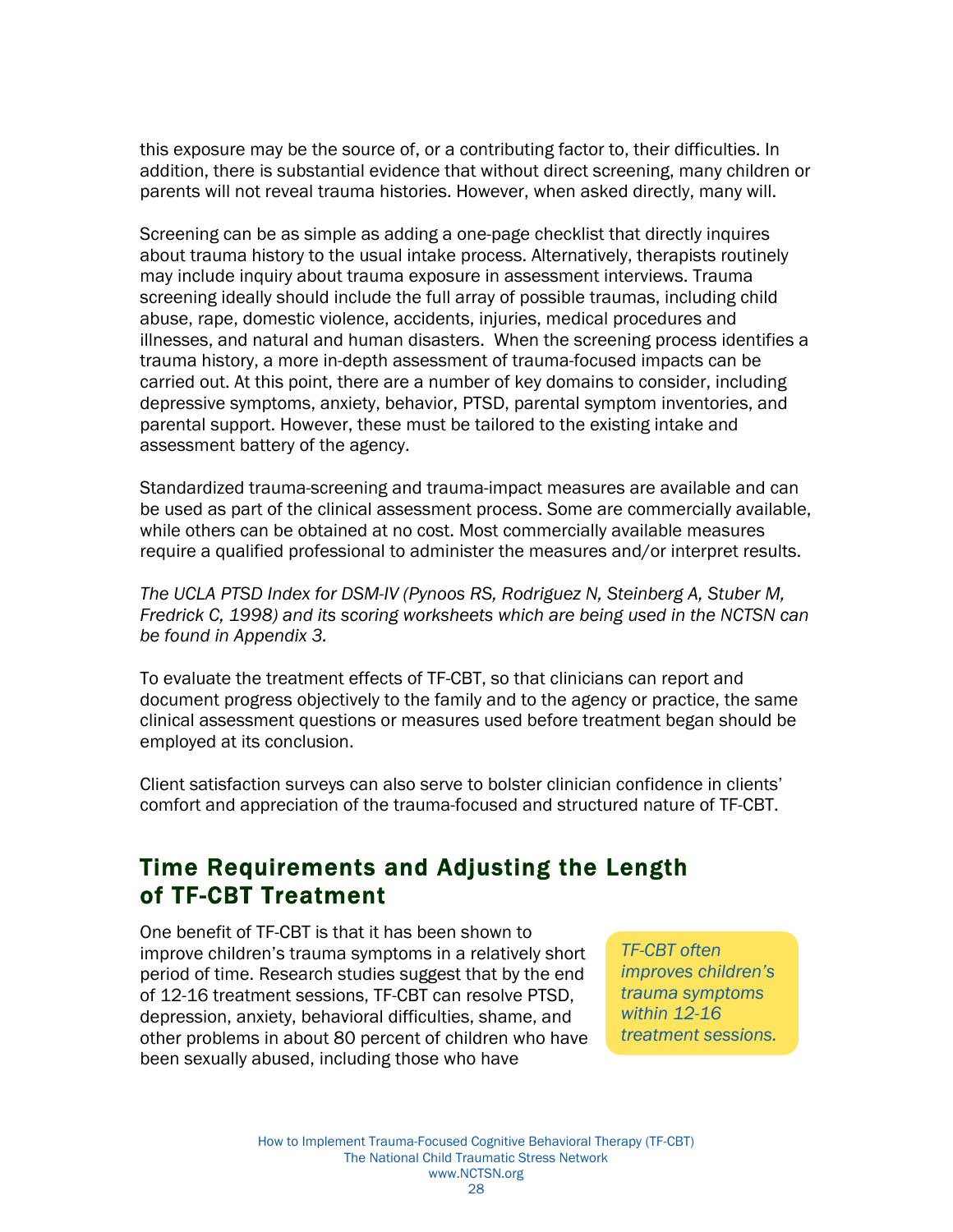experienced multiple traumas, those whose parents have a personal history of abuse, and those whose parents have substance abuse problems. This suggests that many children with trauma-specific impacts such as PTSD symptoms can be treated successfully with short-term TF-CBT treatment.

Many therapists who are used to providing longer term therapy may doubt that shortterm therapy can successfully treat children who have been sexually abused or who have experienced other significant trauma.

However, studies have documented that TF-CBT is effective for children who have experienced more severe and chronic sexual abuse as well as multiple traumas. Moreover, follow-up assessments have documented that the symptom improvements demonstrated at post-treatment appear to maintain over time.

Still, clinicians may elect to provide TF-CBT over a longer time course for the following indications:

- The child has particular difficulty establishing a therapeutic relationship.
- The child is emotionally unstable and needs many sessions to learn to tolerate trauma-related feelings.
- The child has experienced so many episodes of abuse or different types of trauma that it takes longer to develop the trauma narrative.
- The child experiences repeated crisis situations during therapy that prolong the course of treatment.

When children need more extended TF-CBT treatment, it can be adjusted for delivery over a longer period of time by:

- Spending more time on each TF-CBT component
- Devoting more sessions to those TF-CBT components that the child is having trouble mastering
- Revisiting previously addressed TF-CBT components at later points during treatment

*Some children may need more extended treatment. TF-CBT can be adjusted for delivery over a longer period of time.* 

• Selectively using other evidence-based treatments (EBTs) before or after TF-CBT

Children who have many emotional or behavioral problems in addition to those related to trauma may also benefit from receiving TF-CBT interventions. For these children, more time may be devoted to skill-building, especially with regard to parenting and communication skills. These may be provided within the context of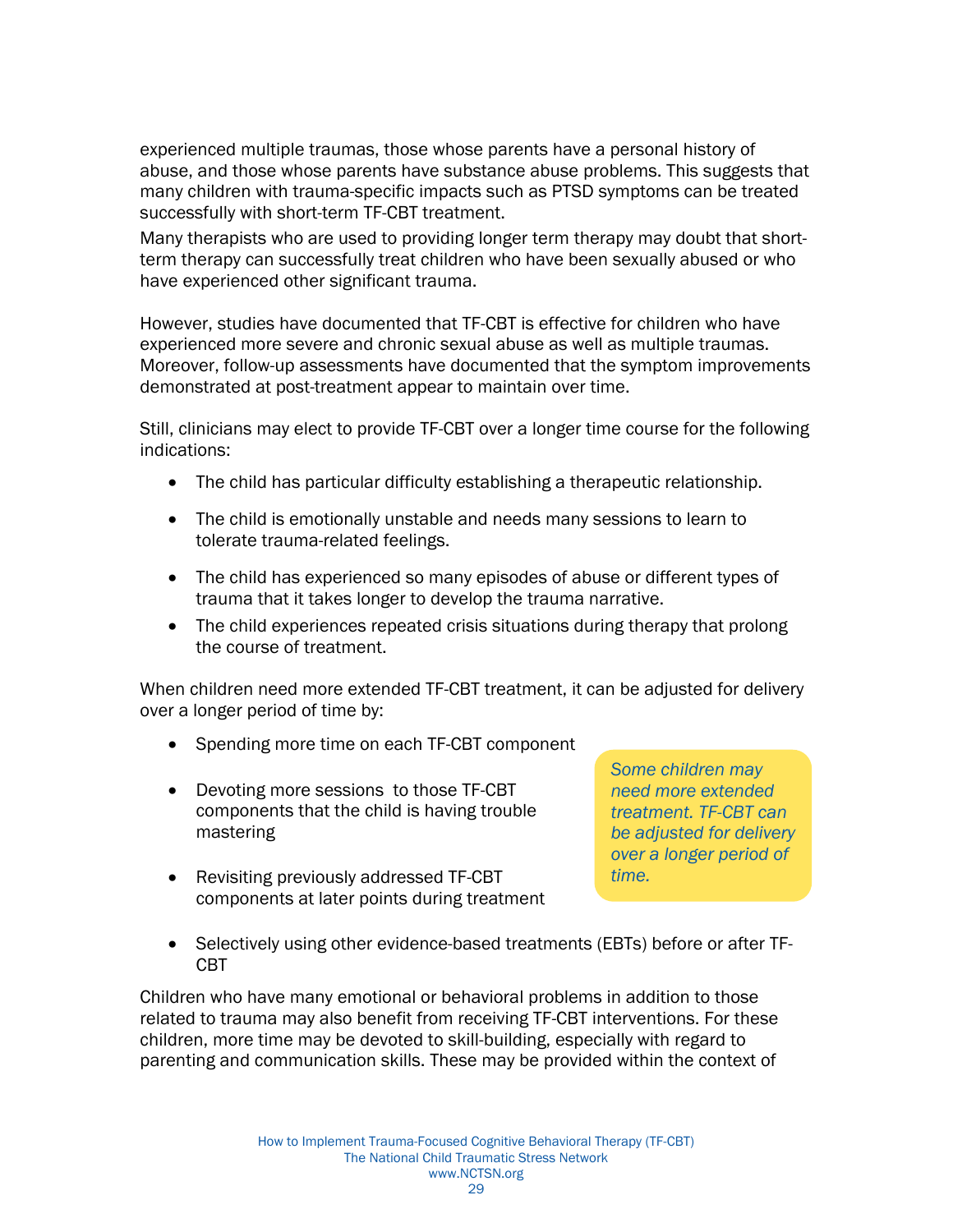<span id="page-31-0"></span>ongoing long-term psychotherapy or, alternatively, may be provided by a TF-CBT therapist concurrent with the child receiving other services such as medication management, in-home therapy, or family-based treatments. In these situations, it is important to prioritize the child's problems in order to address the most serious concerns immediately.

For almost all children, treating severe substance dependence, aggression, or suicidal behaviors should take precedence over providing TF-CBT. Once acute problems are stabilized, therapists may address ongoing trauma-related problems.

## Skill Acquisition

It is recommended that therapists who wish to learn how to deliver TF-CBT follow the sequence outlined below.

*First*, they should take the Web-based course, TF-CBT Web, available at http://www.usc.edu/tfcbt. This free online course includes streaming video demonstrations of core TF-CBT components, printable scripts, cultural considerations, links to resources, and pre- and post- self-assessment tests. Those who complete the course receive a printable certificate of completion worth 10 Continuing Education Unit (CEU) credits.

*Second*, they should read the TF-CBT treatment manual, *Treating Trauma and Traumatic Grief in Children and Adolescents* (Cohen, Mannarino, & Deblinger, 2006, NY: Guilford Press, available from http://www.guilford.com or http://www.amazon.com).

This treatment manual:

- Describes specific TF-CBT components
- Provides multiple examples of how to implement each component
- Emphasizes the value of therapist creativity and flexibility
- Includes ideas for therapeutic games, books, and tapes to use with TF-CBT
- Includes recommended rating forms to monitor children's progress in treatment

*Third*, they should attend 1-2 days of intensive skills-based training in the TF-CBT model that include:

- Interactive learning exercises to practice TF-CBT skills
- Examples from actual treatment sessions
- Multiple opportunities for therapists to ask questions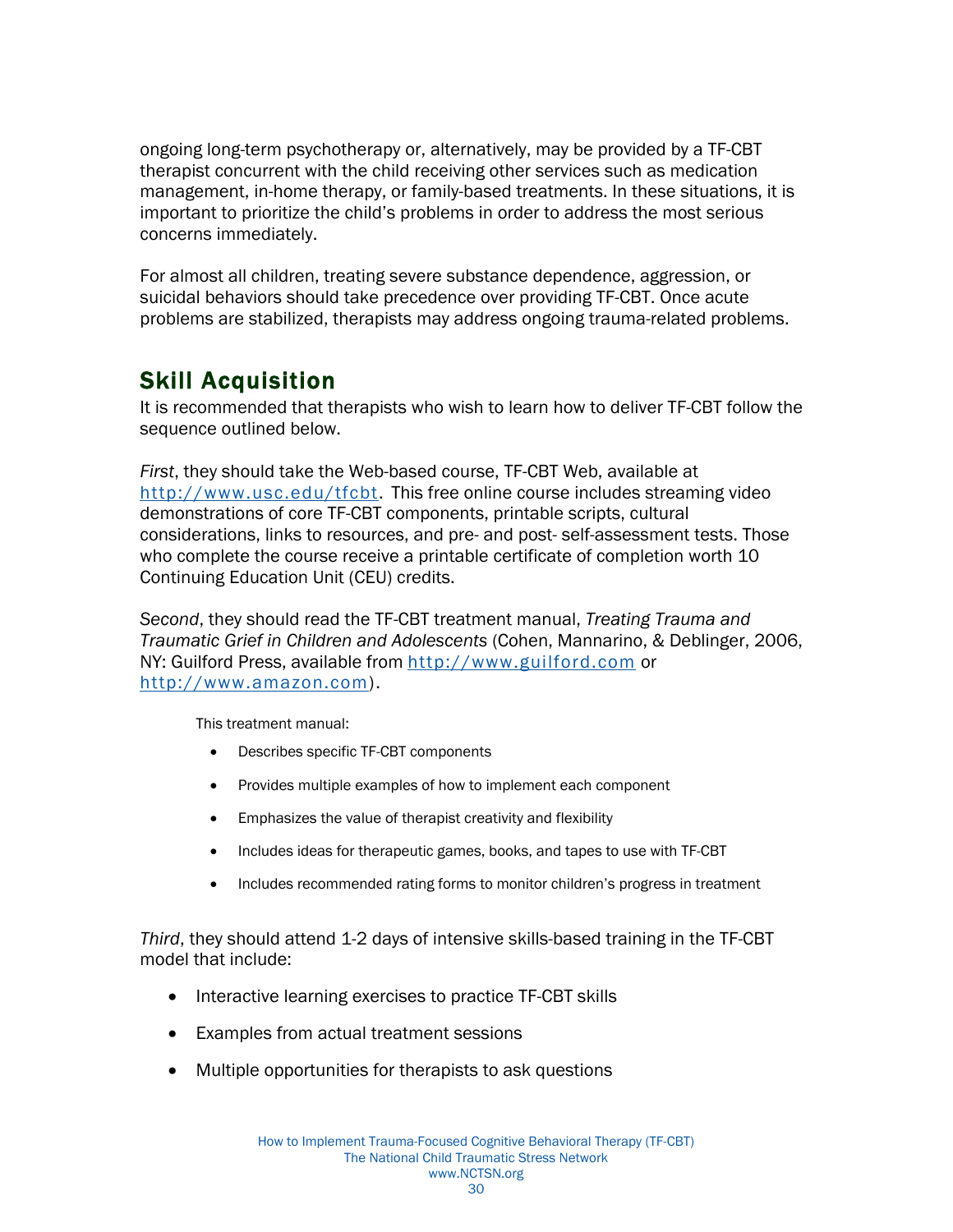*Fourth*, and perhaps most important, they should secure ongoing consultation with a clinical supervisor or other expert in TF-CBT who can help apply the components of the model with fidelity in real-life cases.

*Fifth*, they should address the barriers and challenges around implementing TF-CBT. This means working collectively with supervisors, senior leaders, and clinicians in an ongoing manner during the adoption and implementation phase. Implementing TF-CBT often requires collective buy-in and phased strategizing to facilitate the critical ongoing supervision/consultation. This process helps clinicians to achieve fidelity and to address barriers to client engagement, appropriate billing, and resource allocations.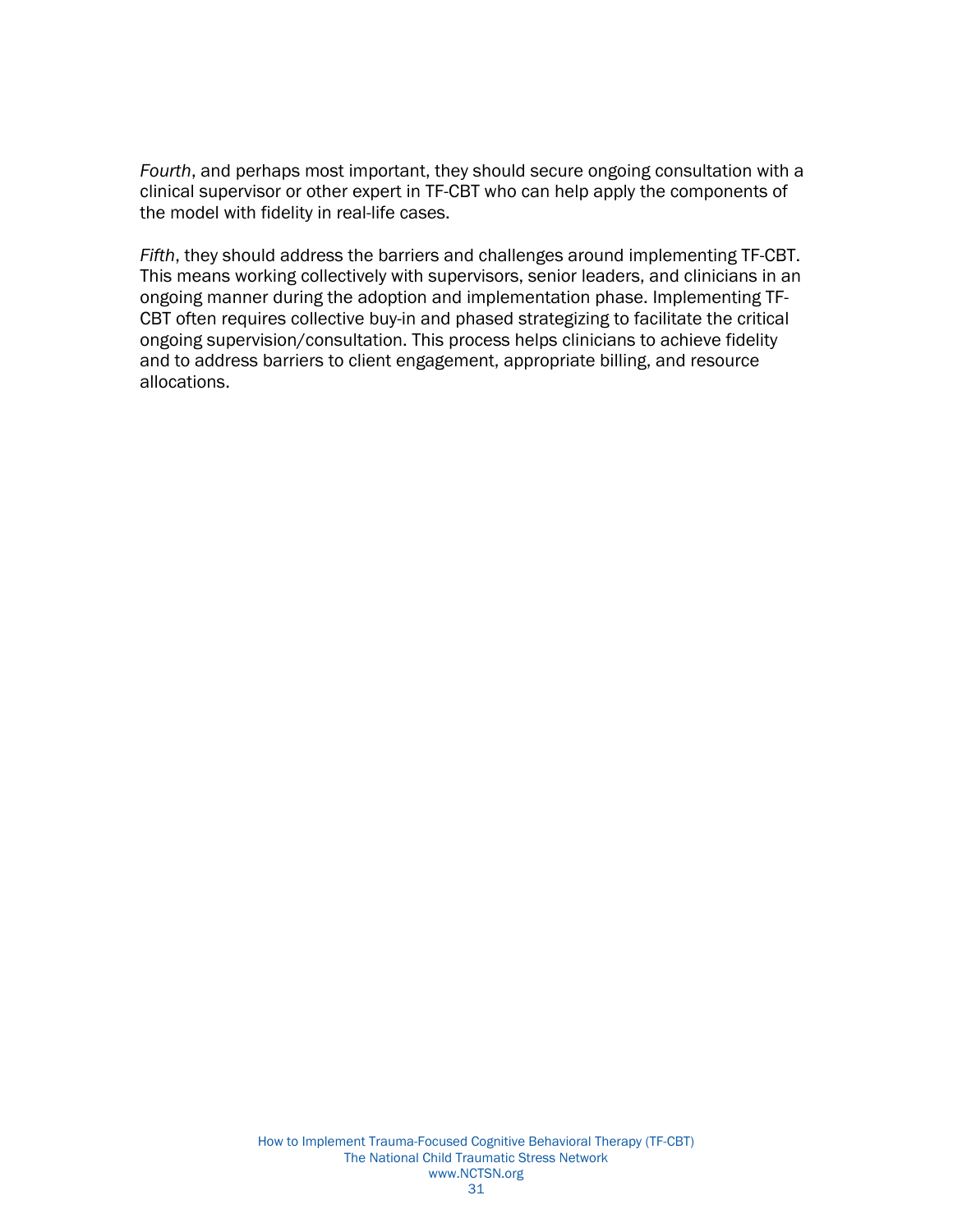<span id="page-33-0"></span>Learning from Research and Clinical Practice Core

Child Sexual Abuse Task **Force** 

# **Maintaining** TF-CBT

National Child Traumatic Stress Network www.NCTSN.org

> How to Implement Trauma-Focused Cognitive Behavioral Therapy (TF-CBT) The National Child Traumatic Stress Network www.NCTSN.org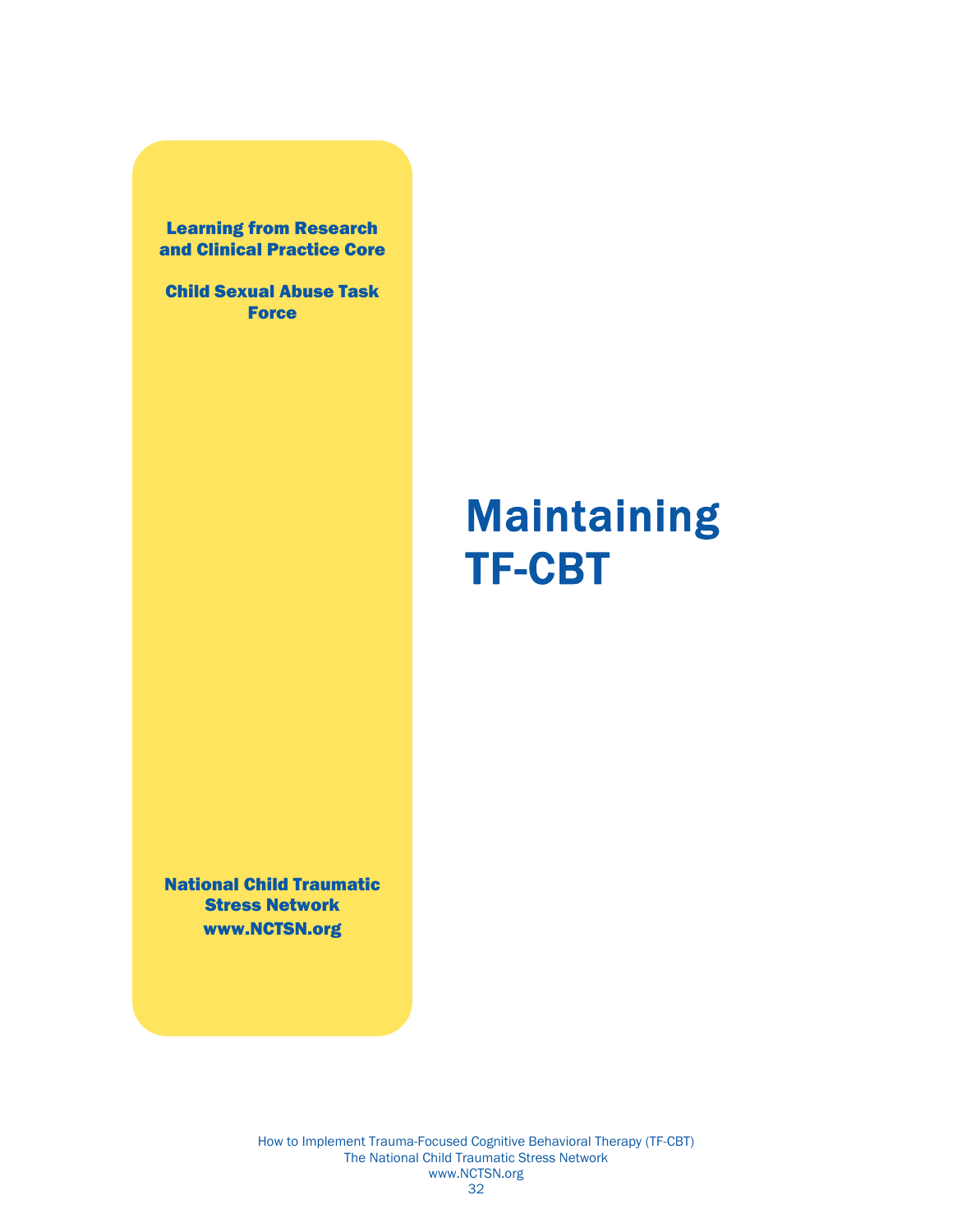# <span id="page-34-0"></span>VI. Maintaining TF-CBT

## Sustaining Fidelity and Avoiding "Drift"

*Fidelity* means that the therapist is using TF-CBT as it was tested, in a consistent and clearly defined way. If therapists diverge or "drift" too much from how the treatment was originally designed and tested, it may no longer be effective.

Regular training, supervision, consistent organizational expectations, and follow-up all support fidelity and reduce drift. Also, supervisory reflection of TF-CBT in language and assessing clinician use by asking specific TF-CBT–focused questions related to the core components of the treatment will reduce drift.

Creativity and flexibility are necessary when adapting the TF-CBT model to best serve the needs of each individual child and family while maintaining fidelity to the core TF-CBT components.

## Balancing Fidelity and Flexibility in TF-CBT

TF-CBT fidelity measures focus on the core TF-CBT components and the sequence in which they are provided to the child and family. As described previously, here are TF-CBT's specific "PRACTICE" components:

- Psychoeducation is provided to children and their caregivers about the impact of trauma and common childhood reactions.
- Parenting skills are provided to optimize children's emotional and behavioral adjustment.
- Relaxation and stress management skills are individualized for each child and parent.
- Affective expression and modulation are taught to help children and parents identify and cope with a range of emotions.
- Cognitive coping and processing are enhanced by illustrating the relationships among thoughts, feelings and behaviors. This helps children and parents modify inaccurate or unhelpful thoughts about the trauma.
- Trauma narration, in which children describe their personal traumatic experiences, is an important component of the treatment.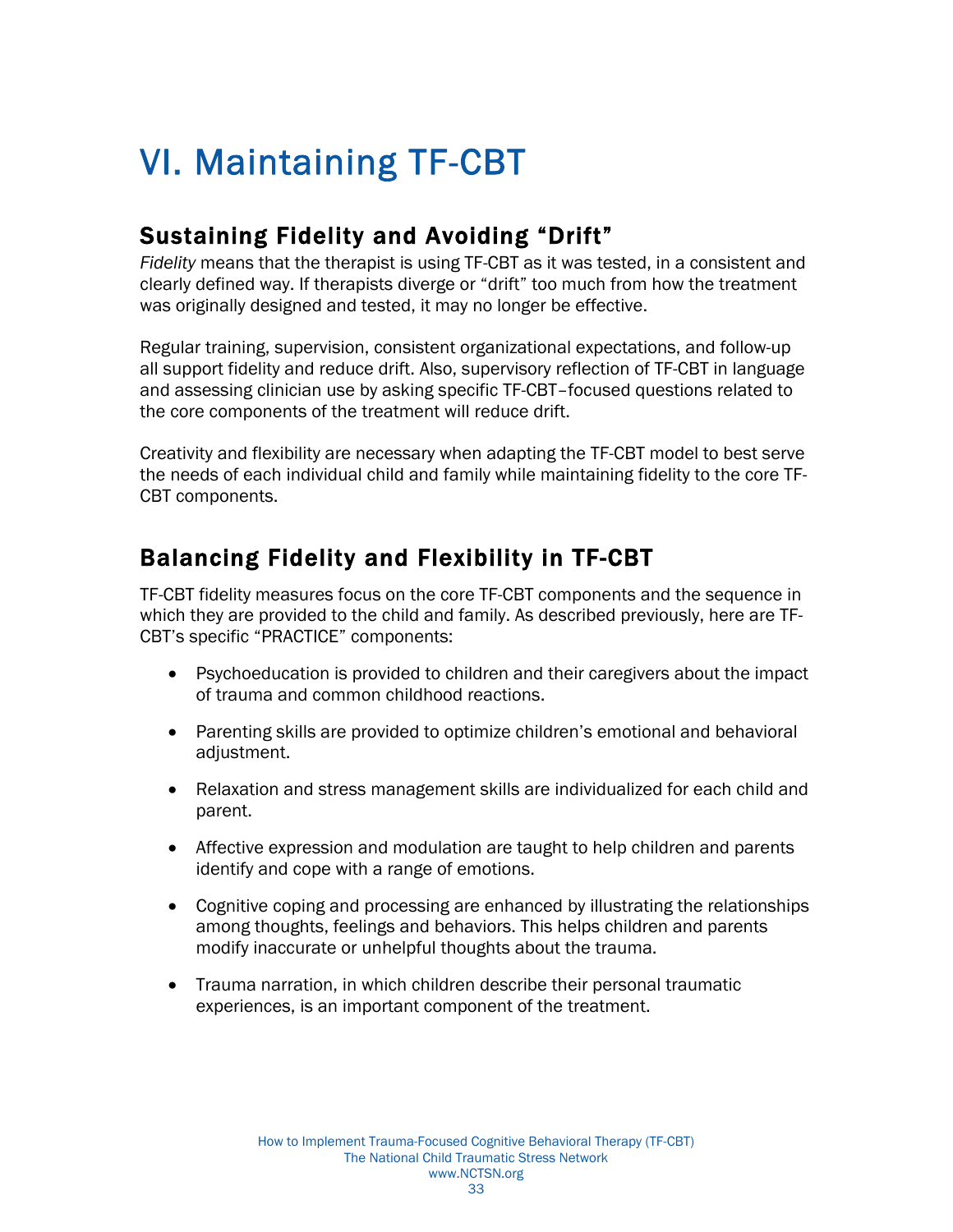- *In vivo* mastery of trauma reminders is used to help children overcome avoidance of situations that are no longer dangerous, but remind them of the original trauma.
- Conjoint child-parent sessions help the child and parent talk to each other about the child's trauma.
- The final phase of treatment, Enhancing future safety and development, addresses safety, helps the child regain developmental momentum, and covers other skills the child needs to end treatment.

Therapists should deliver TF-CBT treatment in the sequence in which the components are described in the treatment manual and in training. The learning is sequential in that later sessions build on skills learned in earlier sessions. However, treatment is fluid, and components may overlap and be repeated.

Because the TF-CBT treatment model focuses on the core components and sequential learning without limiting manner or approach, or the number of sessions per core component, it balances consistency with creativity and flexibility.

*Treatment is fluid, and components may overlap and be repeated.* 

For example, some children and adolescents may need to review previously presented TF-CBT components to further consolidate what they have processed and/or to practice these skills. Reviewing components later in the therapy, or in response to external stressors, provides additional opportunities to internalize what has been learned. It also preserves fidelity and supports clinical decision making.

However, it is important that therapists not spend excessive time on early components in order to avoid the more difficult trauma-related components of the treatment.

The developers of TF-CBT have found that, in many cases, it has been the therapist's own discomfort with directly discussing the child's abuse experience, rather than the child's fear, that has delayed the start of the trauma-focused work. For example:

*A six-year-old boy was referred to one of the TF-CBT developers after receiving nine months of treatment elsewhere. The therapist asked the child whether he had talked about his sexual abuse with his previous therapist. The little boy said, "No, we never talked about it." When the therapist asked him why, the boy replied, "My therapist wasn't ready."*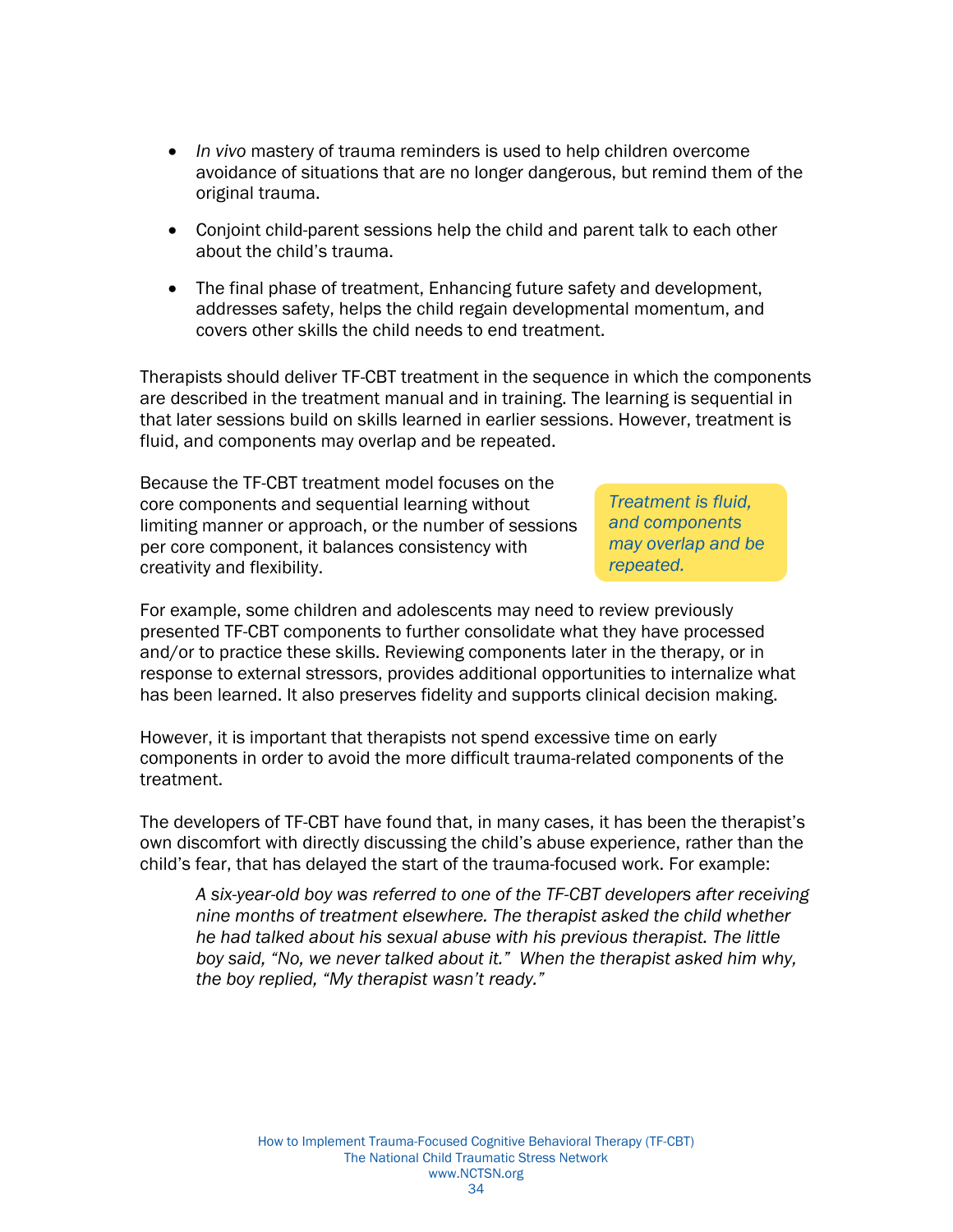## <span id="page-36-0"></span>Addressing Fidelity Issues with Novice vs. Experienced Therapists

Both novice and experienced therapists face unique challenges in trying to maintain fidelity to TF-CBT. Novice therapists are often enthusiastic about learning new treatment approaches, particularly ones that are clearly defined and provide specific guidance in how to implement each of their components.

However, they may be less experienced in forming therapeutic alliances with "difficult" families or in addressing aberrations from the expected course of treatment response.

Novice therapists may also find it difficult to differentiate between true crises and the normal difficulties that arise during the course of treatment. Although novice therapists are usually more compliant with the TF-CBT model, they may abandon it if something unanticipated occurs. Or, or more typically, they may seek advice about to proceed. If skilled TF-CBT supervision or consultation is available, these difficulties can become important learning experiences that can help novice therapists stay on course.

But in the absence of these resources, novice therapists may try a variety of different interventions, often simply responding to whatever problems the family presents each week. This nondirective supportive approach is known to be less effective than TF-CBT. Therefore, providing ongoing access to expert consultation or experienced TF-CBT supervision is key to maintaining fidelity in novice therapists.

Experienced therapists, on the other hand, are usually quite skilled in forming therapeutic relationships and in differentiating true crises from treatment resistance. They are more likely to continue with the TF-CBT treatment, adjusting only minimally to accommodate the unexpected.

*A nondirective supportive approach is known to be less effective than TF-CBT.*

Experienced therapists are particularly adept at guiding children through conversations about, and expressions of, their trauma narrative by offering crucial support and maintaining the delicate balance between approaching and avoiding difficult issues.

Experienced therapists do encounter other barriers in maintaining allegiance to the TF-CBT approach. These can include:

- Unfamiliarity or discomfort with short-term treatment approaches and/or the trauma narrative component of TF-CBT
- Commitment to a different treatment approach or a lack of conviction that the TF-CBT model is appropriate for the type of children they normally treat.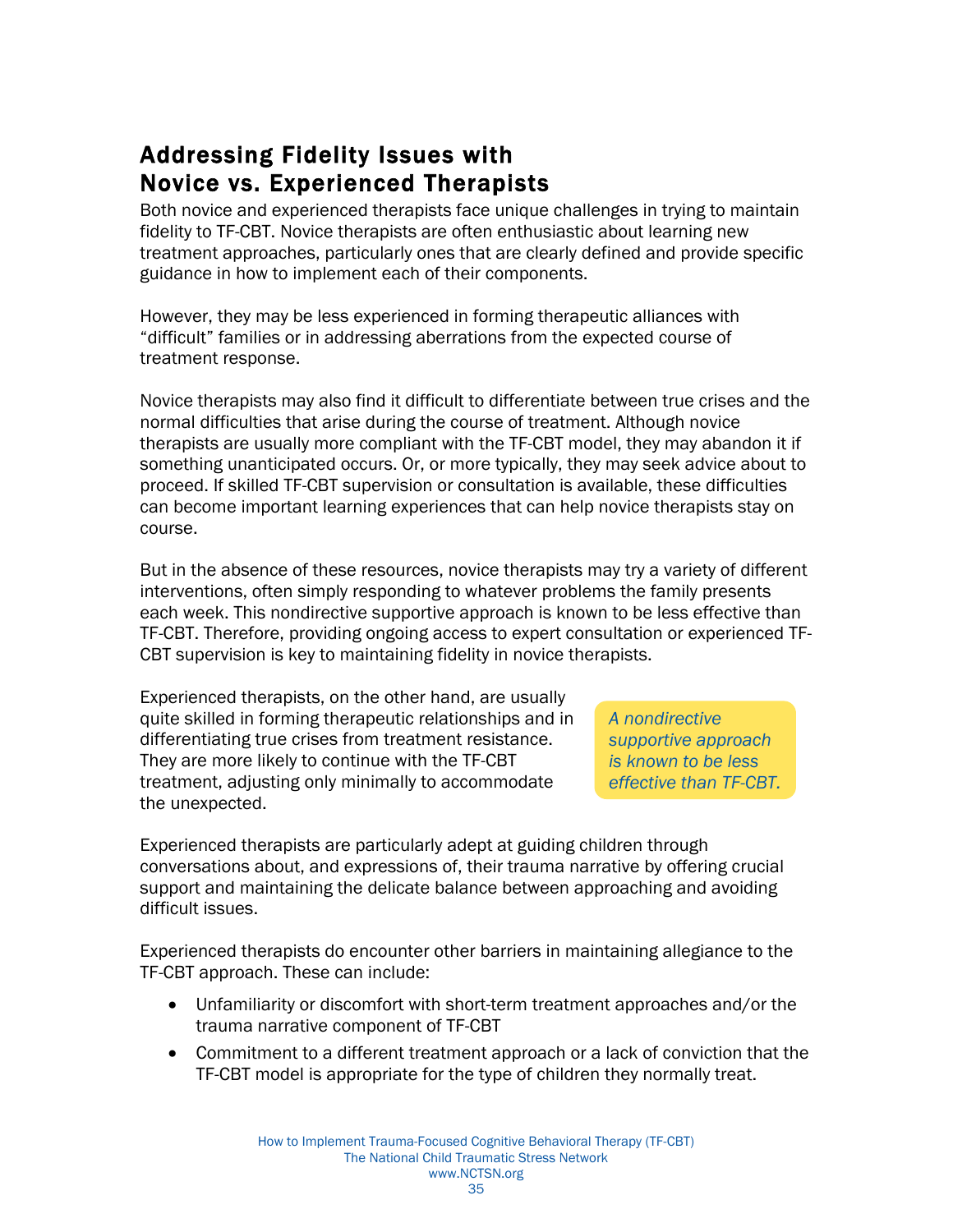<span id="page-37-0"></span>Ongoing consultation is one way to encourage experienced therapists to try a new approach. Persuading them to try the model with a single child is often key. Once therapists have successfully implemented the TF-CBT model with one child, they are more likely to use it with others.

Pointing out the similarities between TF-CBT and what experienced therapists are already providing to traumatized children is another way to encourage them to implement specific TF-CBT components.

Also, encouraging the use of TF-CBT components (e.g., praise, active listening, cognitive coping, relaxation, etc.) in day-to-day interactions among staff can help clinicians to practice, internalize, and benefit from the skills they are encouraging families to use.

*Pointing out the similarities between TF-CBT and what experienced therapists are already providing encourages them to implement specific TF-CBT components.* 

Another way to overcome barriers with experienced therapists is to present cases of successful TF-CBT treatment of children who had problems or trauma histories similar to those of the children a therapist is seeing. This emphasizes the commonalities between a therapist's usual patients and those who have responded well to TF-CBT.

To address these issues of fidelity, the developers of TF-CBT and two experienced trainers have developed a TF-CBT Fidelity Instrument that tracks the timing and implementation of specific TF-CBT components in a manner that helps therapists and supervisors to determine whether fidelity is being adequately maintained.

*This fidelity instrument is included in Appendix 4.* 

#### Meeting Fidelity Standards

The following criteria are used when evaluating whether fidelity standards are being met:

- Each TF-CBT component must be implemented for each child unless there are clinical reasons for deleting a component (for example, there are no trauma reminders the child is avoiding, so *in vivo* mastery is not needed).
- The TF-CBT components must be implemented in the "PRACTICE" order unless there is a compelling reason to change the sequencing. (However, returning to a previously provided component to reinforce its use is permitted.)
- Progression from one component to the next must occur within a reasonable time period (i.e., treatment is completed within 12 to 16 sessions for usual cases, and 16 to 20 sessions for complex cases).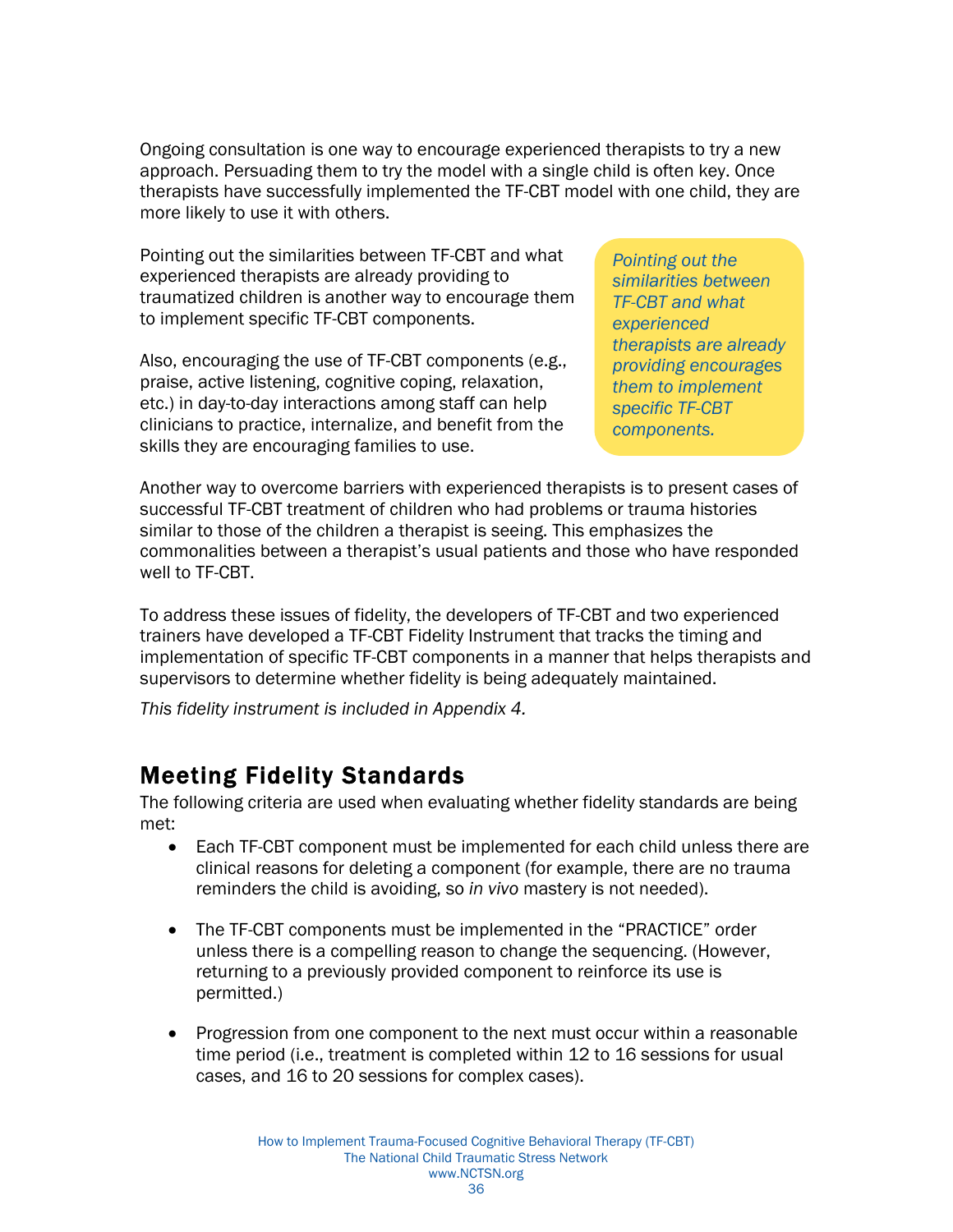<span id="page-38-0"></span>Learning from Research and Clinical Practice Core

Child Sexual Abuse Task **Force** 

# Additional Clinical Considerations

National Child Traumatic Stress Network www.NCTSN.org

> How to Implement Trauma-Focused Cognitive Behavioral Therapy (TF-CBT) The National Child Traumatic Stress Network www.NCTSN.org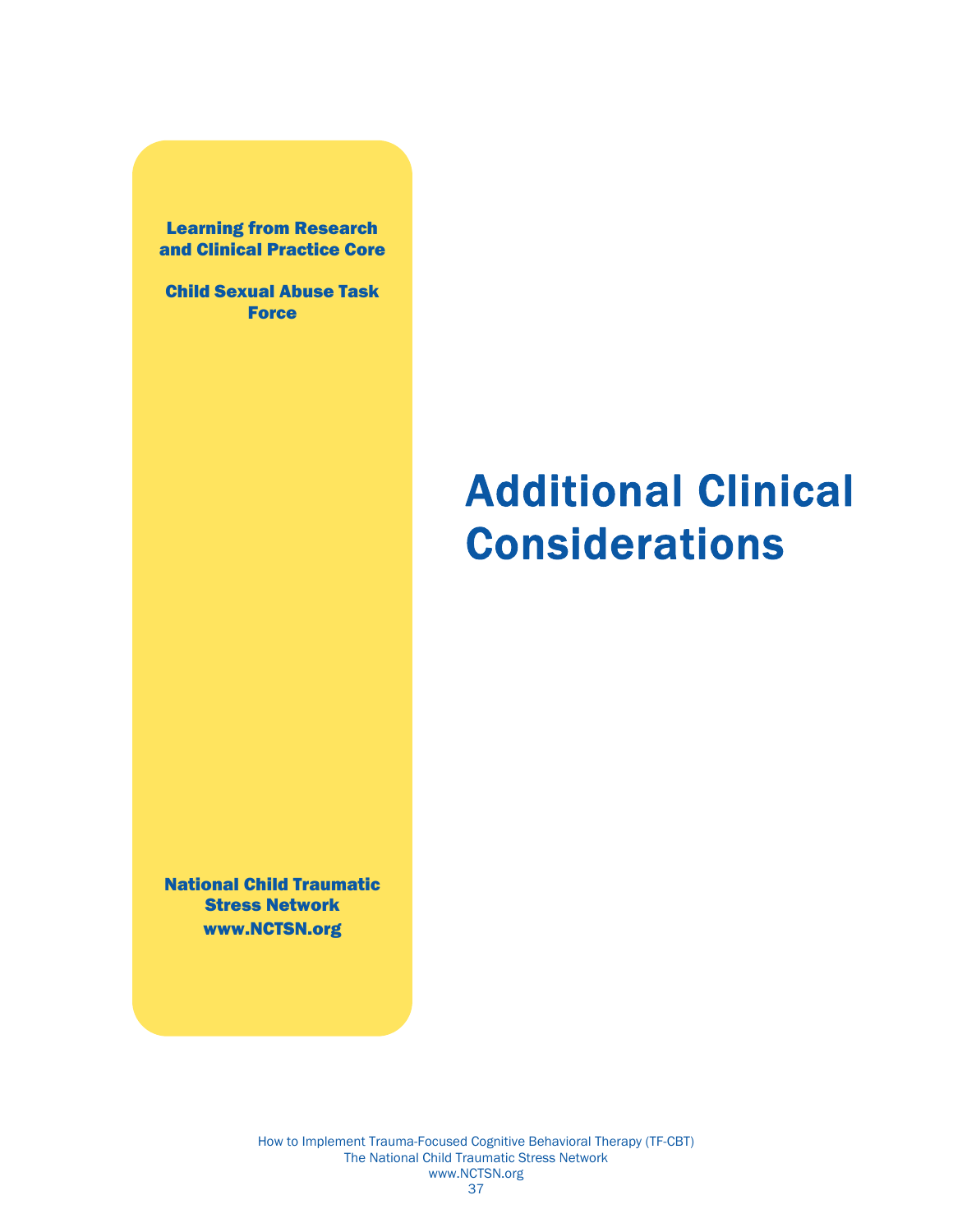## <span id="page-39-0"></span>VII. Additional Clinical Considerations

## Service Needs in Addition to Treatment

A majority of traumatized children are identified as having other service needs in addition to therapy for trauma. Children and/or families often need assistance with safety planning, placement, housing, and transportation. Many children have problems at school or with the legal system. In some communities, there are significant populations of non-English speakers, recent immigrants, and refugees with special needs.

Families are frequently involved with multiple systems (e.g., child welfare), and therapists may be expected to provide reports, attend staffings, or testify in legal proceedings. According to practitioners and programs, the unavailability of resources in the community and lack of case coordination are common barriers to delivering TF-CBT.

Supervision is useful in helping therapists to stay focused on the specific task of delivering a specific psychosocial intervention even when a child's and/or family's circumstances are not optimal. Of course, triage should occur when safety or basic needs are unmet.

## Addressing Comorbidity

Clinicians should recognize that intermittent suicidal thoughts are experienced by many children with a history of trauma and should not preclude the provision of TF-CBT or other trauma-focused treatments. For many traumatized children, the most effective way to stop these thoughts is to address the trauma in therapy.

However, *acute* suicidality and serious substance abuse are issues that usually require the involvement of other providers, and appropriate levels and types of services must be offered.

As mentioned earlier, TF-CBT should be suspended until emergencies related to acute suicidality or serious self-harm subside. During the emergency, clinicians will typically increase the frequency of sessions, make "no-harm contracts," offer telephone availability, or use other strategies indicated by the clinical situation to provide help, support, and stabilize the client. At-risk children should be referred for evaluation for medication and more intensive levels of treatment such as hospitalization, partial programs, more intensive outpatient services, and so forth. Practitioners therefore need to be familiar with procedures and resources in their community.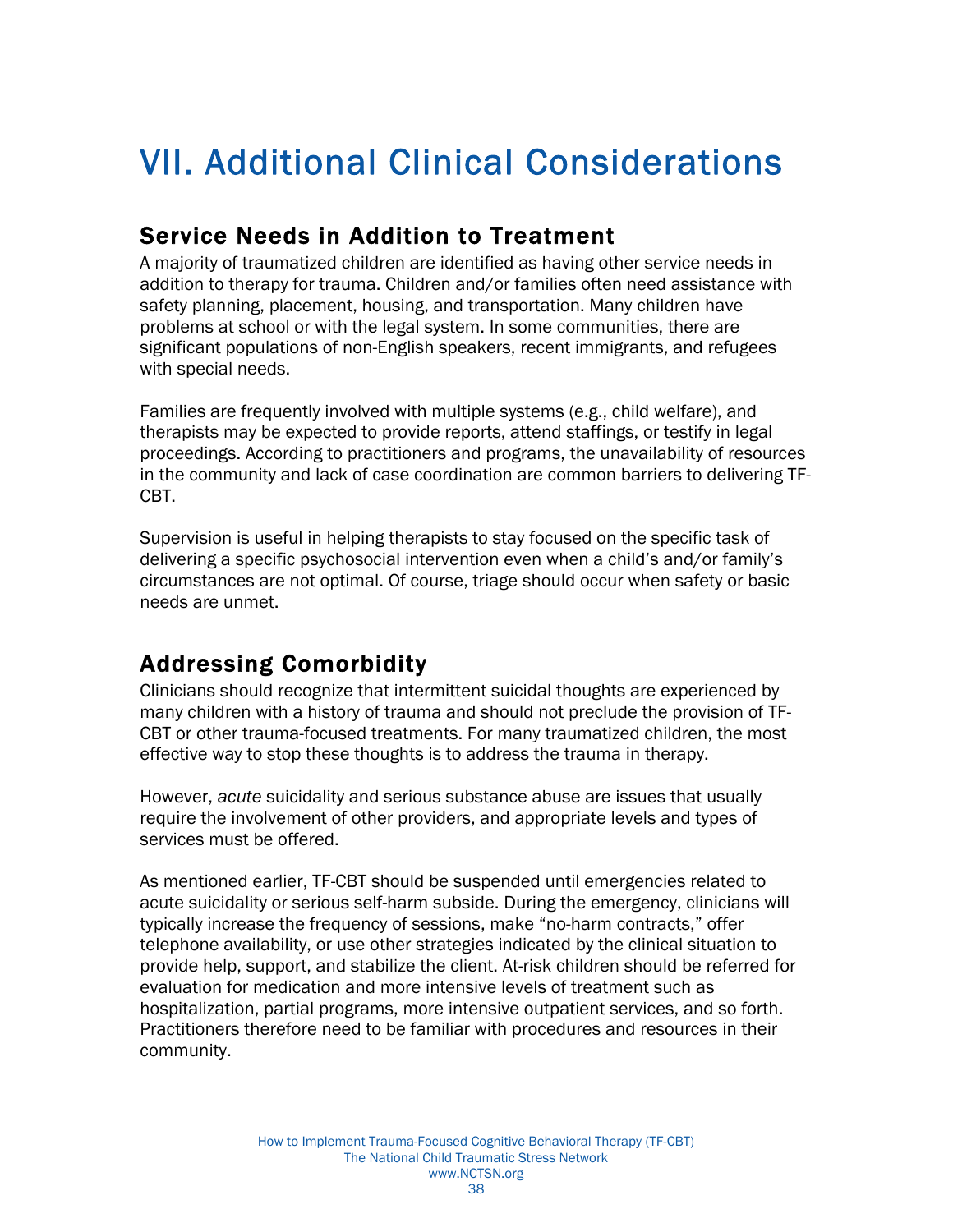<span id="page-40-0"></span>The fact of past substance abuse or occasional current substance abuse need not interrupt TF-CBT for either the child or parent. In fact, substance abuse may be an avoidance coping strategy that will dissipate when TF-CBT skills are learned. When substance abuse impairs the child's ability to incorporate the benefits of treatment into his or her life, or prevents the parent or caregiver from providing a consistent, safe environment, additional intervention is needed.

Children's externalized behavior problems, whether resulting from trauma or from a lack of parenting skills, are often difficult for parents or caregivers to cope with. However, when the parent becomes involved in learning more effective behavioral parenting strategies, the positive effect of TF-CBT is only strengthened. Also, if the primary concern becomes the child's oppositional behavior, aggression, or rulebreaking, the treatment focus should shift in response. Because caregivers may or may not know what kinds of responses are age-appropriate, or may lack effective parenting skills for the situation, treatment of caregivers is often appropriate and the TF-CBT therapist may emphasize teaching effective parenting strategies.

Environments at risk for trauma or where chronic traumatization is the norm predispose children to multiple diagnoses. TF-CBT can be highly effective for children with comorbid conditions including ADD, ADHD, ODD, OCD, RAD, as well as for conduct disorder, bipolar disorder, and other conditions typified by disturbances in mood, attention, and behavior.

These cases require careful attention to multiple symptom clusters and multiple diagnoses. Effective differential diagnosis and the management of multiple treatment modalities is critical for the purpose of optimizing the child's ultimate wellbeing.

Multiple diagnoses are an indication of multidomain problems and should raise questions about whether trauma is causal and whether TF-CBT is the treatment of choice.

## TF-CBT and Multiple Trauma Events

The TF-CBT components that address symptoms resulting from multiple traumas produce benefits without necessarily being tied to a particular traumatic event. In addition, children who have suffered multiple traumas may have differing levels of willingness to talk about the various traumas they have experienced. For example, because some traumas may carry much more shame than others, children will often chose not to discuss their most distressing experiences until much later in treatment.

Eventually, however, multiply traumatized children may benefit from the therapist's help in putting together a chronological lifeline narrative that incorporates all the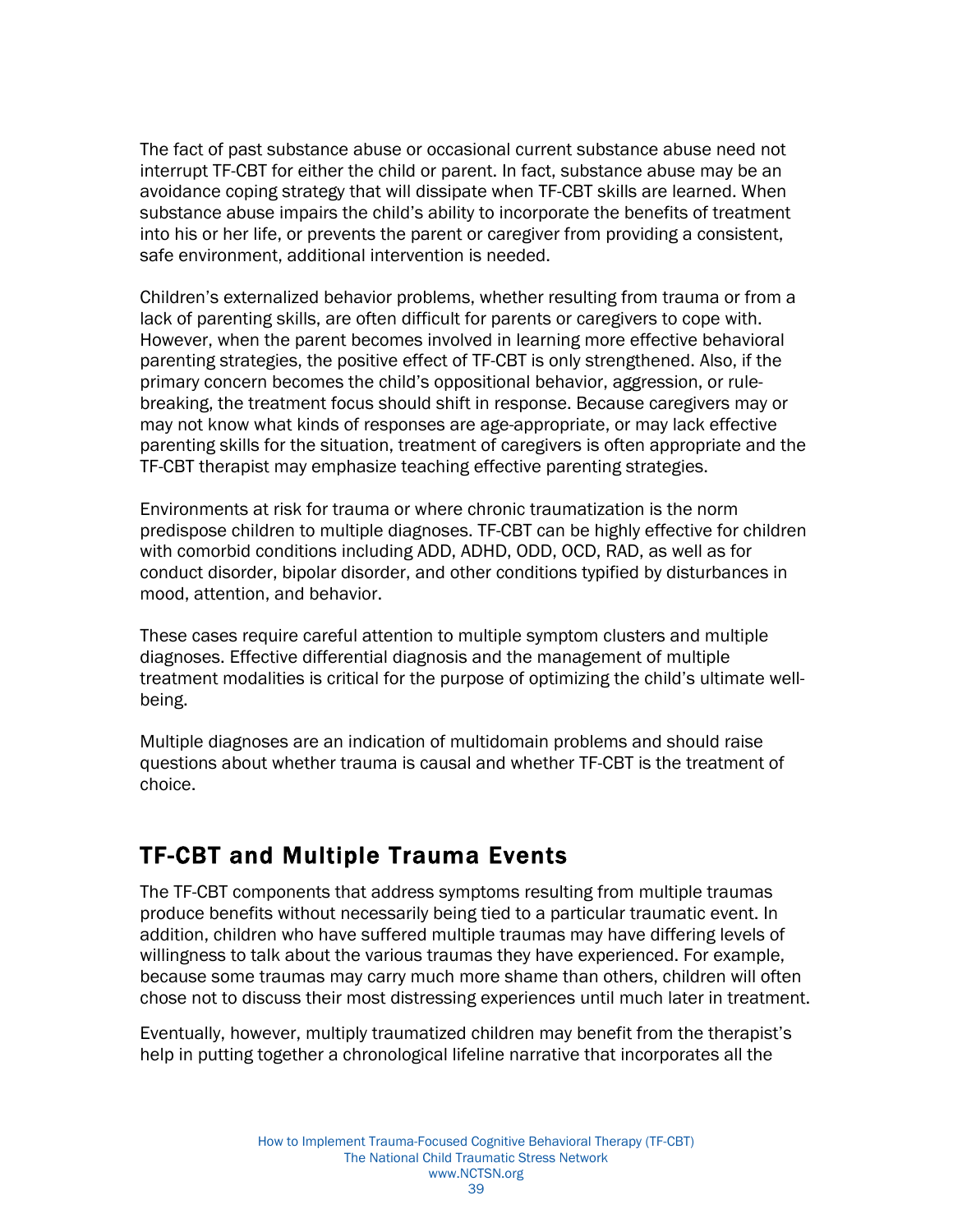<span id="page-41-0"></span>traumas they experienced, as well as positive experiences, and thus creates a hopeful ending.

## Managing Parents/Caregivers with Complex Needs

Engaging parents/caregivers is necessary for the effective delivery of TF-CBT. They must be partners with therapists in helping their children, or the treatment will not work. Although most parents want to do their best by their children, many possible barriers or obstacles may interfere with their full participation in the treatment process. One of the first steps in delivering TF-CBT is to identify and constructively address these barriers in ways that are respectful and that engage parents and caregivers. Working with parents with complex needs, particularly when doing so requires working with the service systems involved in the child's life – is one of the reasons cited most often by clinicians as a reason for extending the duration of treatment.

Potential barriers and obstacles to effectively managing parents/caregivers may include the following:

- The parent/caregiver does not agree that the trauma occurred (most common in cases of physical or sexual abuse).
- The parent/caregiver agrees that the trauma occurred but believes that it has not affected the child significantly or that addressing it directly will make matters worse.
- The parent/caregiver is overwhelmed or highly distressed by his or her own emotional reactions and is not available or able to attend to the child's experience.
- The parent/caregiver is suspicious, distrustful, or does not believe in the value of therapy.
- The parent/caregiver is facing many concrete problems such as housing, finances, or legal concerns that consume a great deal of energy.
- The parent/caregiver is not willing or prepared to change parenting practices even though this may be important for treatment to succeed.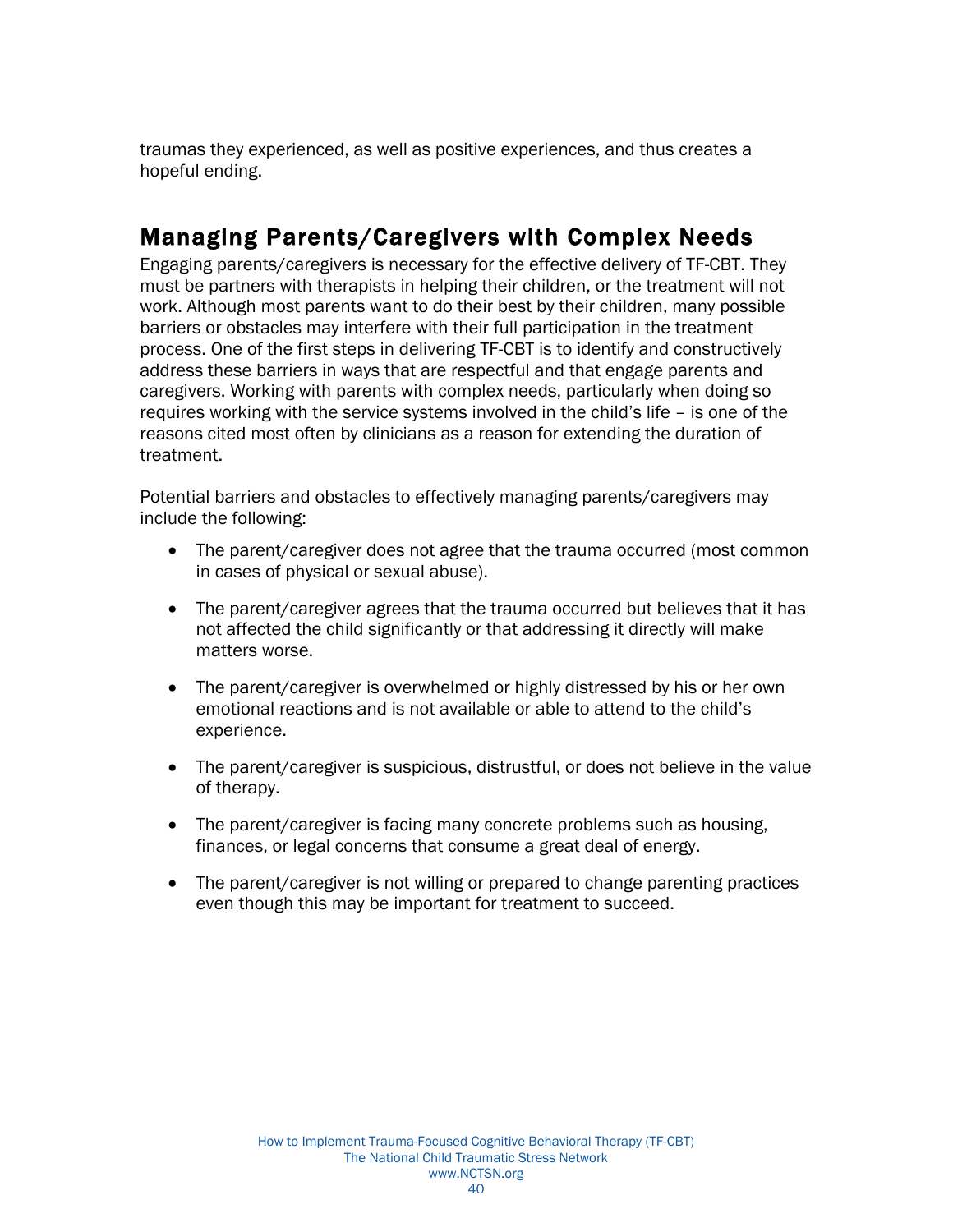Before initiating treatment with any child, therapists must first engage parents/caregivers and address any potential barriers or obstacles. Specific strategies that can be undertaken include:

- Perseverance in establishing a therapeutic alliance
- Exploring past negative interactions with social service agencies or therapy (including the potential role of the parent/caretaker's personal history of trauma)
- Exploring the parent/caretaker's potential concerns related to differences of culture, gender, class, religion, or other cultural-competency factors that may make them feel as if they are not being understood, accepted, believed, listened to, or respected by the clinician
- Exploring and helping to overcome practical barriers to participating in treatment
- Communicating and emphasizing the centrality of the parent/caregiver role in the child's recovery
- Using parent-focused sessions to reduce parent/caregiver distress and to guide them through structured activities that empower them in interactions with the child
- Delaying or using caution in selecting the content of joint sessions until the parent/caregiver can offer the child the support necessary
- Providing assistance with concrete needs or facilitating connection to appropriate services
- Giving psychoeducation about how therapy works and the components of the therapy process
- Instilling optimism in the parent/caregiver about the child's potential for recovery with successful therapy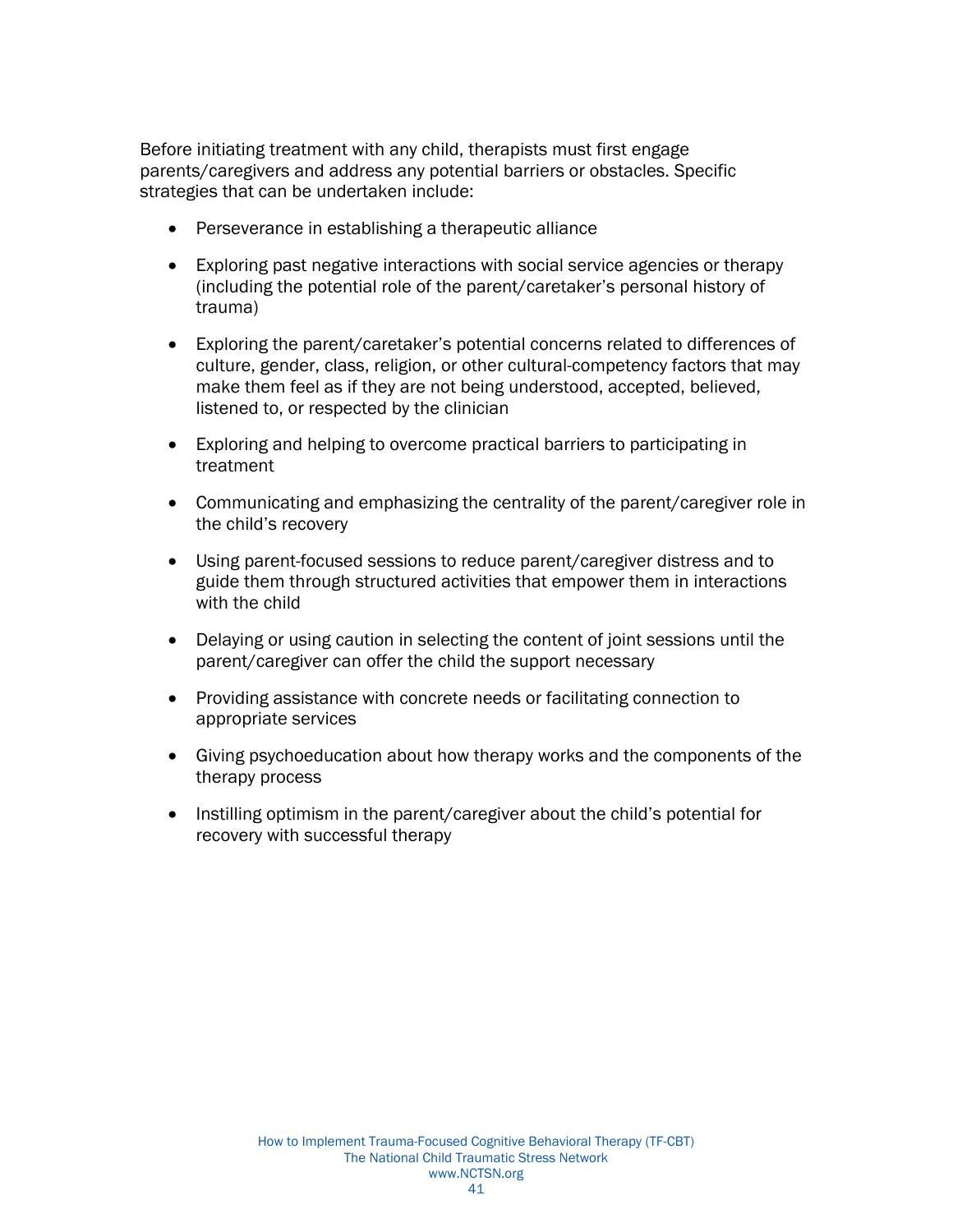<span id="page-43-0"></span>Learning from Research and Clinical Practice Core

Child Sexual Abuse Task **Force** 

# **Conclusions**

National Child Traumatic Stress Network www.NCTSN.org

> How to Implement Trauma-Focused Cognitive Behavioral Therapy (TF-CBT) The National Child Traumatic Stress Network www.NCTSN.org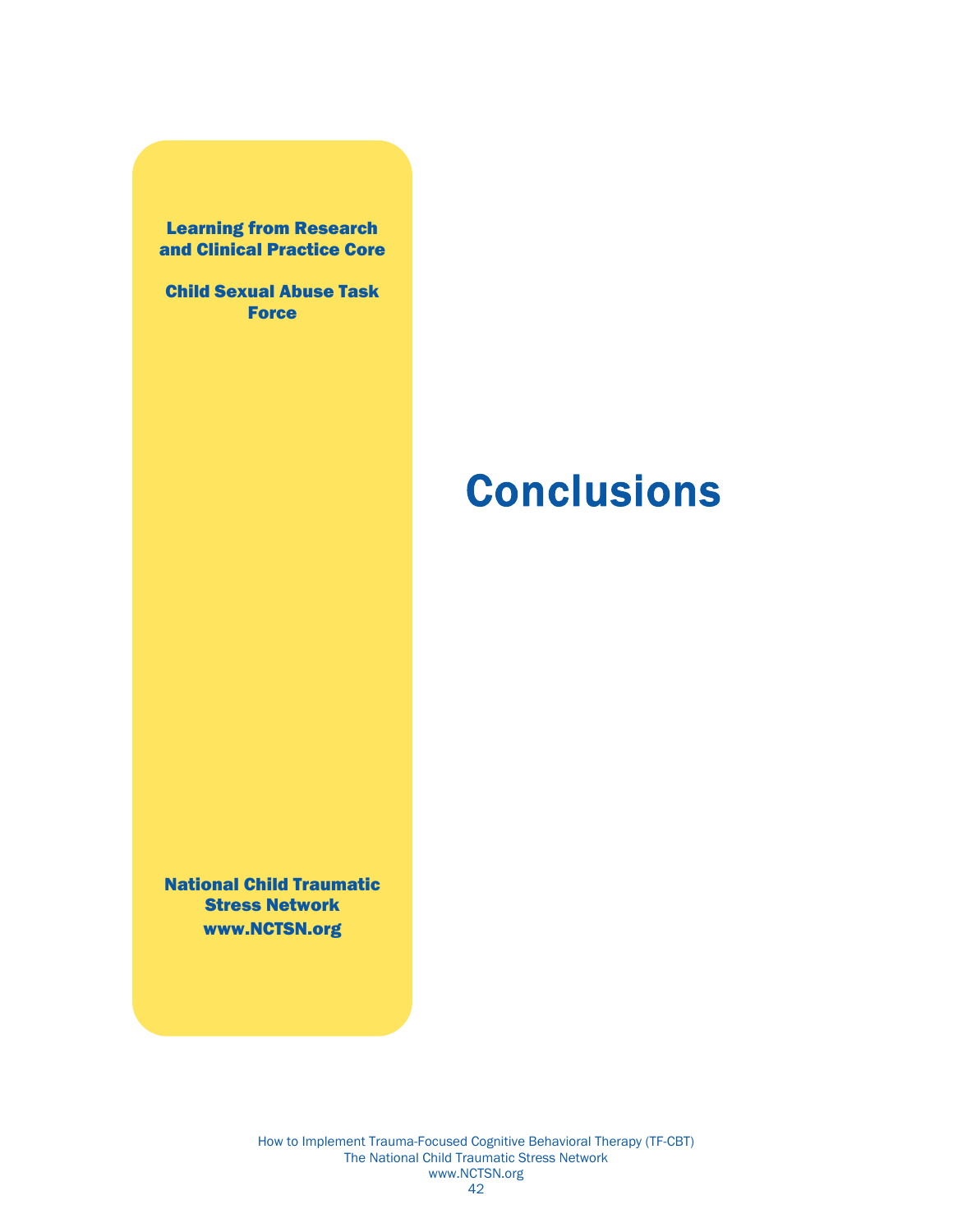## VIII. Conclusions

TF-CBT is an effective treatment for children and adolescents with a variety of trauma-related difficulties. It also offers demonstrated benefits for the parents of these children. However, just because a treatment is known to be effective does not mean it is right for a particular practice setting.

In this manual, we have attempted to address some of the questions that may arise for agencies and programs that are considering whether and how to attempt to implement TF-CBT. We hope that this information will enhance understanding of this treatment model and encourage agencies and programs to consider its use with children in their communities who have experienced traumatic stress.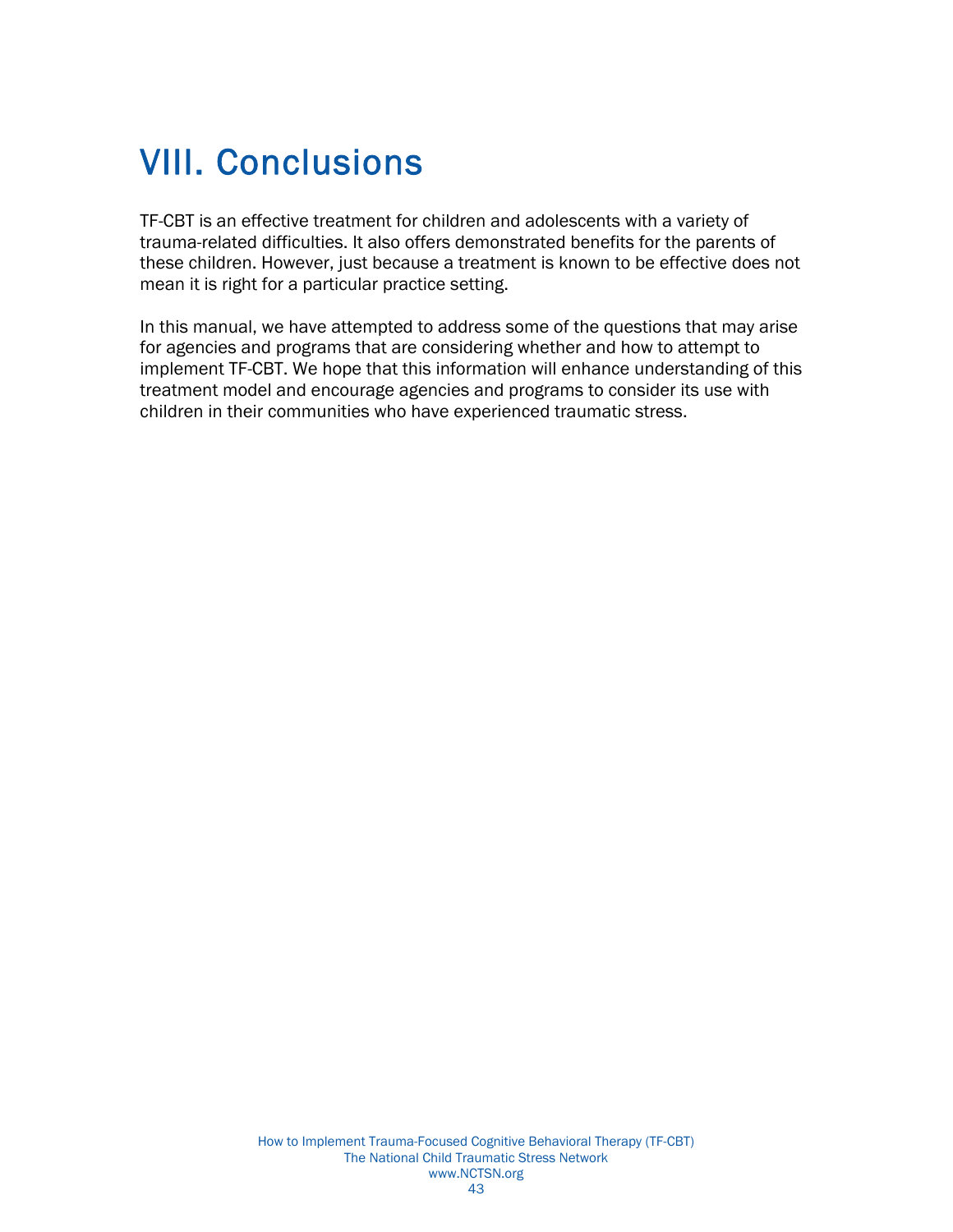<span id="page-45-0"></span>Learning from Research and Clinical Practice Core

Child Sexual Abuse Task **Force** 

# Appendices

National Child Traumatic Stress Network www.NCTSN.org

> How to Implement Trauma-Focused Cognitive Behavioral Therapy (TF-CBT) The National Child Traumatic Stress Network www.NCTSN.org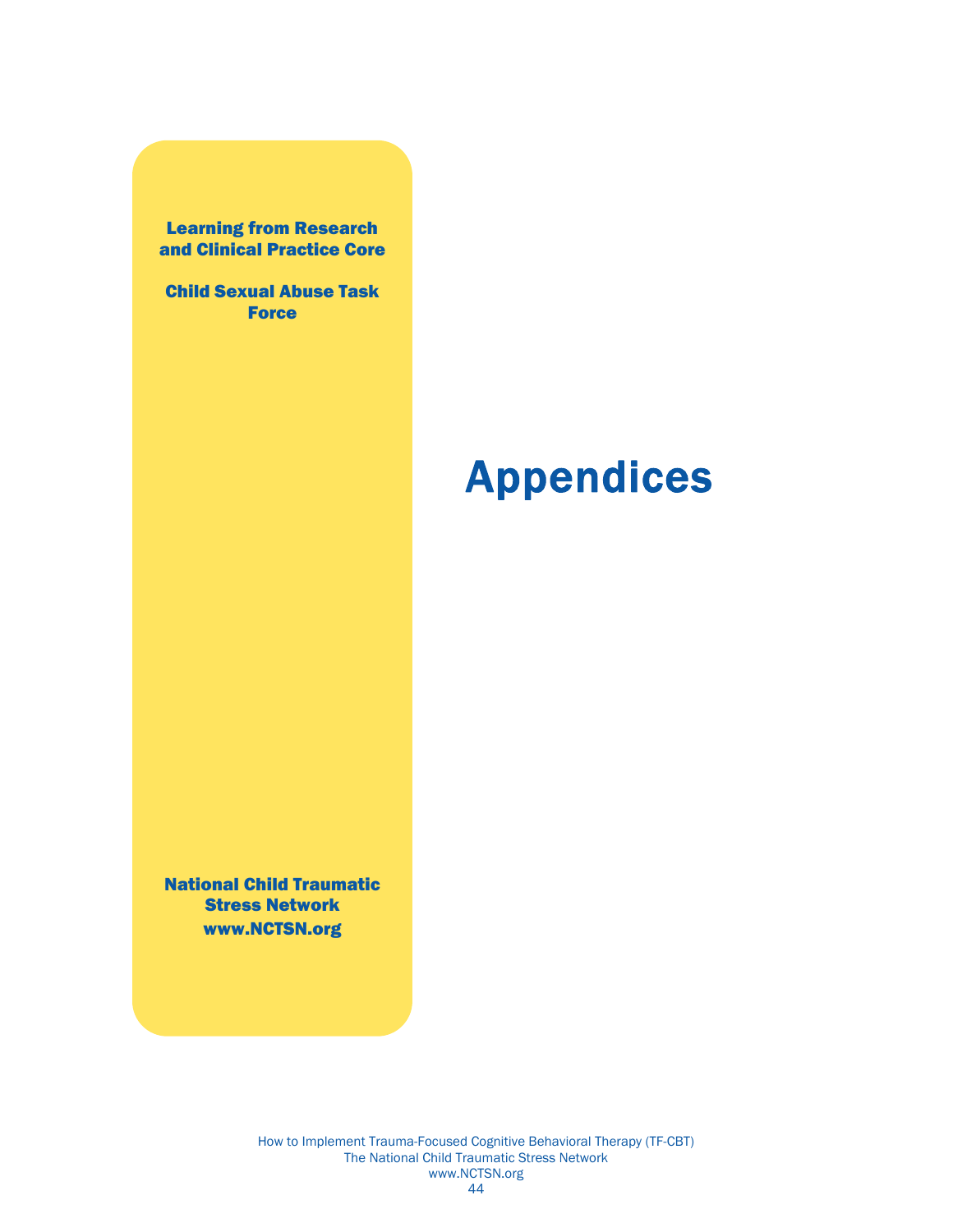## Appendix 1

## <span id="page-46-0"></span>TF-CBT Research Summary

TF-CBT is the most researched and most supported of all current treatments for childhood Posttraumatic Stress Disorder (PTSD) and child trauma, with seven completed randomized controlled trials (RCT), three open (non-controlled) studies, and four ongoing RCTs.

The ongoing RCTs include (a) a study of children with PTSD symptoms related to domestic violence (DV) being conducted in a community DV center; (b) a study of children exposed to Hurricane Katrina; (c) a study of children with traumatic grief; and (d) a multi-site study of young sexually abused children with PTSD symptoms. The most important completed studies are briefly summarized below.

Study 1: Deblinger, E., Lippmann, J., Steer, R (1996). Sexually abused children suffering posttraumatic stress symptoms: Initial treatment outcome findings. *Child Maltreatment, 1*(4), 310-321.

- 100 sexually abused (SA) children, 8-14 years old, and parents randomized to TF-CBT for child only, parent only, child plus parent, or treatment as usual (TAU)
- Children receiving TF-CBT experienced significantly greater improvement in PTSD symptoms.
- Children of parents receiving TF-CBT experienced significantly greater improvement in depressive and behavioral symptoms; parents experienced significantly greater improvement in positive parenting practices.
- Differences sustained at 2-year follow-up.

Study 2: Cohen, J. A., Mannarino, A. P. (1997). A treatment study for sexually abused preschool children: Outcome during a one-year follow-up. *Journal of the American Academy of Child and Adolescent Psychiatry*, *36*(9), 1228-1235.

- 86 SA children, 3-6 years old, and parents randomized to TF-CBT or nondirective supportive therapy (NST), followed for one year post-treatment.
- Children receiving TF-CBT experienced significantly greater improvement in total behavior problems, internalizing, externalizing, and PTSD symptoms characteristic of young sexually abused children at one year follow-up.
- Parental support and emotional distress mediated preschool children's symptoms.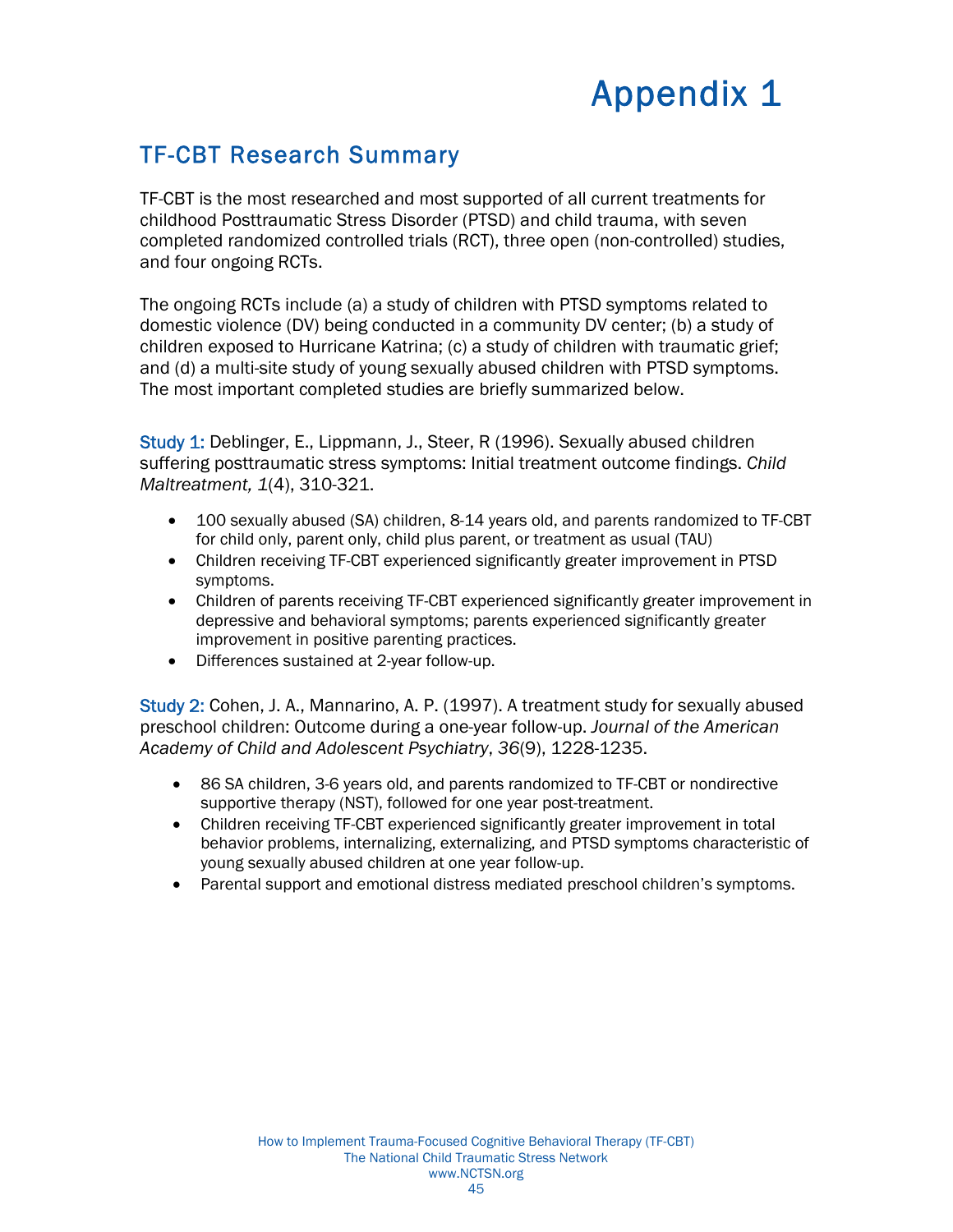Study 3: Cohen, J. A., Mannarino, A. P., Knudsen, K. (2005). Treating sexually abused children: One year follow-up of a randomized controlled trial. *Child Abuse and Neglect, 29*(2), 135-145.

- 82 SA children, 8-15 years old, representative of a community SA sample, and parents randomized to TF-CBT or NST, followed one year post-treatment.
- Study did not require minimum symptoms for entry, only elevation on at least one of the study instruments (e.g., behavior or sexual behavior problems, depression, etc.).
- Intent-to-treat analysis indicated greater improvement in TF-CBT group for depression, anxiety, and sexual problems.
- Of treatment completers: children receiving TF-CBT experienced significantly greater improvement in depression and social competence post-treatment; in anxiety, depression, sexual problems, and dissociation, at 6 months post-treatment; and in PTSD and dissociation at one year post-treatment.

Study 4: Cohen, J. A., Deblinger, E., Mannarino, A. P., Steer, R. A. (2004). A multi-site, randomized controlled trial for children with sexual abuse-related PTSD symptoms. *Journal of the American Academy of Child and Adolescent Psychiatry, 43* (4), 393- 402.

- 229 SA children, 8-14 years old, and parents randomized to TF-CBT or Child Centered Therapy (CCT) at two sites, followed for one year post-treatment.
- More than 90% experienced multiple traumas.
- Children receiving TF-CBT experienced significantly greater improvement in PTSD, depression, behavior problems, shame, and abuse-related attributions.
- Parents in TF-CBT experienced significantly greater improvement in depression, abuse-specific distress, support of the child, and effective parenting practices.
- At one-year follow-up, children with multiple traumas and initial high levels of depression did worse in CCT group only, suggesting that TF-CBT is more effective than CCT for these children.

Study 5: King, N. J., Tonge, B. J., Mullen, P., Myerson, N., Heyne, D., Rollings, S., Martin, R., Ollendick, T. H. (2000). Treating sexually abused children with posttraumatic stress symptoms: A randomized clinical trial. *Journal of the American Academy of Child and Adolescent Psychiatry, 39*(11), 1347-1355.

- 36 SA Australian children, 5-17 years old, randomly assigned to TF-CBT for child only, child plus family, or wait list control (WL), followed for 3 months post-treatment.
- TF-CBT for child and family superior to WL in improving PTSD, anxiety, and depression.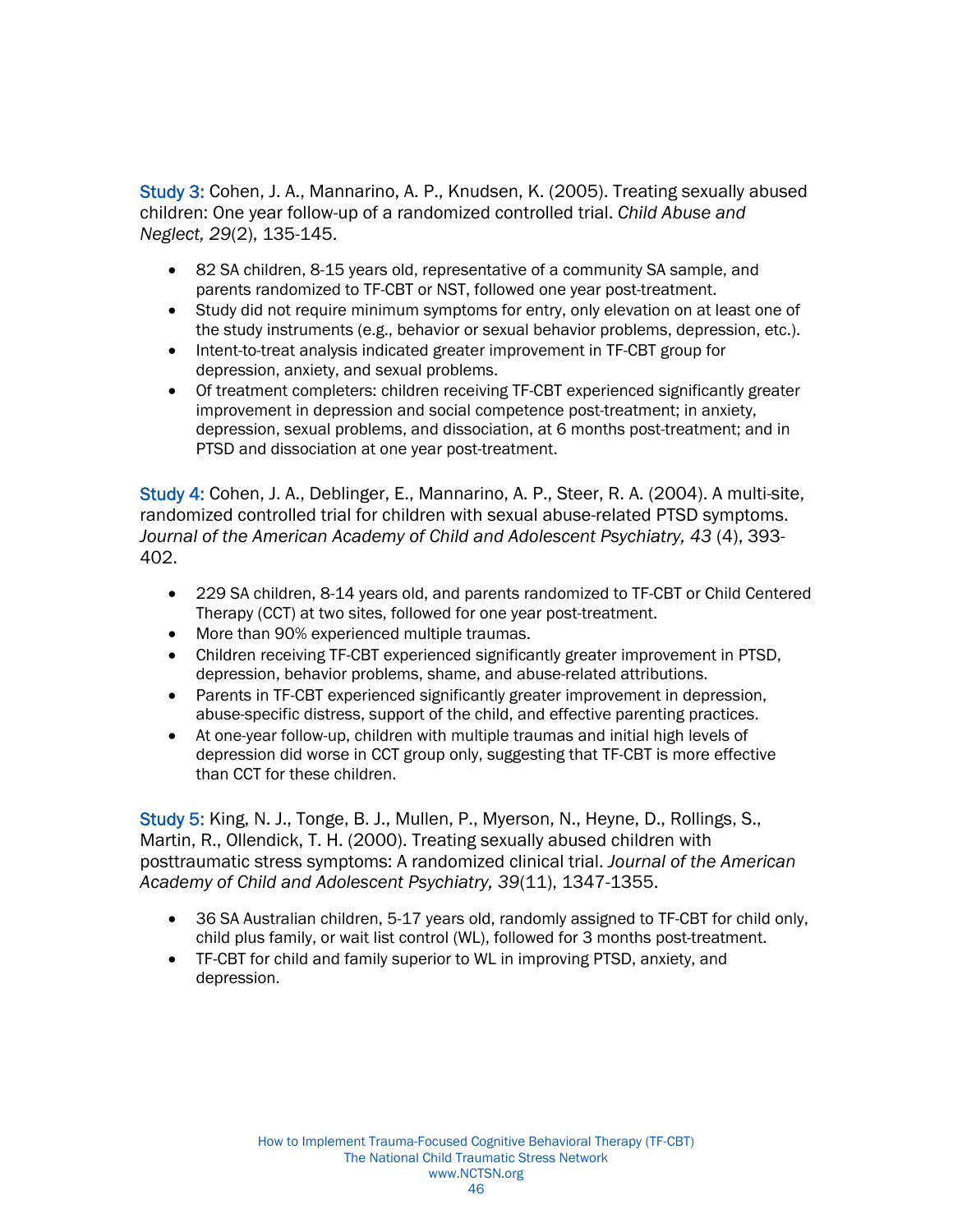Study 6: CATS Consortium & Hoagwood, K. (2007). Implementing CBT for traumatized children and adolescents after September 11: Lessons learned from the Child and Adolescent Trauma Treatments and Services (CATS) Project. *Journal of Clinical Child and Adolescent Psychology, 36,* 581-592*.* 

- 589 largely Latino youth from low-income households with mild-to-severe trauma symptoms following terrorist attacks of September 11.
- 445 received TF-CBT or Trauma Grief Components Therapy for moderate-to-severe PTSD symptoms; 144 received enhanced services or TAU for low-to-mild PTSD symptoms.
- 173 community therapists (diverse in ethnicity and in theoretical orientation) delivered the treatment after being trained by the trauma treatments' developers; also received ongoing consultation.
- Regression discontinuity analysis conducted to correct for non-random assignment.
- Both groups experienced significant improvement; children receiving CBT experienced significantly greater rate of improvement over 6 months despite the CBT group's having more trauma and greater family adversity.
- Demonstrated feasibility of disseminating TF-CBT by diverse community therapists for multiply traumatized children.

Study 7: Mental Health Services & Policy Program, Northwestern University (2008). Evaluation of the implementation of three evidence-based practices to address trauma for children and youth who are wards of the State of Illinois, Final Report.

- TF-CBT and two other evidence-based practices, Child Parent Psychotherapy, and Structured Psychotherapy for Adolescents Recovering from Chronic Stress, compared to TAU for children in Systems of Care (SOC) foster care.
- TF-CBT was the EBP used for children ages 6-12 years old.
- Results demonstrated that EBP can be implemented with high fidelity (TF-CBT at 87%) by SOC mental health providers for highly traumatized and highly symptomatic children.
- TF-CBT achieved gains that were significantly greater than comparable youth in SOC on traumatic stress symptoms and child behavioral/emotional needs.
- Children participating in TF-CBT were one-tenth as likely as same-age children in SOC to run away from a placement and half as likely to have any placement interruption (both statistically significant findings).

Study 8: National Crime Victims Research and Treatment Center (2007). TF-CBT*Web* First Year Report. Charleston, SC: Medical University of South Carolina (Available at http://www.musc.edu/cvc).

- In first 16 months of TF-CBT*Web*, 12,481 professionals registered; 74.6% were master's level (social work or counseling) professionals; 40% of US registrants completed the entire course (high for free online learning).
- Learners experienced significant knowledge gain in all modules of the course.
- Virtually all learners who completed the course expressed high levels of satisfaction with the course.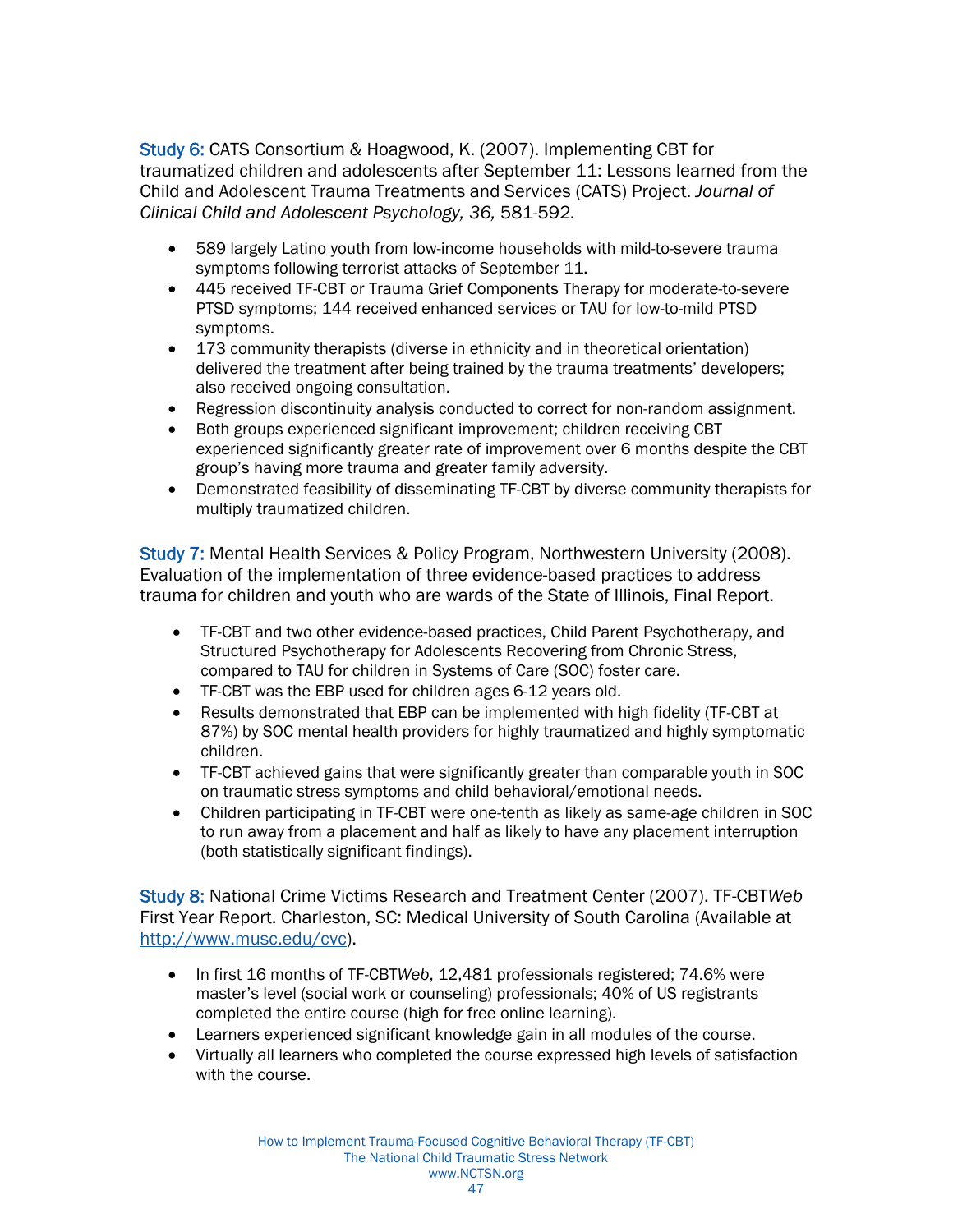# Appendix 2

<span id="page-49-0"></span>

|                                                                                                                                                                                                                                                                                      | <b>Organizational Readiness and Capacity</b><br>Assessment1,2                                                                                                                |         | extent                   | extent      | extent                   |                                                                                                       |
|--------------------------------------------------------------------------------------------------------------------------------------------------------------------------------------------------------------------------------------------------------------------------------------|------------------------------------------------------------------------------------------------------------------------------------------------------------------------------|---------|--------------------------|-------------|--------------------------|-------------------------------------------------------------------------------------------------------|
| This assessment is intended to help your agency identify issues that are known<br>to impact readiness for adoption of a new practice. Please circle the number<br>that corresponds to how true each statement is with respect to current<br>conditions and practices at your agency. |                                                                                                                                                                              |         | <b>D</b><br>$\mathsf{P}$ | $P^{\circ}$ | $\sigma$ $\sigma$        | i slight exten<br>a moderate e<br>a large exter<br>a large exter<br>nsistently<br>Ë<br>$\overline{S}$ |
|                                                                                                                                                                                                                                                                                      | <b>Clients</b>                                                                                                                                                               |         |                          |             |                          |                                                                                                       |
| 1.                                                                                                                                                                                                                                                                                   | Clients are currently able to be screened for trauma-related symptoms that<br>could qualify them for the new practice.                                                       | $\perp$ | $\frac{1}{2}$            | 3           | 4:1                      | 5                                                                                                     |
| 2.                                                                                                                                                                                                                                                                                   | We already have many clients who will benefit from the new practice based<br>on their clinical presentation, diagnosis, and histories.                                       |         |                          |             | $1 \mid 2 \mid 3 \mid 4$ | 5                                                                                                     |
|                                                                                                                                                                                                                                                                                      | Leadership/Clinicians/Staff                                                                                                                                                  |         |                          |             |                          |                                                                                                       |
| З.                                                                                                                                                                                                                                                                                   | Clinicians in our agency agree with the rationale for using the new practice.                                                                                                |         |                          |             | $1 \ 2 \ 3 \ 4 \ 5$      |                                                                                                       |
| 4.                                                                                                                                                                                                                                                                                   | Agency and clinical leadership actively support the adoption of the new<br>practice for reasons clinicians can share.                                                        |         |                          |             | $1 \ 2 \ 3 \ 4 \ 5$      |                                                                                                       |
| 5.                                                                                                                                                                                                                                                                                   | We have on staff seasoned professionals to whom clinicians look for<br>support, consultation, and guidance.                                                                  |         |                          |             | 1 2 3 4 5                |                                                                                                       |
| 6.                                                                                                                                                                                                                                                                                   | All staff who will be affected by the new practice know that changes are<br>coming and are prepared to offer feedback for its success.                                       |         |                          |             | 1 2 3 4 5                |                                                                                                       |
| 7.                                                                                                                                                                                                                                                                                   | Our agency has a tradition of learning and changing so we do not become<br>entrenched in the status quo.                                                                     |         |                          |             | 1   2   3   4            | 5                                                                                                     |
| 8.                                                                                                                                                                                                                                                                                   | The clinical orientation of the new practice is not inconsistent with that of<br>the existing staff and leadership.                                                          | $\perp$ |                          |             |                          |                                                                                                       |
| 9.                                                                                                                                                                                                                                                                                   | Staff at all levels perceives the advantage of implementing the new<br>practice.                                                                                             |         | $1 \mid 2 \mid 3 \mid 4$ |             |                          | 5                                                                                                     |
|                                                                                                                                                                                                                                                                                      | 10. Our staff has opportunities for interaction with others in our community or<br>around the nation who have implemented or are currently implementing the<br>new practice. |         |                          |             | 1   2   3   4            | 5                                                                                                     |
|                                                                                                                                                                                                                                                                                      | Supervision                                                                                                                                                                  |         |                          |             |                          |                                                                                                       |
|                                                                                                                                                                                                                                                                                      | 11. Our supervisors are clear about how the new practice will benefit clients.                                                                                               |         |                          |             | 1:2:3:4:5                |                                                                                                       |
|                                                                                                                                                                                                                                                                                      | 12. Our agency currently provides case-specific clinical supervision (as opposed<br>to administrative supervision) to our clinicians.                                        | $\perp$ |                          |             |                          | 5                                                                                                     |
|                                                                                                                                                                                                                                                                                      | 13. Supervisors are prepared to learn about the new practice through training.                                                                                               |         | $1 \mid 2 \mid 3 \mid 4$ |             |                          | 5                                                                                                     |
|                                                                                                                                                                                                                                                                                      | 14. Weekly one-hour clinical supervision is the norm for new treatments<br>implemented in our agency.                                                                        | $\perp$ | 1213                     |             | $4 \frac{1}{2}$          |                                                                                                       |
|                                                                                                                                                                                                                                                                                      | 15. Clinician direct care hours can be adjusted to allow for supervision in the<br>new practice.                                                                             |         | 1   2   3                |             | 4                        |                                                                                                       |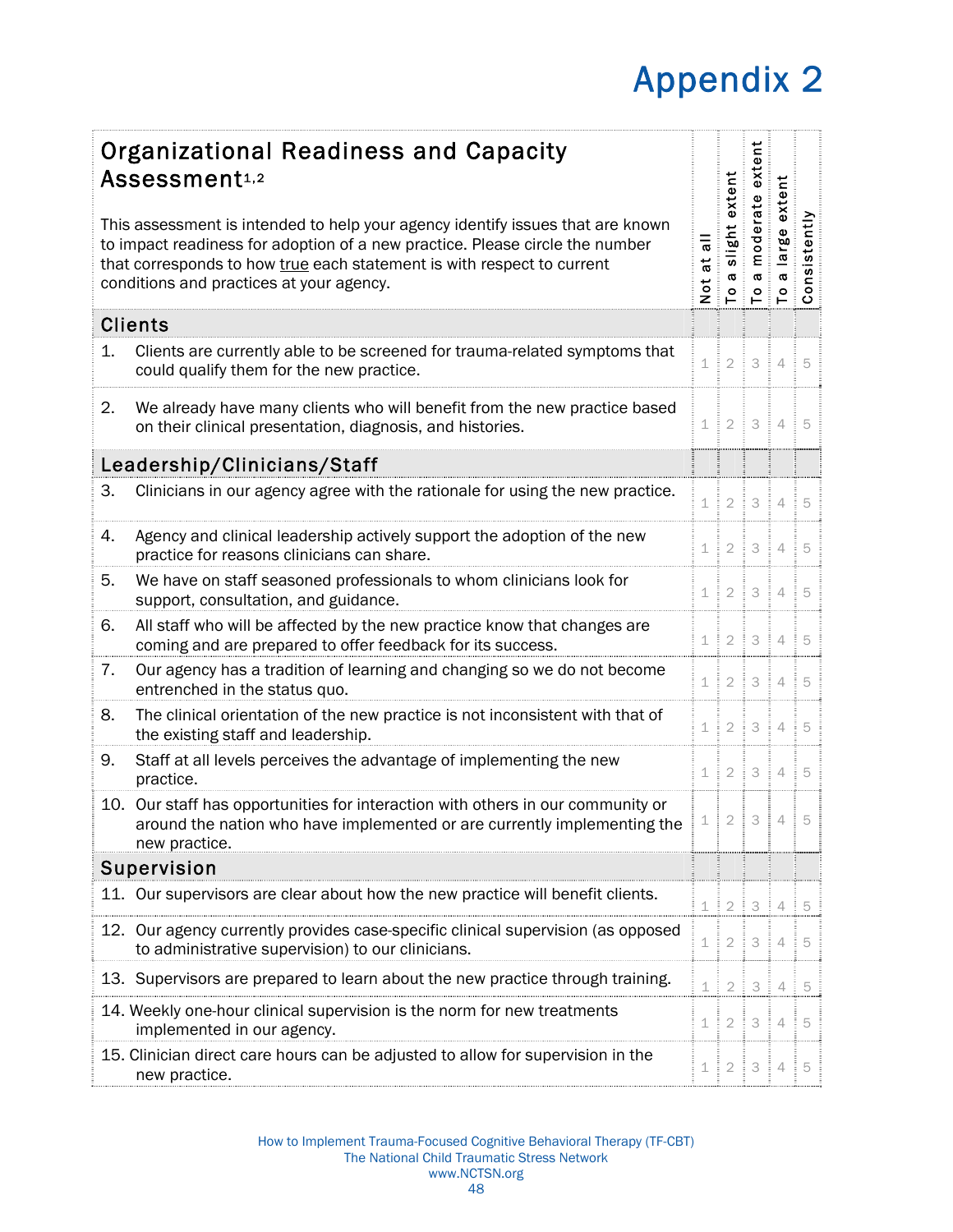| Circle the number that corresponds to how true each statement is with respect<br>to current conditions and practices at your agency.                                                                                                                                                                                                                       | at all<br><b>b</b><br>Not | slight extent<br>moderate extent<br>$\sigma$<br>$\mathsf{P}$ | $\pmb{\varpi}$           | Ĕ<br>exter<br>large<br>6<br>$P \overline{P} \overline{S}$ | nsistently |
|------------------------------------------------------------------------------------------------------------------------------------------------------------------------------------------------------------------------------------------------------------------------------------------------------------------------------------------------------------|---------------------------|--------------------------------------------------------------|--------------------------|-----------------------------------------------------------|------------|
| <b>Internal and External Stakeholders</b>                                                                                                                                                                                                                                                                                                                  |                           |                                                              |                          |                                                           |            |
| 16. We have collected information about key stakeholders within our agency<br>(e.g. intake, records, and billing personnel) that might be affected by the<br>new practice.                                                                                                                                                                                 |                           |                                                              | $1 \ 2 \ 3 \ 4 \ 5$      |                                                           |            |
| 17. Internal and external "champions" or "cheerleaders" are in place to support<br>implementation of the new practice.                                                                                                                                                                                                                                     |                           |                                                              | $1 \ 2 \ 3 \ 4 \ 5$      |                                                           |            |
| 18. We have developed or are developing targeted information for our identified<br>stakeholders that answers their specific questions about the new practice.                                                                                                                                                                                              |                           |                                                              | 1   2   3   4   5        |                                                           |            |
| Program/Culture/Services                                                                                                                                                                                                                                                                                                                                   |                           |                                                              |                          |                                                           |            |
| 19. Our supervisors, clinicians, and staff are generally positive about changes in<br>practice, especially when they can see how it will benefit the clients.                                                                                                                                                                                              |                           |                                                              | $1 \ 2 \ 3 \ 4 \ 5$      |                                                           |            |
| 20. There are components of the new practice that are consistent with ongoing<br>practice in our agency.                                                                                                                                                                                                                                                   | $\perp$                   | $\overline{2}$                                               | $3 \mid 4 \mid 5$        |                                                           |            |
| 21. Case load and direct-care hours can be adjusted in response to the<br>requirements of the new practice.                                                                                                                                                                                                                                                |                           |                                                              | 1 2 3 4 5                |                                                           |            |
| 22. We have measurement systems that will provide feedback on our progress<br>in adoption of the new practice.                                                                                                                                                                                                                                             |                           |                                                              | 1 2 3 4 5                |                                                           |            |
| <b>Finance and Administration</b>                                                                                                                                                                                                                                                                                                                          |                           |                                                              |                          |                                                           |            |
| 23. Current reimbursement mechanisms cover the new practice.                                                                                                                                                                                                                                                                                               | 1:                        |                                                              | $2 \mid 3 \mid 4 \mid 5$ |                                                           |            |
| 24. Current service definitions, units, provider qualifications, or financing<br>mechanisms can accommodate the new practice.                                                                                                                                                                                                                              |                           |                                                              | 1:2:3:4                  |                                                           | 5          |
| 25. Funds are available to pay for the added cost of implementing and delivering<br>the service, even if they must be shifted from other areas.                                                                                                                                                                                                            |                           |                                                              | 1 2 3 4 5                |                                                           |            |
| <b>Education</b>                                                                                                                                                                                                                                                                                                                                           |                           |                                                              |                          |                                                           |            |
| 26. Therapists have adequate time to formally learn about the new practice.                                                                                                                                                                                                                                                                                |                           |                                                              | $1 \ 2 \ 3 \ 1 \ 4 \ 5$  |                                                           |            |
| 27. We traditionally provide ongoing learning opportunities and consultation to<br>clinicians learning a new practice.                                                                                                                                                                                                                                     |                           |                                                              | 1:2:3:4:5                |                                                           |            |
| 28. We can provide financial support and time to clinicians wishing to learn a<br>new practice.                                                                                                                                                                                                                                                            |                           |                                                              | 1   2   3   4   5        |                                                           |            |
| Technology                                                                                                                                                                                                                                                                                                                                                 |                           |                                                              |                          |                                                           |            |
| 29. Our clinicians and supervisors have high-speed broadband access to the<br>Internet, intranet, e-mail, and learning and feedback about the new<br>practice.<br>1 Allred, C., Markiewicz, J., Amaya-Jackson, L., Putnam, F., Saunders, B., Wilson, C., Kelly, A., Kolko, D., Berliner, L., & Rosch, J. (2005). The Organizational Readiness and Capacity | 1:                        |                                                              | $2 \mid 3 \mid 4 \mid 5$ |                                                           |            |

4 Allred, C., Markiewicz, J., Amaya-Jackson, L., Putnam, F., Saunders, B., Wilson, C., Kelly, A., Kolko, D., Berliner, L., & Rosch, J. (2005). *The Organizational Readiness and Capacity*<br>4 Assessment. Durham NC: UCLA-Duke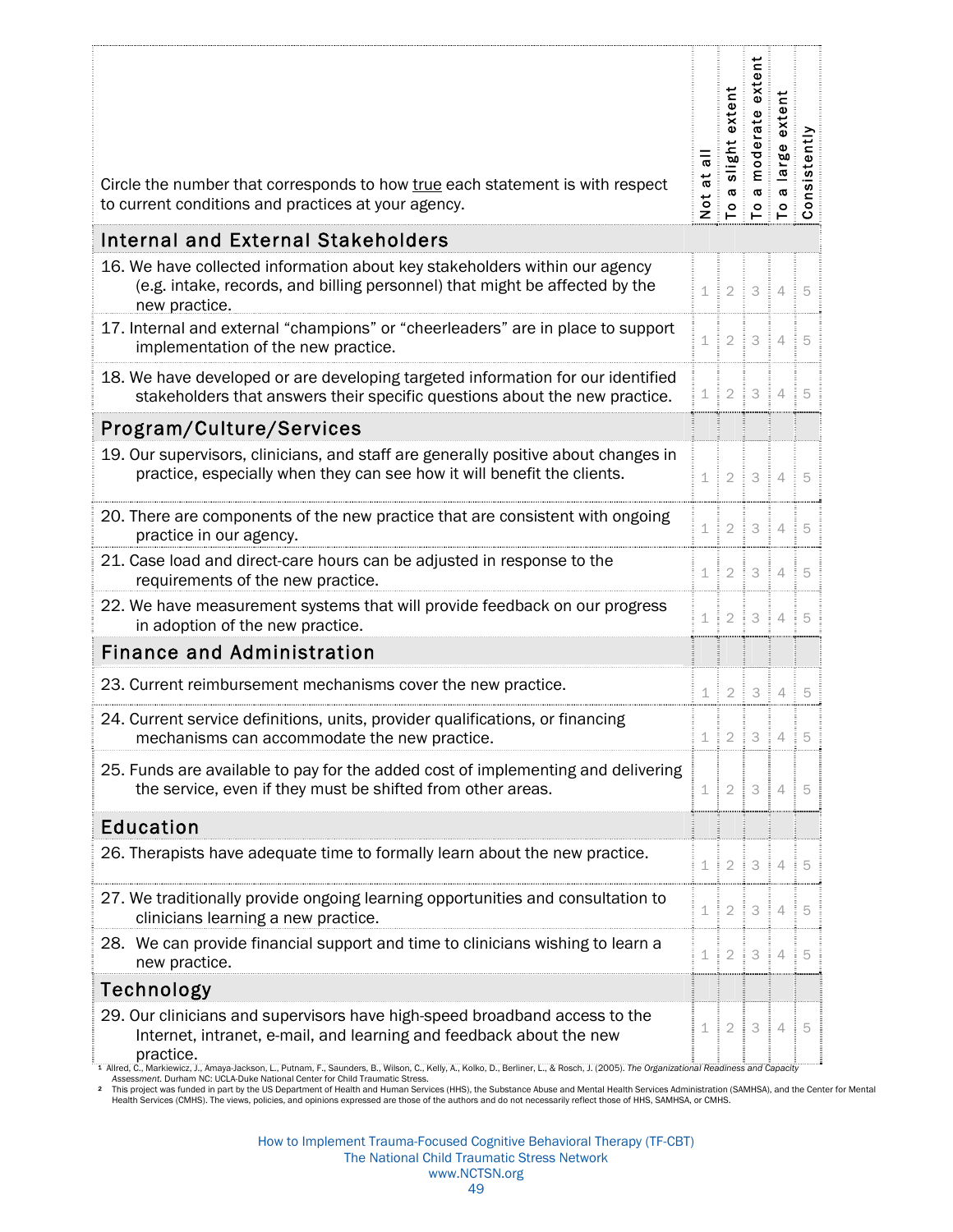<span id="page-51-0"></span>

|        | <b>Appendix 3</b>                        |     |                           |  |
|--------|------------------------------------------|-----|---------------------------|--|
| Name   |                                          | Age | Sex (Circle): Girl<br>Bov |  |
|        | Today's Date (write month, day and year) |     | Grade in School           |  |
| School | Teacher                                  |     | Town                      |  |

Below is a list of VERY SCARY, DANGEROUS, OR VIOLENT things that sometimes happen to people. These are times where someone was HURT VERY BADLY OR KILLED, or could have been. Some people have had these experiences, some people have not had these experiences. Please be honest in answering if the violent thing happened to you, or if it did not happen to you.

|                 | FOR EACH QUESTION:<br>Check "Yes" if this scary thing HAPPENED TO YOU                                                                                                                                   |                           |                        |  |  |  |
|-----------------|---------------------------------------------------------------------------------------------------------------------------------------------------------------------------------------------------------|---------------------------|------------------------|--|--|--|
|                 | Check "No" if it DID NOT HAPPEN TO YOU                                                                                                                                                                  |                           |                        |  |  |  |
|                 |                                                                                                                                                                                                         |                           |                        |  |  |  |
| $\mathbf{1}$    | Being in a big earthquake that badly damaged the building you were in.                                                                                                                                  | Yes $\lceil$              | No [                   |  |  |  |
| 2)              | Being in another kind of disaster, like a fire, tornado, flood or hurricane.                                                                                                                            | Yes $\lceil$              | No <sub>1</sub>        |  |  |  |
| 3)              | Being in a bad accident, like a very serious car accident.                                                                                                                                              | Yes $\lceil$              | No <sub>1</sub>        |  |  |  |
| 4)              | Being in place where a war was going on around you.                                                                                                                                                     | Yes $\lceil$              | No <sub>1</sub>        |  |  |  |
| 5)              | Being hit, punched, or kicked very hard at home.                                                                                                                                                        |                           |                        |  |  |  |
|                 | (DO NOT INCLUDE ordinary fights between brothers & sisters).                                                                                                                                            | Yes $\lceil$              | No[                    |  |  |  |
| 6)              | Seeing a family member being hit, punched or kicked very hard at home.                                                                                                                                  |                           |                        |  |  |  |
|                 | (DO NOT INCLUDE ordinary fights between brothers & sisters).                                                                                                                                            | Yes $\lceil$              | $\mathsf{No}$ $\lceil$ |  |  |  |
| 7)              | Being beaten up, shot at or threatened to be hurt badly in your town.                                                                                                                                   | Yes [                     | No [                   |  |  |  |
| 8)              | Seeing someone in your town being beaten up, shot at or killed.                                                                                                                                         | Yes $\lceil$              | No <sub>1</sub>        |  |  |  |
| 9)              | Seeing a dead body in your town (do not include funerals).                                                                                                                                              | Yes $\lceil$              | No [                   |  |  |  |
| 10 <sub>1</sub> | Having an adult or someone much older touch your private sexual body parts                                                                                                                              |                           |                        |  |  |  |
|                 | when you did not want them to.                                                                                                                                                                          | Yes $\lceil$              | No <sub>1</sub>        |  |  |  |
|                 | 11) Hearing about the violent death or serious injury of a loved one.                                                                                                                                   | Yes [                     | No J                   |  |  |  |
|                 | 12) Having painful and scary medical treatment in a hospital when you were                                                                                                                              |                           |                        |  |  |  |
|                 | very sick or badly injured.                                                                                                                                                                             | Yes $\lceil \quad \rceil$ | $Nof$ 1                |  |  |  |
|                 | ©1998 Robert Pynoos, M.D., Ned Rodriguez, Ph.D.,<br>Contact: UCLA Trauma Psychiatry Service<br>Alan Steinberg, Ph.D., Margaret Stuber, M.D., Calvin Frederick, M.D.<br>300 UCLA Medical Plaza, Ste 2232 |                           |                        |  |  |  |
|                 | ALL RIGHTS RESERVED<br>Los Angeles, CA 90095-6968 (310) 206-8973                                                                                                                                        |                           |                        |  |  |  |
|                 | DO NOT duplicate or distribute without permission<br>EMAIL: rpynoos@mednet.ucla.edu                                                                                                                     |                           |                        |  |  |  |
|                 | How to Implement Trauma-Focused Cognitive Behavioral Therapy (TF-CBT)<br>The National Child Traumatic Stress Network                                                                                    |                           |                        |  |  |  |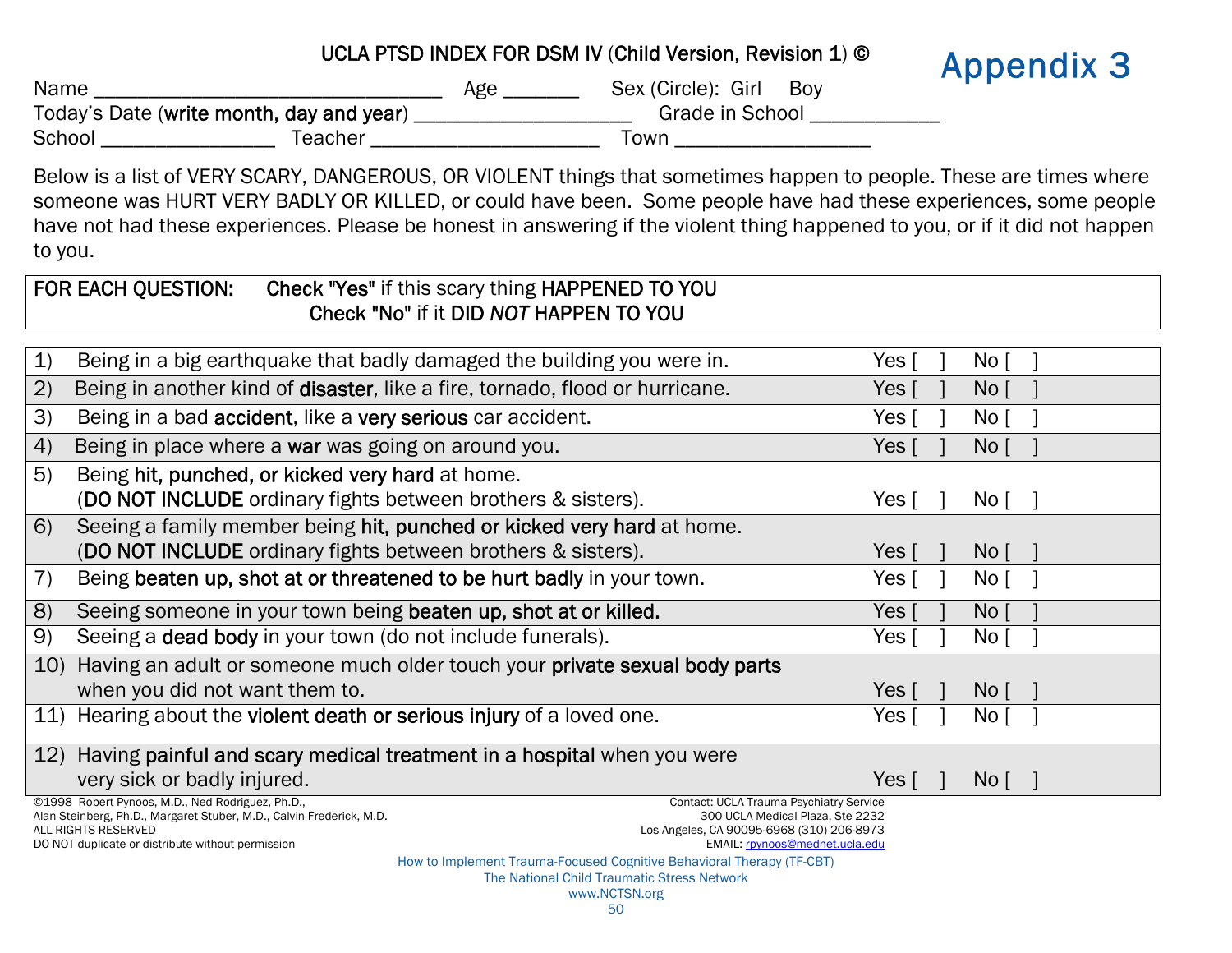| 13) OTHER than the situations described above, has ANYTHING ELSE ever                                                                                                   |
|-------------------------------------------------------------------------------------------------------------------------------------------------------------------------|
| happened to you that was REALLY SCARY, DANGEROUS, OR VIOLENT? Yes [ ] No [                                                                                              |
| 14) a) If you answered "YES" to only ONE thing in the above list of questions #1 to #13, place the<br>number of that thing $(\#1 \text{ to } \#13)$ in this blank: $\#$ |
| b) If you answered "YES" to MORE THAN ONE THING, place the number of the thing that<br><b>BOTHERS YOU THE MOST NOW in this blank: #</b>                                 |
| c) About how long ago did this bad thing (your answer to [a] or [b]) happen to you? _____                                                                               |
|                                                                                                                                                                         |
|                                                                                                                                                                         |
|                                                                                                                                                                         |
|                                                                                                                                                                         |
|                                                                                                                                                                         |
|                                                                                                                                                                         |

## FOR THE *NEXT* QUESTIONS, please CHECK [YES] or [NO] to answer HOW YOU FELT during or right after the bad thing happened that you just wrote about in Question 14.

| 15) Were you scared that you would die?                    | Yes   | No [ ]                  |
|------------------------------------------------------------|-------|-------------------------|
| 16) Were you scared that you would be hurt badly?          | Yes [ | No [ ]                  |
| 17) Were you hurt badly?                                   | Yes   | $N$ o $\lceil$ $\rceil$ |
| 18) Were you scared that someone else would die?           | Yes [ | No [ ]                  |
| 19) Were you scared that someone else would be hurt badly? | Yes I | No [                    |
| 20) Was someone else hurt badly?                           | Yes [ | No [ ]                  |
| 21) Did someone die?                                       | Yes   | No [                    |

©1998 Pynoos, Rodriguez, Steinberg, Stuber, & Frederick.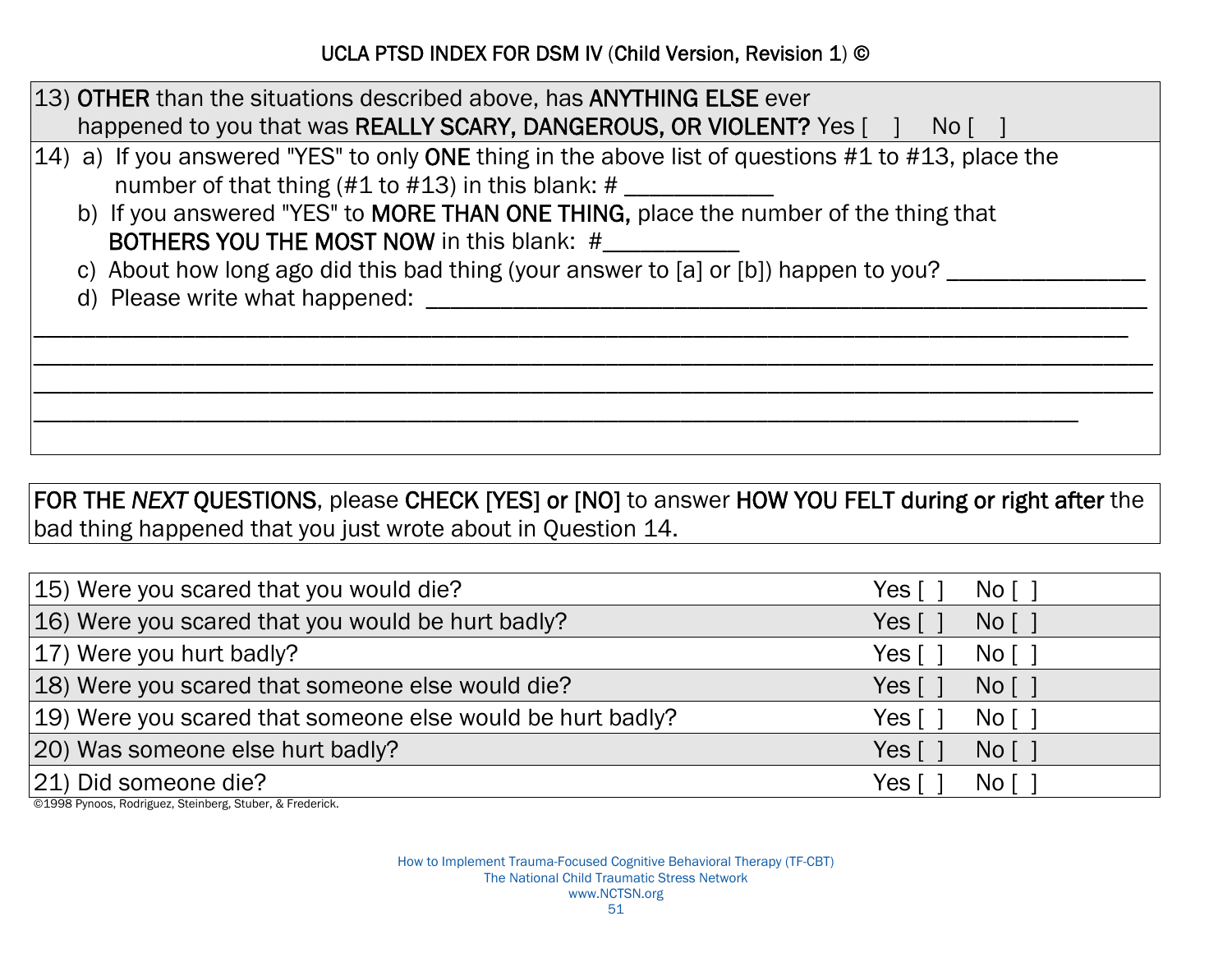| [22] Did you feel very scared, like this was one of your most scary experiences ever? Yes [] |         | $N$ o $\lceil$ 1        |
|----------------------------------------------------------------------------------------------|---------|-------------------------|
| [23] Did you feel that you could not stop what was happening or that                         |         |                         |
| you needed someone to help?                                                                  | Yes     | $Nof$ 1                 |
| [24] Did you feel that what you saw was disgusting or gross?                                 | Yes [ ˈ | No [ ]                  |
| 25) Did you run around or act like you were very upset?                                      | Yes l   | No [ ]                  |
| 26) Did you feel very confused?                                                              | Yes [ i | No [ ]                  |
| [27] Did you feel like what was happening did not seem real in some way, like                |         |                         |
| it was going on in a movie instead of real life?                                             | Yes     | $N$ o $\lceil$ $\rceil$ |

Here is a list of problems people sometimes have after very bad things happen. Please THINK about the bad thing that happened to you that you wrote about in Question #14 on the page 2. Then, READ each problem on the list carefully. CIRCLE ONE of the numbers (0, 1, 2, 3 or 4) that tells how often the problem has happened to you in the past month. Use the Rating Sheet on Page 5 to help you decide how often the problem has happened in the past month.

#### PLEASE BE SURE TO ANSWER ALL QUESTIONS

| HOW MUCH OF THE TIME DURING<br>THE PAST MONTH                                                                             | <b>None</b> | Little | Some         | <b>Much</b> | <b>Most</b> |
|---------------------------------------------------------------------------------------------------------------------------|-------------|--------|--------------|-------------|-------------|
| $1_{D4}$ I watch out for danger or things that I am afraid of.                                                            | 0           |        | 2            | 3           | 4           |
| $2_{B4}$ When something reminds me of what happened, I get very upset,<br>afraid, or sad.                                 | 0           |        | $\Omega$     | 3           |             |
| $3_{B1}$ I have upsetting thoughts, pictures, or sounds of what happened<br>come into my mind when I do not want them to. | $\Omega$    |        | 2            | 3           |             |
| $4D2$ I feel grouchy, angry or mad.                                                                                       | $\Omega$    |        | ク            | 3           | 4           |
| $5_{B2}$ I have dreams about what happened or other bad dreams.                                                           | 0           |        | $\mathbf{2}$ | 3           |             |
| 6 <sub>B3</sub> I feel like I am back at the time when the bad thing happened,<br>living through it again.                | $\Omega$    |        | ႒            | 3           | 4           |
| 7 <sub>C4</sub> I feel like staying by myself and not being with my friends.                                              | $\Omega$    |        | ◠            | 3           |             |

©1998 Pynoos, Rodriguez, Steinberg, Stuber, & Frederick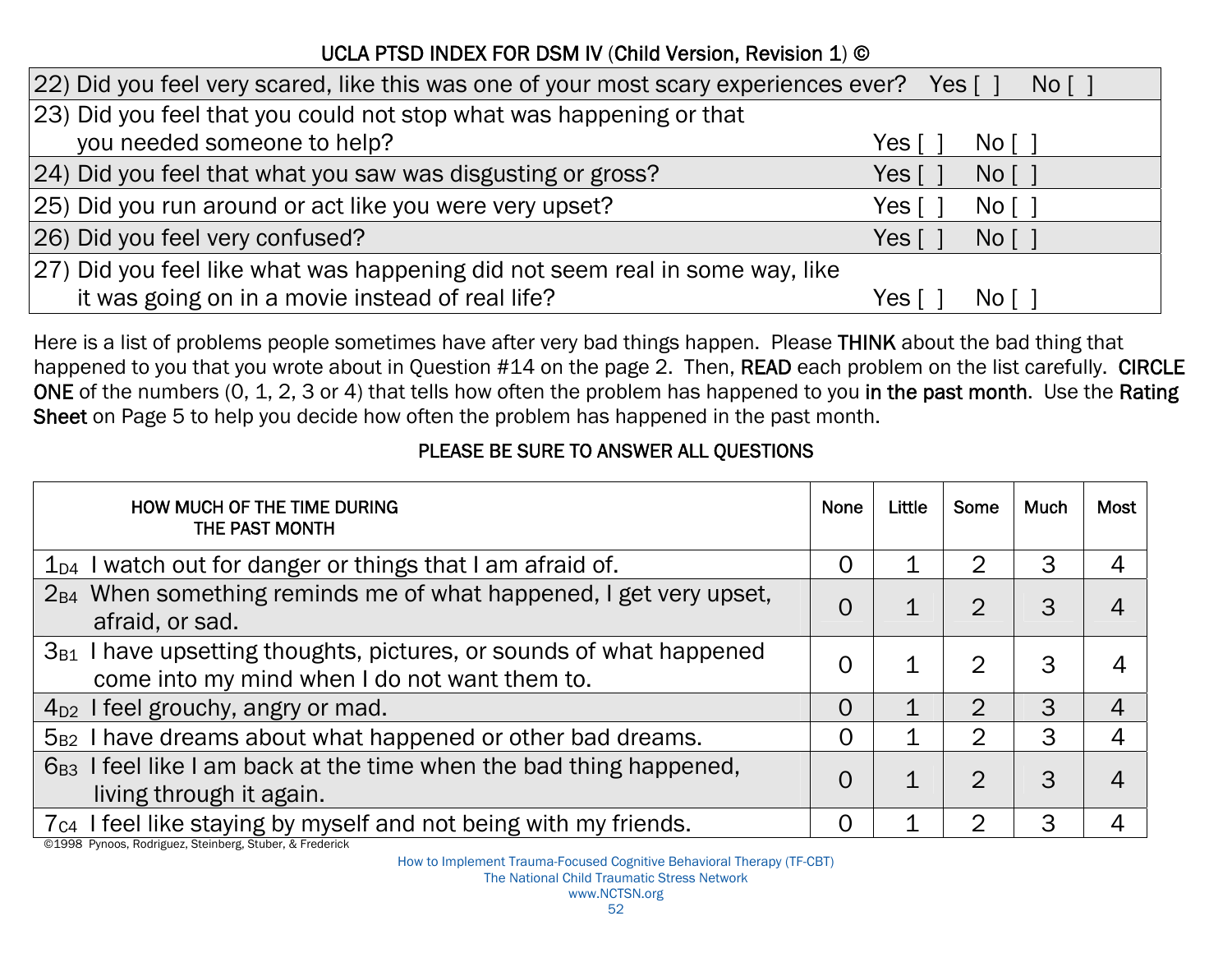| HOW MUCH OF THE TIME DURING THE<br><b>PAST MONTH</b>                                                                                                         | <b>None</b>    | Little         | Some           | <b>Much</b> | <b>Most</b>    |
|--------------------------------------------------------------------------------------------------------------------------------------------------------------|----------------|----------------|----------------|-------------|----------------|
| I feel alone inside and not close to other people.<br>8c <sub>5</sub>                                                                                        | $\Omega$       | 1              | $\overline{2}$ | 3           | $\overline{4}$ |
| 9c <sub>1</sub><br>I try not to talk about, think about, or have feelings about what<br>happened.                                                            | $\Omega$       | 1              | $\overline{2}$ | 3           | 4              |
| $10cs$ I have trouble feeling happiness or love.                                                                                                             | $\overline{O}$ | $\mathbf{1}$   | $\overline{2}$ | 3           | $\overline{4}$ |
| $11cs$ I have trouble feeling sadness or anger.                                                                                                              | $\Omega$       | 1              | $\overline{2}$ | 3           | $\overline{4}$ |
| $12_{D5}$ I feel jumpy or startle easily, like when I hear a loud noise or when<br>something surprises me.                                                   | 0              | $\mathbf 1$    | $\overline{2}$ | 3           | $\overline{4}$ |
| 13 <sub>D1</sub> I have trouble going to sleep or I wake up often during the night.                                                                          | 0              | $\mathbf 1$    | $\overline{2}$ | 3           | 4              |
| $14_{AF}$ I think that some part of what happened is my fault.                                                                                               | 0              | $\mathbf 1$    | $\overline{2}$ | 3           | $\overline{4}$ |
| 15c <sub>3</sub> I have trouble remembering important parts of what happened.                                                                                | 0              | 1              | $\overline{2}$ | 3           | $\overline{4}$ |
| $16_{D3}$ I have trouble concentrating or paying attention.                                                                                                  | O              | $\overline{1}$ | $\overline{2}$ | 3           | 4              |
| 17 <sub>c2</sub> I try to stay away from people, places, or things that make me<br>remember what happened.                                                   | $\Omega$       | $\mathbf 1$    | $\overline{2}$ | 3           | $\overline{4}$ |
| $18_{B5}$ When something reminds me of what happened, I have strong<br>feelings in my body, like my heart beats fast, my head aches, or<br>my stomach aches. | O              | $\mathbf 1$    | $\overline{2}$ | 3           | 4              |
| $19c7$ I think that I will not live a long life.                                                                                                             | 0              | $\mathbf 1$    | $\overline{2}$ | 3           | $\overline{4}$ |
| $20_{AF}$ I am afraid that the bad thing will happen again.                                                                                                  | 0              | $\mathbf 1$    | $\overline{2}$ | 3           | $\overline{4}$ |

©1998 Pynoos, Rodriguez, Steinberg, Stuber, & Frederick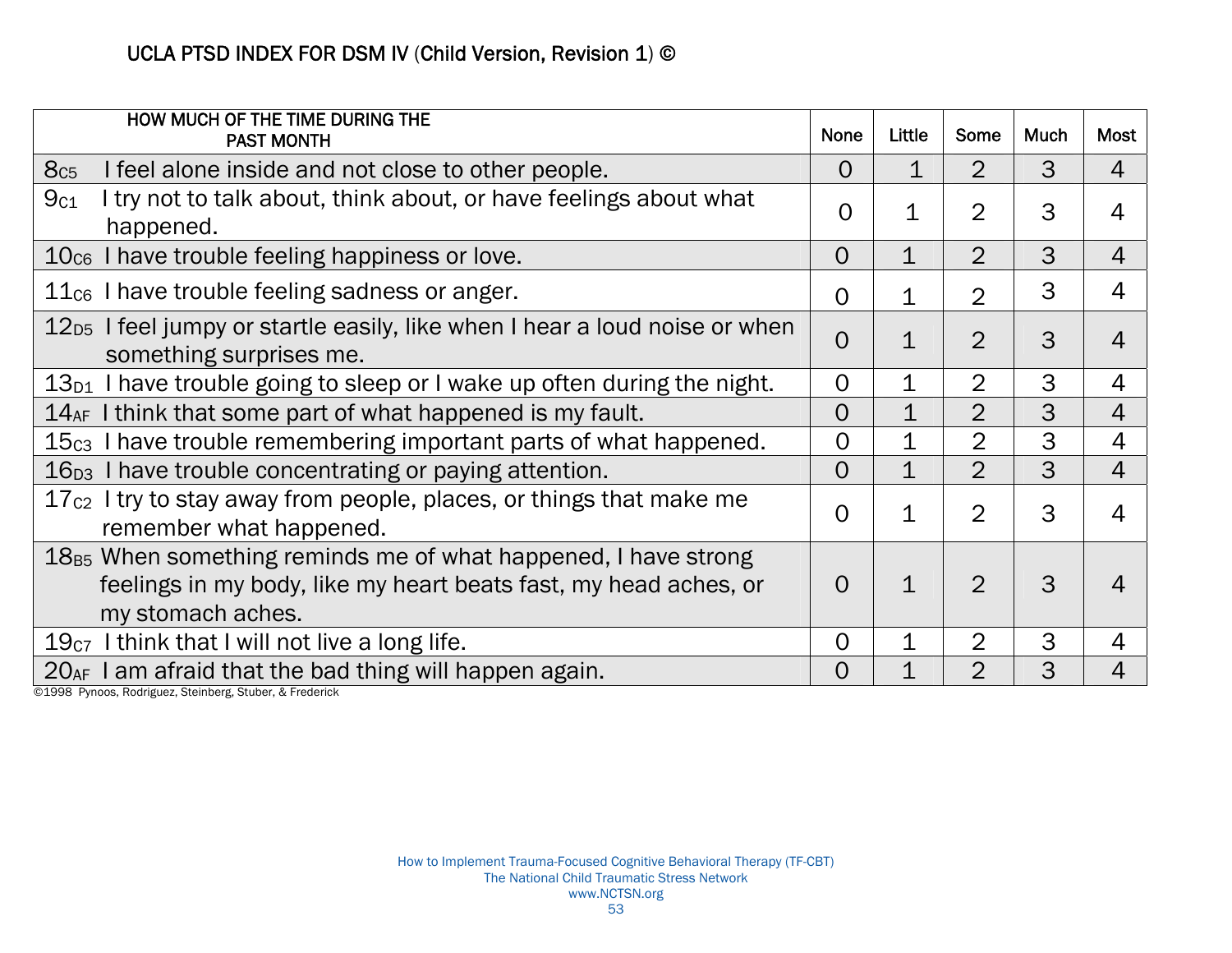#### FREQUENCY RATING SHEET

## HOW OFTEN OR HOW MUCH OF THE TIME DURING THE PAST MONTH, THAT IS SINCE \_\_\_\_\_\_ DOES THE PROBLEM HAPPEN?



How to Implement Trauma-Focused Cognitive Behavioral Therapy (TF-CBT) The National Child Traumatic Stress Network www.NCTSN.org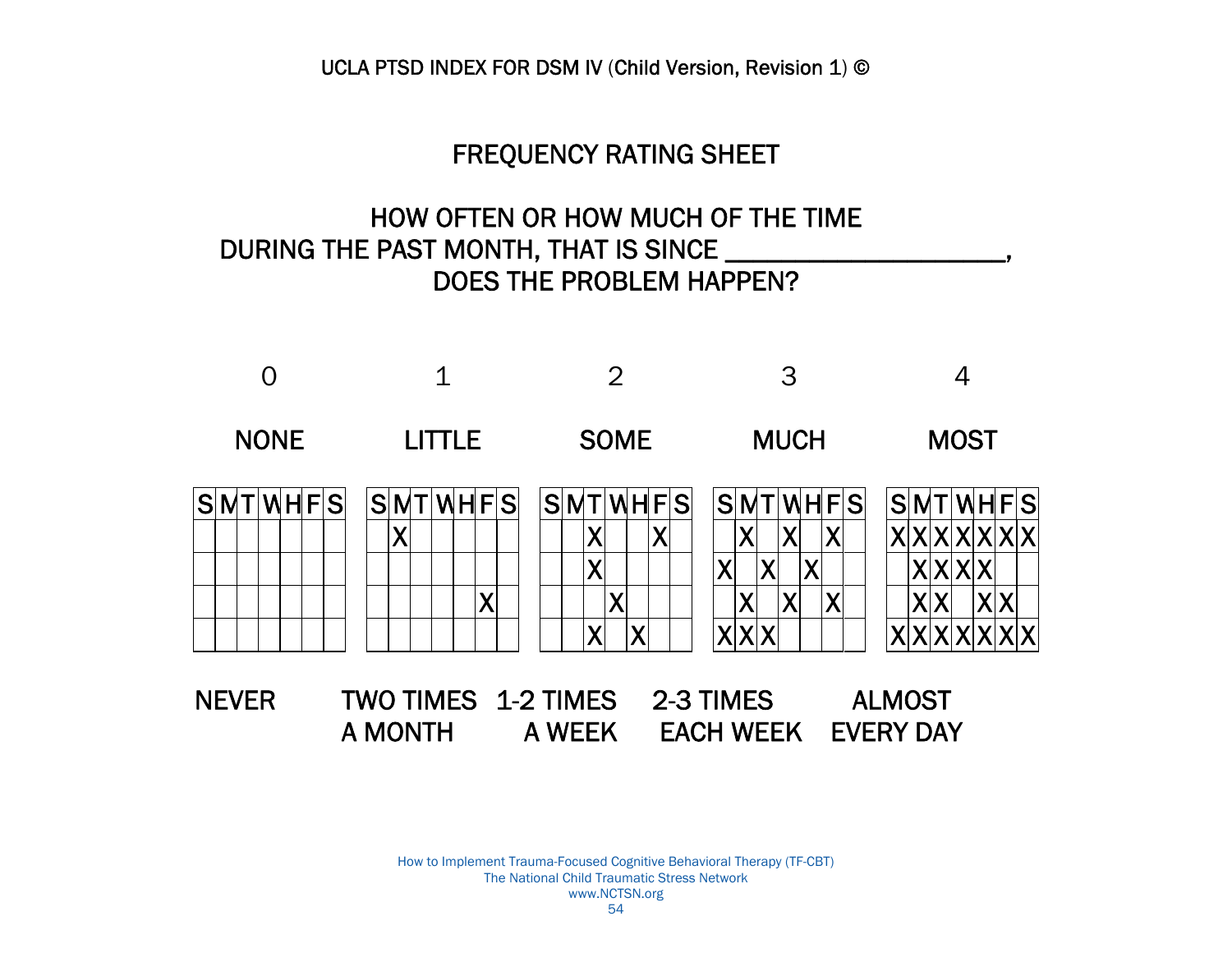#### UCLA PTSD INDEX FOR DSM IV (Adolescent Version) ©

| Name                                     |         | Age | Sex (Circle): Girl | Boy |
|------------------------------------------|---------|-----|--------------------|-----|
| Today's Date (write month, day and year) |         |     | Grade in School    |     |
| School                                   | Teacher |     | ſown               |     |

Below is a list of VERY SCARY, DANGEROUS, OR VIOLENT things that sometimes happen to people. These are times where someone was HURT VERY BADLY OR KILLED, or could have been. Some people have had these experiences; some people have not had these experiences. Please be honest in answering if the violent thing happened to you, or if it did not happen to you.

| Check "Yes" if this scary thing HAPPENED TO YOU<br>FOR EACH QUESTION:                                                                                                                                   |                                   |
|---------------------------------------------------------------------------------------------------------------------------------------------------------------------------------------------------------|-----------------------------------|
| Check "No" if it DID NOT HAPPEN TO YOU                                                                                                                                                                  |                                   |
|                                                                                                                                                                                                         |                                   |
| $\mathbf{1}$<br>Being in a big earthquake that badly damaged the building you were in.                                                                                                                  | No <sub>1</sub><br>Yes [          |
| (2)<br>Being in another kind of disaster, like a fire, tornado, flood or hurricane.                                                                                                                     | No <sub>1</sub><br>Yes $\lceil$   |
| 3)<br>Being in a bad accident, like a very serious car accident.                                                                                                                                        | Yes $\lceil$<br>No <sub>1</sub>   |
| 4)<br>Being in place where a war was going on around you.                                                                                                                                               | Yes $\lceil$<br>No <sub>1</sub>   |
| 6)<br>Being hit, punched, or kicked very hard at home.                                                                                                                                                  |                                   |
| (DO NOT INCLUDE ordinary fights between brothers & sisters).                                                                                                                                            | Nof<br>Yes [                      |
| 6)<br>Seeing a family member being hit, punched or kicked very hard at home.                                                                                                                            |                                   |
| (DO NOT INCLUDE ordinary fights between brothers & sisters).                                                                                                                                            | Yes $\lceil$<br>No <sub>1</sub>   |
| Being beaten up, shot at or threatened to be hurt badly in your town.<br>7)                                                                                                                             | Yes $\lceil$<br>No <sup>1</sup>   |
| 8)<br>Seeing someone in your town being beaten up, shot at or killed.                                                                                                                                   | Yes [<br>No <sub>1</sub>          |
| 9)<br>Seeing a dead body in your town (do not include funerals).                                                                                                                                        | No <sub>1</sub><br>Yes [          |
| Having an adult or someone much older touch your private sexual body parts<br>10)                                                                                                                       |                                   |
| when you did not want them to.                                                                                                                                                                          | Yes $\lceil$<br>No <sub>1</sub>   |
| 11) Hearing about the violent death or serious injury of a loved one.                                                                                                                                   | No [<br>Yes [                     |
| 12) Having painful and scary medical treatment in a hospital when you were                                                                                                                              |                                   |
| very sick or badly injured.                                                                                                                                                                             | Yes $\lceil \quad \rceil$<br>No [ |
| ©1998 Robert Pynoos, M.D., Ned Rodriguez, Ph.D.,<br>Contact: UCLA Trauma Psychiatry Service<br>Alan Steinberg, Ph.D., Margaret Stuber, M.D., Calvin Frederick, M.D.<br>300 UCLA Medical Plaza, Ste 2232 |                                   |
| ALL RIGHTS RESERVED<br>Los Angeles, CA 90095-6968 (310) 206-8973<br>DO NOT duplicate or distribute without permission<br>EMAIL: rpynoos@mednet.ucla.edu                                                 |                                   |
| How to Implement Trauma-Focused Cognitive Behavioral Therapy (TF-CBT)                                                                                                                                   |                                   |

The National Child Traumatic Stress Network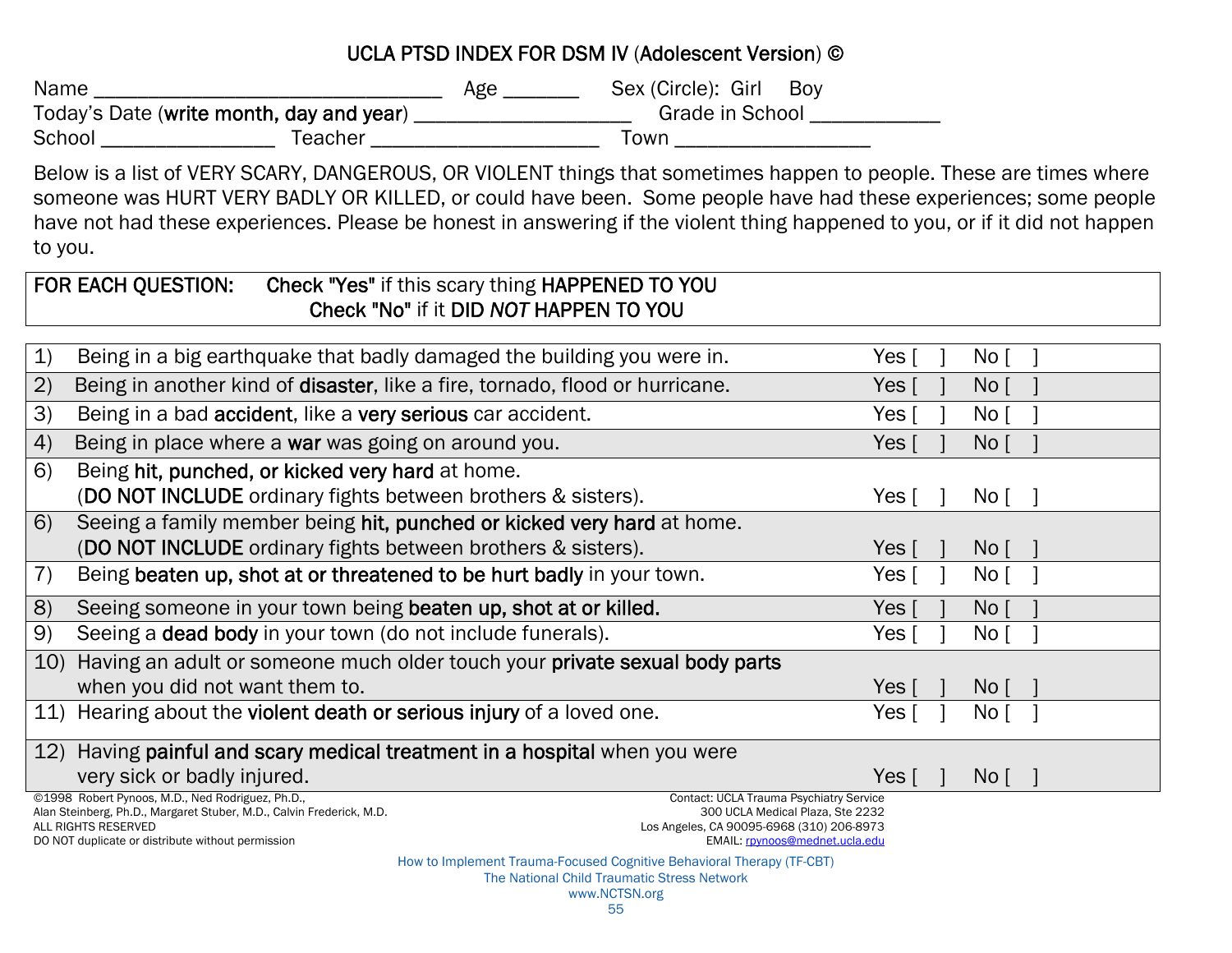UCLA PTSD INDEX FOR DSM IV (Adolescent Version) ©

| 13) OTHER than the situations described above, has ANYTHING ELSE ever                                 |
|-------------------------------------------------------------------------------------------------------|
| happened to you that was REALLY SCARY, DANGEROUS OR VIOLENT? Yes [ ] No [                             |
| $(14)$ a) If you answered "YES" to only ONE thing in the above list of questions #1 to #13, place the |
| number of that thing $(\#1 \text{ to } \#13)$ in this blank: $\#$                                     |
| b) If you answered "YES" to MORE THAN ONE THING, place the number of the thing that                   |
| <b>BOTHERS YOU THE MOST NOW in this blank:</b> #                                                      |
| c) About how long ago did this bad thing (your answer to [a] or [b]) happen to you?                   |
| d) Please write what happened:                                                                        |
|                                                                                                       |
|                                                                                                       |
|                                                                                                       |
|                                                                                                       |
| FOR THE NEXT QUESTIONS, please CHECK [YES] or [NO] to answer HOW YOU FELT during or right after the   |
| bad thing happened that you just wrote about in Question 14.                                          |
|                                                                                                       |
|                                                                                                       |

| 15) Were you scared that you would die?                    | Yes  <br>No [ ]  |
|------------------------------------------------------------|------------------|
| 16) Were you scared that you would be hurt badly?          | Yes [<br>No [ ]  |
| 17) Were you hurt badly?                                   | Yes [<br>No [ ]  |
| 18) Were you scared that someone else would die?           | Yes [<br>$Nof$ 1 |
| 19) Were you scared that someone else would be hurt badly? | Yes I<br>No [ ]  |
| 20) Was someone else hurt badly?                           | Yes [<br>No [ ]  |
| 21) Did someone die?                                       | Yes I<br>No [    |

©1998 Pynoos, Rodriguez, Steinberg, Stuber, & Frederick.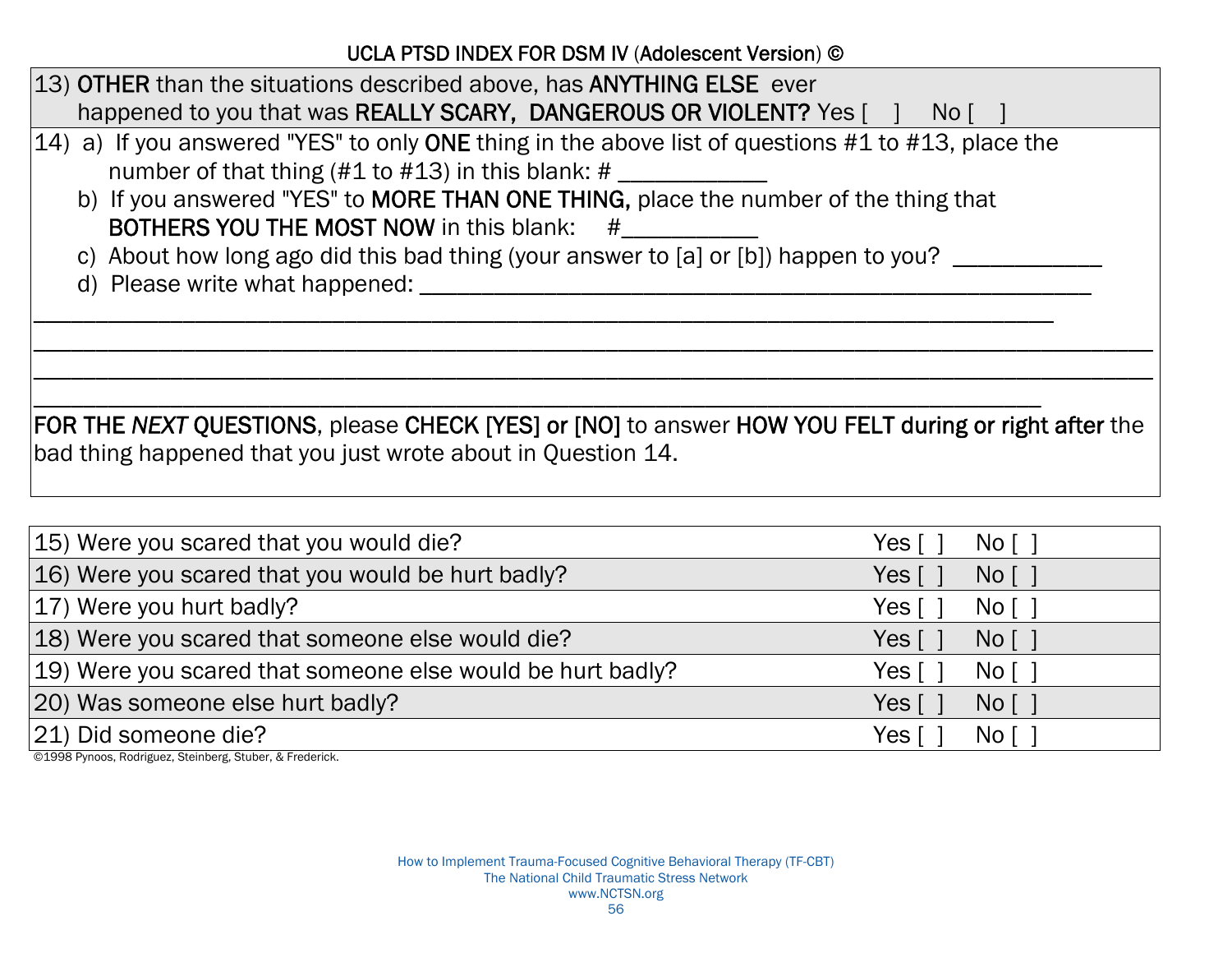#### UCLA PTSD INDEX FOR DSM IV (Adolescent Version) ©

| [22] Did you feel very scared, like this was one of your most scary experiences ever? Yes [] |         | $N$ o $\lceil$ $\rceil$         |
|----------------------------------------------------------------------------------------------|---------|---------------------------------|
| [23] Did you feel that you could not stop what was happening or that                         |         |                                 |
| you needed someone to help?                                                                  | Yes     | $Nof$ 1                         |
| [24] Did you feel that what you saw was disgusting or gross?                                 | Yes [ ] | No [ ]                          |
| 25) Did you run around or act like you were very upset?                                      | Yes [   | No [ ]                          |
| 26) Did you feel very confused?                                                              | Yes [   | No [ ]                          |
| [27] Did you feel like what was happening did not seem real in some way, like                |         |                                 |
| it was going on in a movie instead of real life?                                             | Yes     | $\overline{N}$ o $\overline{C}$ |

Here is a list of problems people sometimes have after very bad things happen. Please THINK about the bad thing that happened to you that you wrote about in Question #14 on the page 2. Then, READ each problem on the list carefully. CIRCLE ONE of the numbers (0, 1, 2, 3 or 4) that tells how often the problem has happened to you in the past month. Use the Rating Sheet on Page 5 to help you decide how often the problem has happened in the past month.

#### PLEASE BE SURE TO ANSWER ALL QUESTIONS

| HOW MUCH OF THE TIME DURING<br>THE PAST MONTH                                                                              | <b>None</b>    | Little | Some           | <b>Much</b> | Most |
|----------------------------------------------------------------------------------------------------------------------------|----------------|--------|----------------|-------------|------|
| $1_{D4}$ I watch out for danger or things that I am afraid of.                                                             | O              |        | $\overline{2}$ | 3           |      |
| 2 <sub>B4</sub> When something reminds me of what happened, I get very upset,<br>afraid or sad.                            | 0              |        | 2              | 3           | 4    |
| have upsetting thoughts, pictures, or sounds of what happened<br>$3_{B1}$<br>come into my mind when I do not want them to. | $\Omega$       |        | 2              | 3           |      |
| $4D2$ I feel grouchy, angry or mad.                                                                                        | $\Omega$       |        | $\mathcal{D}$  | 3           | 4    |
| I have dreams about what happened or other bad dreams.<br>$5_{B2}$                                                         | $\overline{0}$ |        | 2              | 3           | 4    |
| 6 <sub>B3</sub> I feel like I am back at the time when the bad thing happened,<br>living through it again.                 | $\Omega$       |        | ႒              | 3           | 4    |
| 7 <sub>c4</sub> I feel like staying by myself and not being with my friends.                                               | 0              |        | റ              | 3           |      |

©1998 Pynoos, Rodriguez, Steinberg, Stuber, & Frederick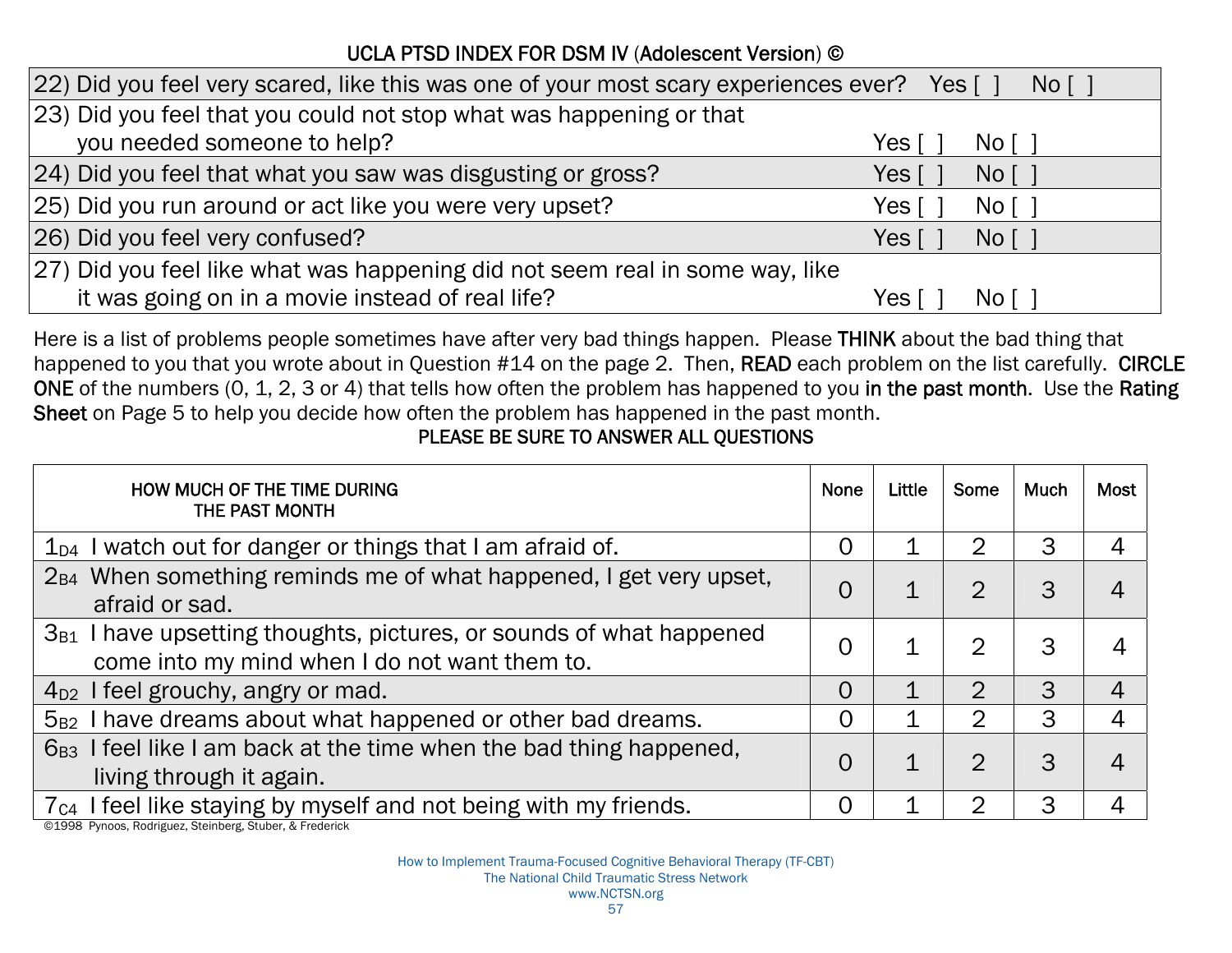| HOW MUCH OF THE TIME DURING THE<br><b>PAST MONTH</b>                                                                                                               | <b>None</b>    | Little         | Some           | <b>Much</b> | <b>Most</b>                |
|--------------------------------------------------------------------------------------------------------------------------------------------------------------------|----------------|----------------|----------------|-------------|----------------------------|
| 8c <sub>5</sub><br>I feel alone inside and not close to other people.                                                                                              | $\overline{O}$ | $\overline{1}$ | $\overline{2}$ | 3           | $\overline{4}$             |
| I try not to talk about, think about, or have feelings about what<br>9c <sub>1</sub><br>happened.                                                                  | $\Omega$       | 1              | $\overline{2}$ | 3           | 4                          |
| $10cs$ I have trouble feeling happiness or love.                                                                                                                   | $\Omega$       | $\mathbf 1$    | $\overline{2}$ | 3           | $\overline{4}$             |
| $11c6$ I have trouble feeling sadness or anger.                                                                                                                    | 0              | 1              | $\overline{2}$ | 3           | $\overline{4}$             |
| 12 <sub>D5</sub> I feel jumpy or startle easily, like when I hear a loud noise or when<br>something surprises me.                                                  | $\Omega$       | $\mathbf 1$    | $\overline{2}$ | 3           | $\overline{4}$             |
| $13_{D1}$ I have trouble going to sleep or I wake up often during the night.                                                                                       | $\overline{O}$ | $\mathbf 1$    | $\overline{2}$ | 3           | $\overline{4}$             |
| $14_{AF}$ I think that some part of what happened is my fault.                                                                                                     | 0              | $\mathbf 1$    | $\overline{2}$ | 3           | $\overline{4}$             |
| 15 <sub>c3</sub> I have trouble remembering important parts of what happened.                                                                                      | $\overline{0}$ | $\mathbf 1$    | $\overline{2}$ | 3           | $\overline{4}$             |
| 16 <sub>D3</sub> I have trouble concentrating or paying attention.                                                                                                 | 0              | $\mathbf{1}$   | $\overline{2}$ | 3           | $\overline{4}$             |
| $17c2$ I try to stay away from people, places, or things that make me<br>remember what happened.                                                                   | O              | $\mathbf 1$    | $\overline{2}$ | 3           | $\overline{4}$             |
| $18_{B5}$ When something reminds me of what happened, I have strong<br>feelings<br>in my body, like my heart beats fast, my head aches, or<br>my stomach<br>aches. | O              | $\mathbf{1}$   | $\overline{2}$ | 3           | $\boldsymbol{\mathcal{A}}$ |
| $19c7$ I think that I will not live a long life.                                                                                                                   | $\overline{O}$ | $\mathbf 1$    | $\overline{2}$ | 3           | $\overline{4}$             |
| $20_{D2}$ I have arguments or physical fights.                                                                                                                     | $\overline{0}$ | $\mathbf 1$    | $\overline{2}$ | 3           | $\overline{4}$             |
| $21_{C7}$ I feel pessimistic or negative about my future.                                                                                                          | $\Omega$       | $\mathbf 1$    | $\overline{2}$ | 3           | $\overline{4}$             |
| $22_{AF}$ I am afraid that the bad thing will happen again.                                                                                                        | 0              | $\mathbf 1$    | $\overline{2}$ | 3           | $\overline{4}$             |

©1998 Pynoos, Rodriguez, Steinberg, Stuber, & Frederick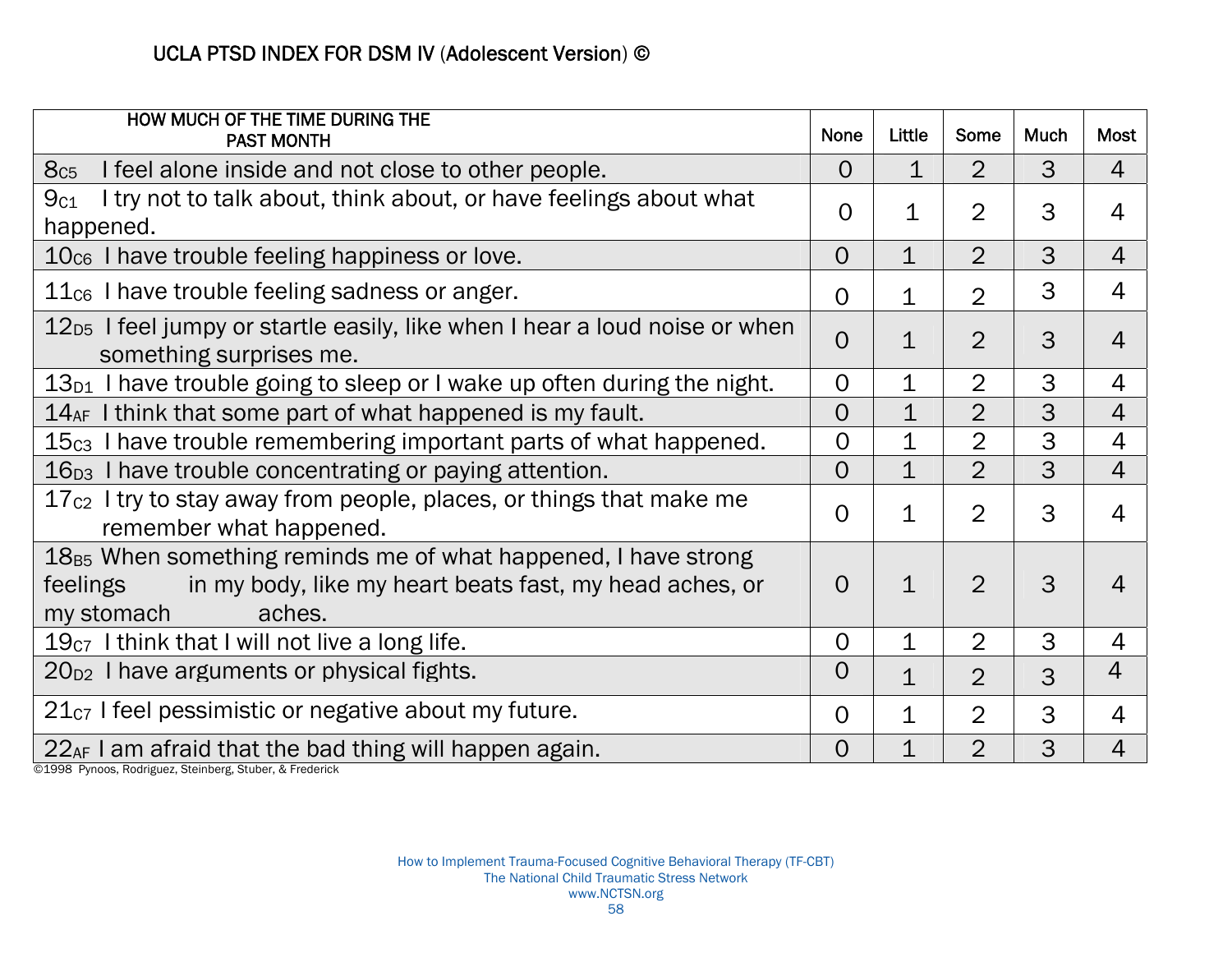# FREQUENCY RATING SHEET



A MONTH A WEEK EACH WEEK EVERY DAY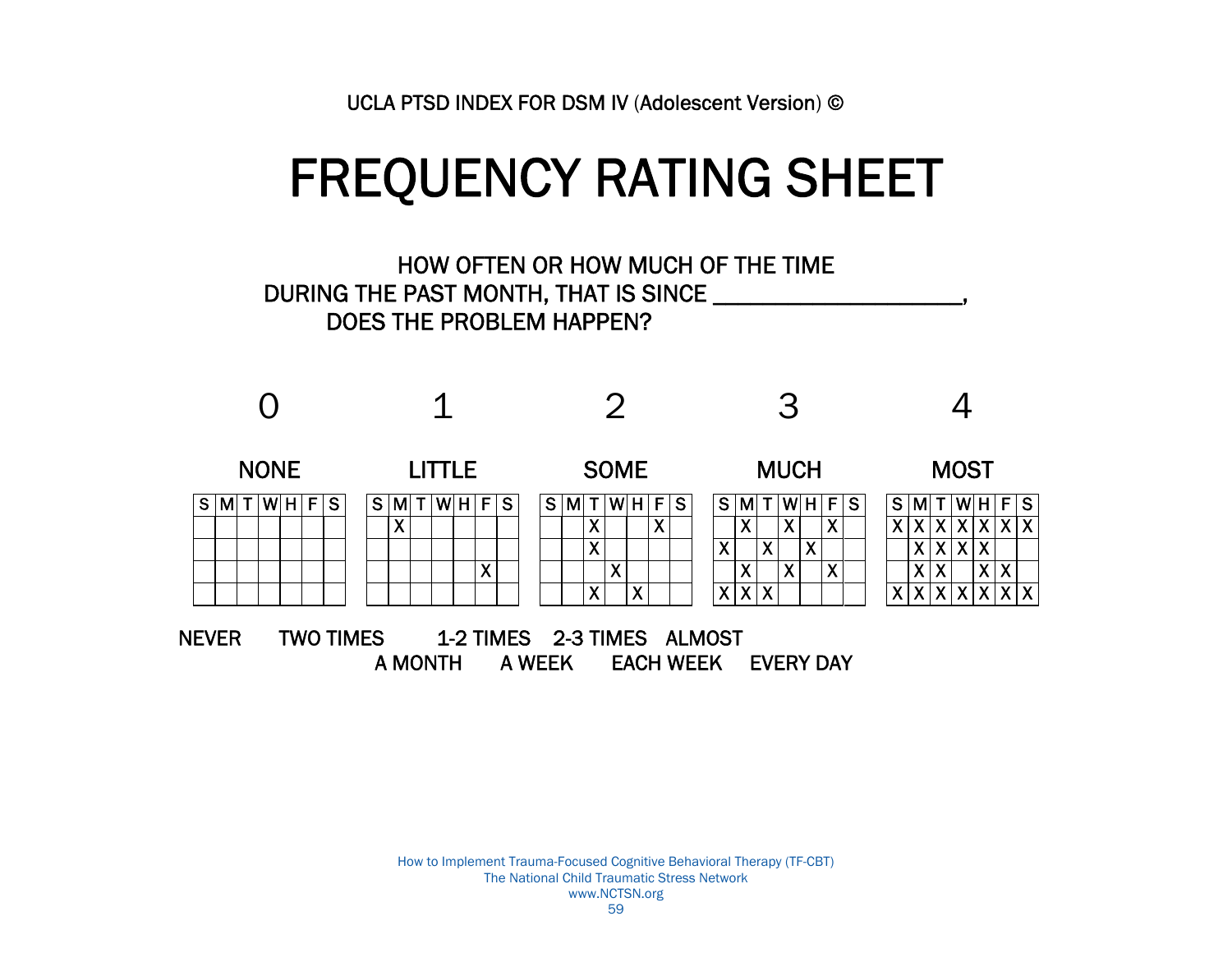Child's Name \_\_\_\_\_\_\_\_\_\_\_\_\_\_\_\_\_\_\_\_\_\_\_\_\_\_\_\_\_\_\_\_ Age \_\_\_\_\_\_\_ Sex (Circle): Girl Boy Person Completing this Form \_\_\_\_\_\_\_\_\_\_\_\_\_\_\_\_\_\_\_\_\_\_\_ Relationship to Child

\_\_\_\_\_\_\_\_\_\_\_\_

#### Today's Date (write month, day and year) \_\_\_\_\_\_\_\_\_\_\_\_\_\_\_\_\_\_\_\_\_\_\_\_\_\_\_\_\_\_\_Grade in School \_\_\_\_\_\_\_\_\_\_\_\_\_\_\_\_\_\_\_\_\_\_ School \_\_\_\_\_\_\_\_\_\_\_\_\_\_\_\_ Teacher \_\_\_\_\_\_\_\_\_\_\_\_\_\_\_\_\_\_\_\_\_ Town \_\_\_\_\_\_\_\_\_\_\_\_\_\_\_\_\_\_ Below is a list of VERY SCARY, DANGEROUS, OR VIOLENT things that sometimes happen to children. These

are times where someone was HURT VERY BADLY OR KILLED, or could have been. Some children have had these experiences, some children have not had these experiences. \_\_\_\_\_\_\_\_\_\_\_\_\_\_\_\_\_\_\_\_\_\_\_\_\_\_\_\_\_\_\_\_\_\_\_\_\_\_\_\_\_\_\_\_\_\_\_\_\_\_\_\_\_\_\_\_\_\_\_\_\_\_\_\_\_\_\_\_\_\_\_\_\_\_\_\_\_\_\_\_\_\_\_\_\_\_\_\_\_\_\_

#### FOR EACH QUESTION: Check "Yes" if this scary thing HAPPENED TO YOUR CHILD Check "No" if it DID *NOT* HAPPEN TO YOUR CHILD\_\_\_\_\_

| $\mathbf{1}$ | Being in a big earthquake that badly damaged the building your child was in. Yes [10]                                                                                                  |                           |                          | No <sub>1</sub> |                          |
|--------------|----------------------------------------------------------------------------------------------------------------------------------------------------------------------------------------|---------------------------|--------------------------|-----------------|--------------------------|
| 2)           | Being in another kind of disaster, like a fire, tornado, flood or hurricane.                                                                                                           | Yes $\lceil \quad \rceil$ |                          | No <sub>1</sub> |                          |
| 3)           | Being in a bad accident, like a very serious car accident.                                                                                                                             | Yes $\lceil$              | $\overline{\phantom{a}}$ | No [            |                          |
| 4)           | Being in place where a war was going on around your child.                                                                                                                             | Yes $\lceil$              | $\overline{1}$           | No <sub>1</sub> |                          |
| 5)           | Being hit, punched, or kicked very hard at home.<br>(DO NOT INCLUDE ordinary fights between brothers & sisters).                                                                       | Yes $\lceil \quad \rceil$ |                          | No <sub>1</sub> |                          |
| 6)           | Seeing a family member being hit, punched or kicked very hard at home.<br>(DO NOT INCLUDE ordinary fights between brothers & sisters).                                                 | Yes $\lceil \quad \rceil$ |                          | No <sub>1</sub> |                          |
| 7)           | Being beaten up, shot at or threatened to be hurt badly in your town.                                                                                                                  | Yes $\lceil \quad \rceil$ |                          | No <sub>1</sub> | $\overline{\phantom{a}}$ |
| 8)           | Seeing someone in your town being beaten up, shot at or killed.                                                                                                                        | Yes $\lceil$              | $\blacksquare$           | No <sub>1</sub> |                          |
| 9)           | Seeing a <b>dead body</b> in your town (do not include funerals).                                                                                                                      | Yes $\lceil \quad \rceil$ |                          | No <sub>1</sub> |                          |
| 10)          | Having an adult or someone much older touch your child's<br>private sexual body parts when your child did not want them to.                                                            | Yes $[ \ ]$               |                          | No [            |                          |
| 11)          | Hearing about the violent death or serious injury of a loved one.                                                                                                                      | Yes $\lceil \quad \rceil$ |                          | No <sub>1</sub> |                          |
| 12)          | Having painful and scary medical treatment in a hospital when your child<br>was very sick or badly injured.                                                                            | Yes [                     | -1                       | No <sub>1</sub> | $\overline{\phantom{a}}$ |
| 13)          | <b>OTHER</b> than the situations described above, has <b>ANYTHING ELSE</b> ever happened<br>to your child that was REALLY SCARY, DANGEROUS, OR VIOLENT?<br>Please write what happened: | Yes [                     | $\overline{\phantom{a}}$ | No <sub>1</sub> |                          |

©1998 Robert Pynoos, M.D., Ned Rodriguez, Ph.D., Contact: UCLA Trauma Psychiatry Service/ 300 UCLA Medical Plaza, Ste 2232

How to Implement Trauma-Focused Cognitive Behavioral Therapy (TF-CBT)

#### The National Child Traumatic Stress Network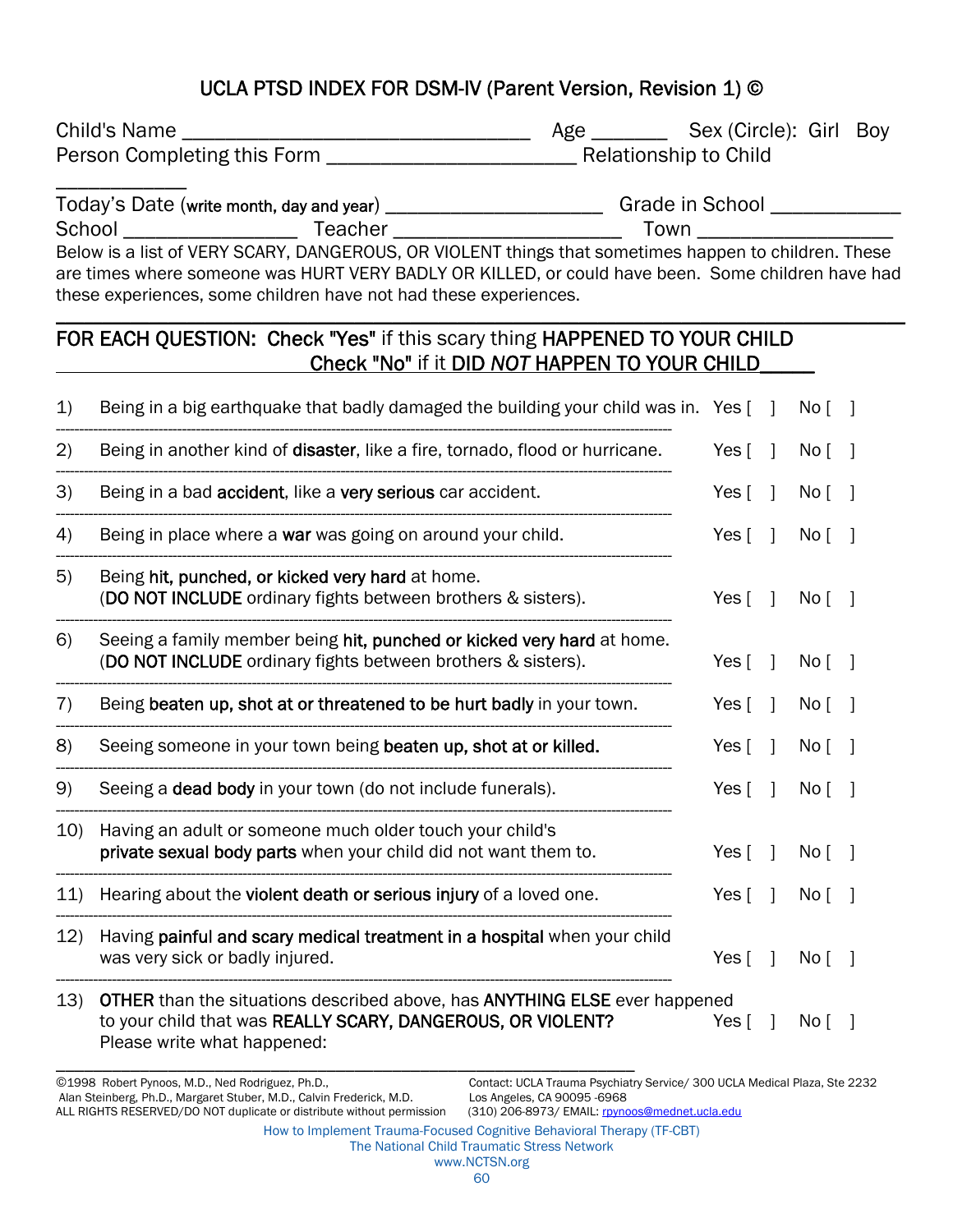- 14) a) If you answered "YES" to only ONE thing in the above list of questions #1 to #13, place the number of that thing (#1 to #13) in this blank. #
	- b) If you answered "YES" to MORE THAN ONE THING, place the number of the thing that BOTHERS YOUR CHILD THE MOST NOW in this blank.  $#$
	- c) About how long ago did this bad thing (your answer to a or b) happen to your child? \_\_\_\_\_\_\_\_\_\_
	- d) Please write what happened: \_\_\_\_\_\_\_\_\_\_\_\_\_\_\_\_\_\_\_\_\_\_\_\_\_\_\_\_\_\_\_\_\_\_\_\_\_\_\_\_\_\_\_\_\_\_\_\_\_\_\_\_\_\_\_\_\_

#### FOR THE *NEXT* QUESTIONS, please CHECK "Yes, No, or Don't know" to answer HOW YOUR CHILD FELT

during or right after the experience happened that you just wrote about in Question 14. Only check "Don't Know" if you absolutely cannot give an answer.

 $\mathcal{L}_\text{max}$  , and the contract of the contract of the contract of the contract of the contract of the contract of the contract of the contract of the contract of the contract of the contract of the contract of the contr

 $\mathcal{L}_\mathcal{L} = \mathcal{L}_\mathcal{L} = \mathcal{L}_\mathcal{L} = \mathcal{L}_\mathcal{L} = \mathcal{L}_\mathcal{L} = \mathcal{L}_\mathcal{L} = \mathcal{L}_\mathcal{L} = \mathcal{L}_\mathcal{L} = \mathcal{L}_\mathcal{L} = \mathcal{L}_\mathcal{L} = \mathcal{L}_\mathcal{L} = \mathcal{L}_\mathcal{L} = \mathcal{L}_\mathcal{L} = \mathcal{L}_\mathcal{L} = \mathcal{L}_\mathcal{L} = \mathcal{L}_\mathcal{L} = \mathcal{L}_\mathcal{L}$ 

| 15) Was your child afraid that he/she would die?                                                                          | No <sub>1</sub><br>Yes $\lceil \quad \rceil$ | Don't know   |
|---------------------------------------------------------------------------------------------------------------------------|----------------------------------------------|--------------|
| 16) Was your child afraid that he/she would<br>be seriously injured?                                                      | No <sub>1</sub><br>Yes $\lceil \quad \rceil$ | Don't know   |
| 17) Was your child seriously injured?                                                                                     | Yes [<br>No [<br>$\overline{1}$              |              |
| 18) Was your child afraid that someone<br>else would die?                                                                 | Yes [<br>No [                                | Don't know   |
| 19) Was your child afraid that someone else<br>would be seriously injured?                                                | Yes [<br>No <sub>1</sub><br>$\perp$          | Don't know   |
| 20) Was someone else seriously injured?                                                                                   | Yes [<br>No <sub>1</sub>                     |              |
| 21) Did someone die?                                                                                                      | Yes [<br>No <sub>1</sub>                     |              |
| 22) Did your child feel terrified?                                                                                        | Yes $\lceil \; \rceil$<br>No [               | Don't know [ |
| 23) Did your child feel intense helplessness?                                                                             | Yes $\lceil \; \rceil$<br>No [               | Don't know   |
| 24) Did your child feel horrified; was what<br>he/she saw disgusting or gross?                                            | Yes $\lceil \; \rceil$<br>No [               | Don't know   |
| 25) Did your child get hysterical or run around?                                                                          | Yes $\lceil \; \rceil$<br>No [               | Don't know   |
| 26) Did your child feel very confused?                                                                                    | Yes [<br>No <sub>l</sub>                     | Don't know   |
| 27) Did your child feel like what was happening did not seem<br>real in some way, like it was going on in a movie instead |                                              |              |
| of real life?<br>©1998 Pynoos, Rodriguez, Steinberg, Stuber & Frederick                                                   | Yes $\lceil \; \rceil$<br>No [               | Don't know [ |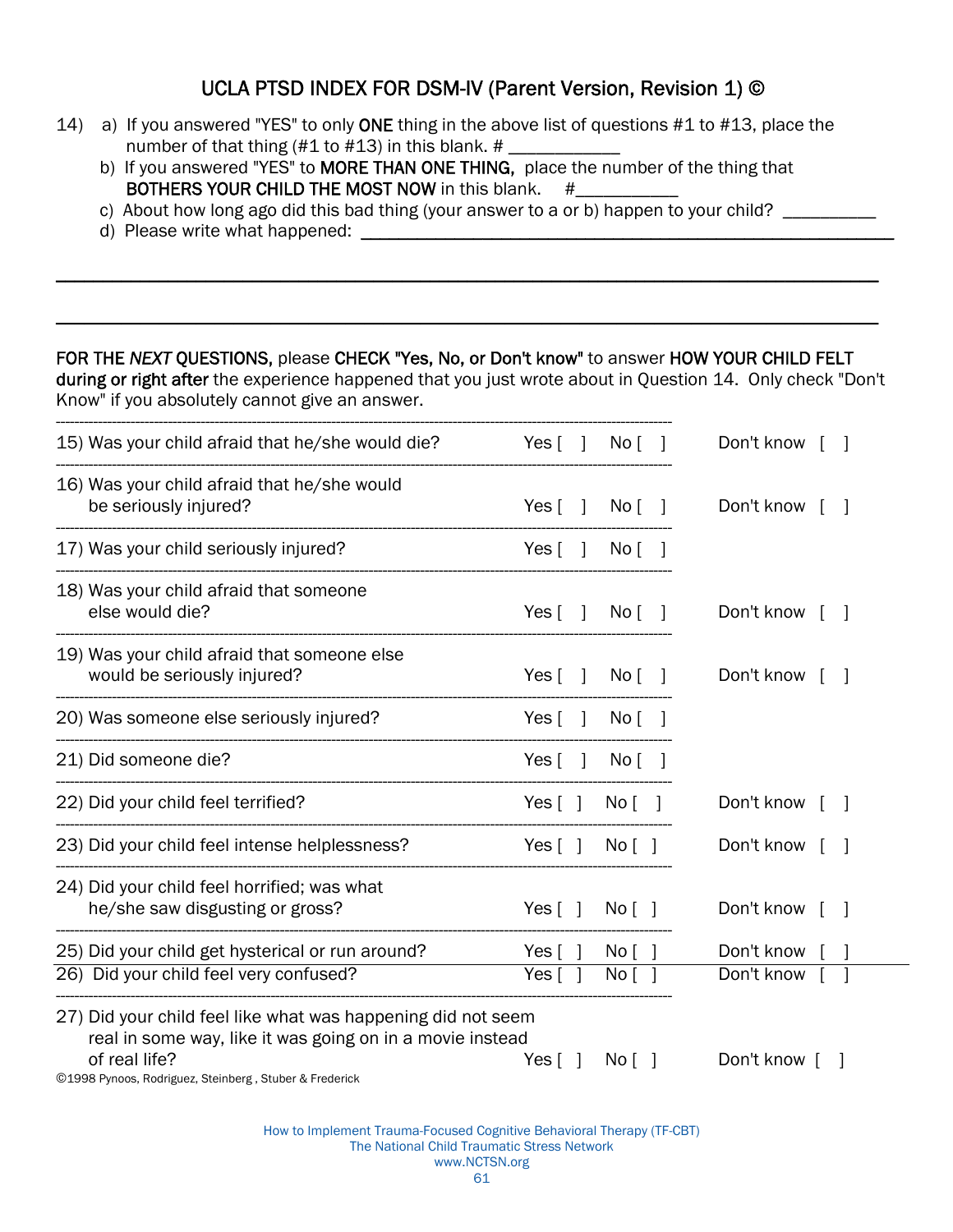Here is a list of problems children sometimes have after very stressful experiences. Please think about your child's stressful experience that you wrote about in Question #14. Then, read each problem on the list carefully. CIRCLE one of the numbers (0, 1, 2, 3, 4 or 5) that tells how often the problem has happened to your child in the past month. Refer to the Rating Sheet (on page 5) to help you decide how often the problem has happened. Note: If you are unsure about how often your child has experienced a particular problem, then try to make your best estimation. Only circle "Don't Know" if you absolutely cannot give an answer. PLEASE BE SURE TO ANSWER ALL QUESTIONS

- 1<sup>D4</sup> My child watches out for danger or things that he/she is afraid of.
- 2<sup>B4</sup> When something reminds my child of what happened he/she gets very upset, scared or sad.
- 3<sup>B1</sup> My child has upsetting thoughts, pictures or sounds of what happened come into his/her mind when he/she does not want them to.
- $4^{D2}$  My child feels grouchy, angry or mad.
- 5B2 My child has dreams about what happened or other bad dreams
- $6B3$  My child has flashbacks of what happened; he/she feels like he/she is back at the time when the bad thing happened living through it again.
- 7<sup>C4</sup> My child feels like staying by him/her self and not being with his/her friends.
- 8<sup>C5</sup> My child feels alone inside and not close to other people. 0 1 2 3 4 5
- 9C1 My child tries not to talk about, think about, or have feelings about what happened.
- $10<sup>CB</sup>$  My child has trouble feeling happiness or love.
- $11<sup>°6</sup>$  My child has trouble feeling sadness or anger.
- 12<sup>p5</sup>My child feels jumpy or startles easily, for example, when he/she hears a loud noise or when something surprises him/her.
- 13<sup>D1</sup>My child has trouble going to sleep or wakes up often during the night.
- 14AFMy child feels that some part of what happened is
- © 1998 Pynoos, Rodriguez, Steinberg , Stuber & Frederick

|                                                                                                                                                   | None         | Little       | Some           | Much | Most           | Don't<br>Know |
|---------------------------------------------------------------------------------------------------------------------------------------------------|--------------|--------------|----------------|------|----------------|---------------|
| My child watches out for danger or things that<br>he/she is afraid of.                                                                            | $\mathbf 0$  | $\mathbf 1$  | $\overline{2}$ | 3    | $\overline{4}$ | 5             |
| When something reminds my child of what<br>happened he/she gets very upset, scared or sad.                                                        | $\mathbf 0$  | $\mathbf 1$  | $\overline{2}$ | 3    | $\overline{4}$ | 5             |
| My child has upsetting thoughts, pictures or<br>sounds of what happened come into his/her mind<br>when he/she does not want them to.              | $\mathbf 0$  | $1\,$        | $\overline{2}$ | 3    | 4              | 5             |
| My child feels grouchy, angry or mad.                                                                                                             | $\mathbf 0$  | $\mathbf 1$  | $\overline{2}$ | 3    | 4              | 5             |
| My child has dreams about what happened or<br>other bad dreams                                                                                    | $\mathbf 0$  | $\mathbf 1$  | $\overline{2}$ | 3    | $\overline{4}$ | 5             |
| My child has flashbacks of what happened;<br>he/she feels like he/she is back at the time when<br>the bad thing happened living through it again. | $\mathbf 0$  | $\mathbf 1$  | $\overline{2}$ | 3    | $\overline{4}$ | 5             |
| My child feels like staying by him/her self and not<br>being with his/her friends.                                                                | $\circ$      | $\mathbf 1$  | $\overline{2}$ | 3    | 4              | 5             |
| My child feels alone inside and not close to other<br>people.                                                                                     | $\mathsf{O}$ | $\mathbf 1$  | $\overline{2}$ | 3    | $\overline{4}$ | 5             |
| My child tries not to talk about, think about, or<br>have feelings about what happened.                                                           | $\mathbf 0$  | $1\,$        | $\overline{2}$ | 3    | 4              | 5             |
| My child has trouble feeling happiness or love.                                                                                                   | $\mathbf 0$  | 1            | 2              | 3    | 4              | 5             |
| My child has trouble feeling sadness or anger.                                                                                                    | $\Omega$     | $\mathbf{1}$ | $\overline{2}$ | 3    | $\overline{4}$ | 5             |
| My child feels jumpy or startles easily, for<br>example, when he/she hears a loud noise or<br>when something surprises him/her.                   | $\Omega$     | 1            | $\overline{2}$ | 3    | 4              | 5             |
| My child has trouble going to sleep or wakes up<br>often during the night.                                                                        | $\mathbf 0$  | $\mathbf 1$  | $\overline{2}$ | 3    | $\overline{4}$ | 5             |
| My child feels that some part of what happened is<br>his/her fault.                                                                               | 0            | 1            | $\overline{c}$ | 3    | 4              | 5             |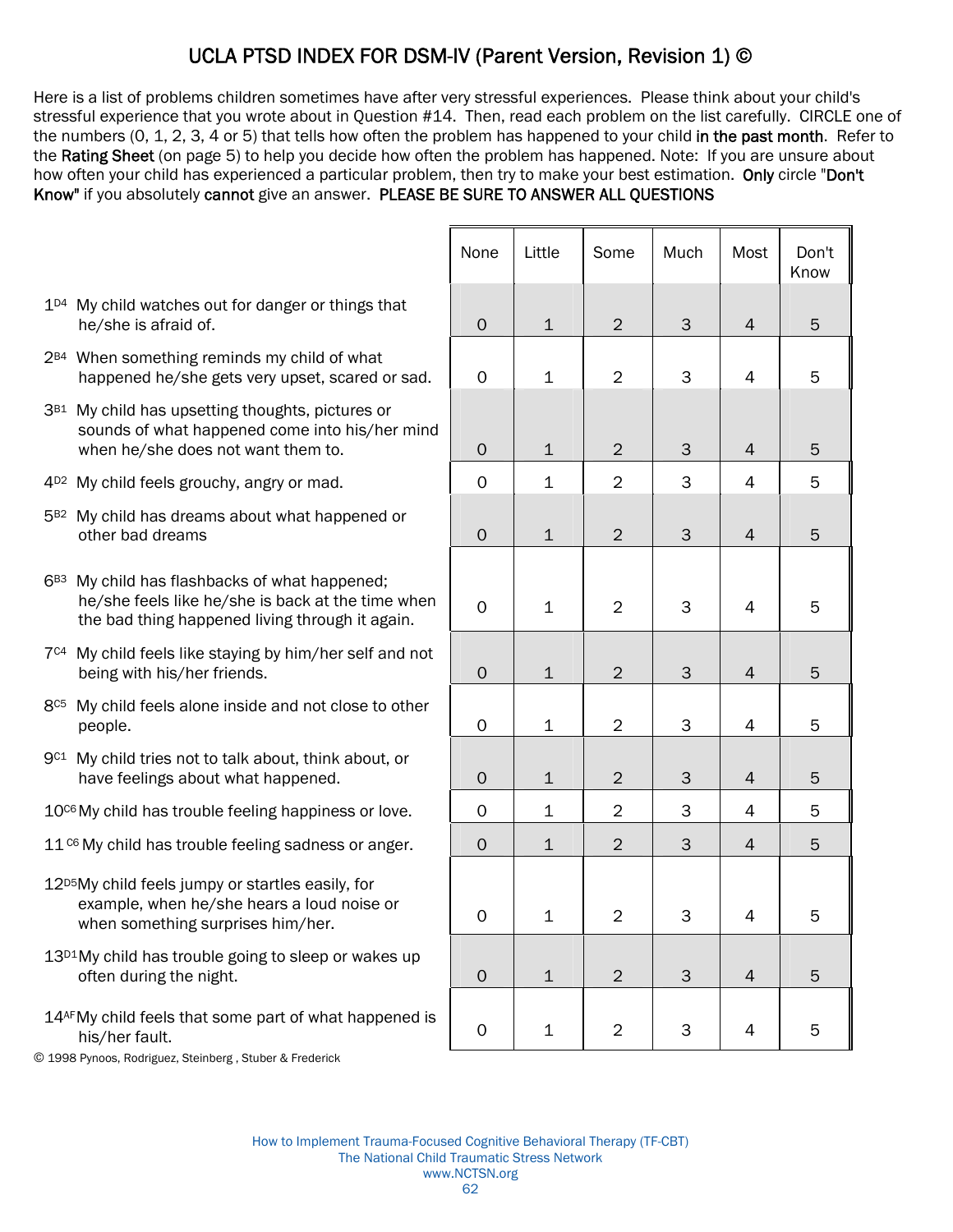- 15<sup>c3</sup> My child has trouble remembering important parts of what happened.
- 16<sup>D3</sup> My child has trouble concentrating or paying attention.
- 17<sup>c2</sup> My child tries to stay away from people, places, or things that make him/her remember what happened.
- 18<sup>B5</sup> When something reminds my child of what happened, he/she has strong feelings in his/her body like heart beating fast, head aches, or stomach aches.

 $19<sup>CT</sup>$  My child thinks that he/she will not live a long life.

20AF My child is afraid that the bad thing will happen again.

21B1My child plays games or draws pictures that are like some part of what happened.

| None         | Little      | Some           | Much        | Most                     | Don't<br>Know |
|--------------|-------------|----------------|-------------|--------------------------|---------------|
| $\mathsf O$  | $\mathbf 1$ | $\overline{2}$ | $\mathsf 3$ | $\overline{4}$           | $\mathbf 5$   |
| $\mathsf{O}$ | $\mathbf 1$ | $\overline{c}$ | 3           | $\overline{\mathcal{L}}$ | 5             |
| $\mathsf{O}$ | $\mathbf 1$ | $\overline{c}$ | 3           | $\overline{4}$           | 5             |
| $\mathsf{O}$ | $\mathbf 1$ | $\overline{c}$ | 3           | $\overline{\mathcal{L}}$ | 5             |
| $\mathsf O$  | $\mathbf 1$ | $\overline{2}$ | $\mathsf 3$ | $\overline{4}$           | 5             |
| $\mathsf{O}$ | $\mathbf 1$ | $\overline{2}$ | 3           | $\overline{\mathcal{L}}$ | 5             |
| $\mathbf{O}$ | $\mathbf 1$ | $\mathbf 2$    | 3           | $\overline{4}$           | 5             |

©1998 Pynoos, Rodriguez, Steinberg , Stuber & Frederick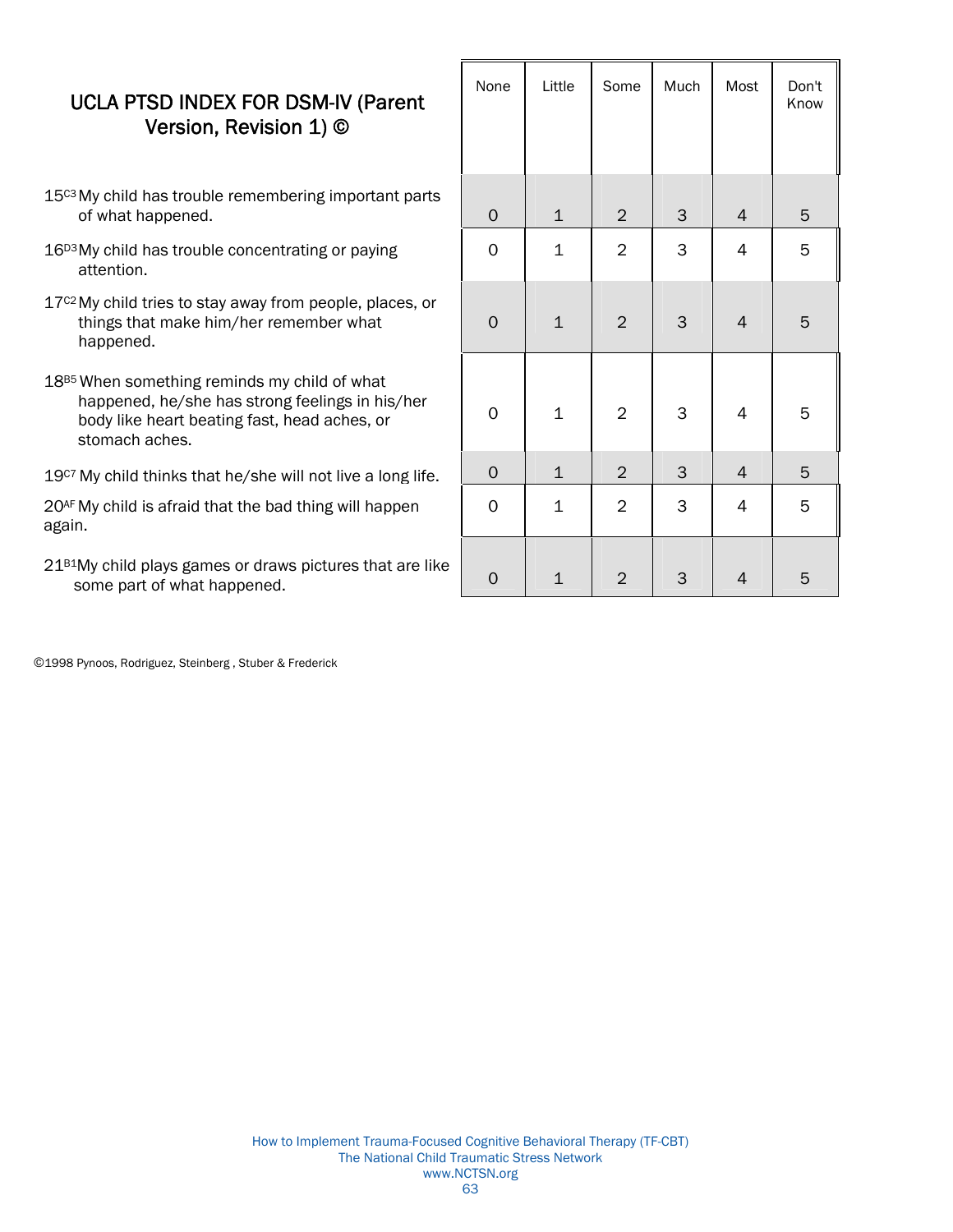# FREQUENCY RATING SHEET<br>HOW OFTEN OR HOW MUCH OF THE TIME

## DURING THE PAST MONTH, THAT IS SINCE DOES THE PROBLEM HAPPEN?

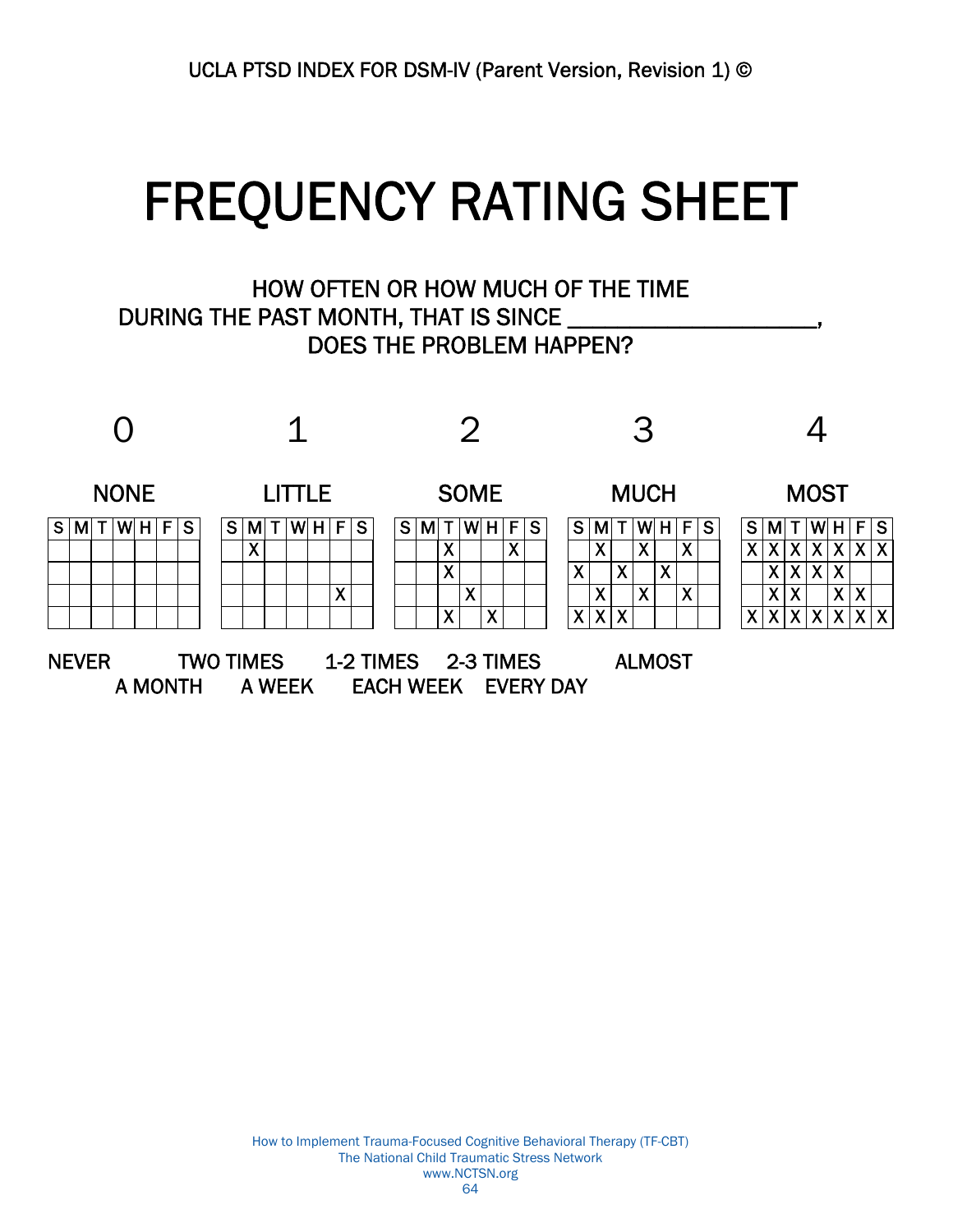#### **SCORING WORKSHEET FOR UCLA PTSD INDEX FOR DSM-IV, Revision 1: ADOLESCENT VERSION©**

Subject  $ID#$  **Age\_\_\_\_** Age\_\_\_\_\_ Sex (circle): M F # of days since traumatic event \_\_\_\_

| <b>CRITERION A-TRAUMATIC EVENT</b>                                                                                   |                      |                | PTSD SEVERITY: OVERALL SCORE                                                                                                               |  |
|----------------------------------------------------------------------------------------------------------------------|----------------------|----------------|--------------------------------------------------------------------------------------------------------------------------------------------|--|
| <b>Exposure to Traumatic Event</b>                                                                                   |                      |                | <b>Question # /Score</b><br><b>Question # /Score</b>                                                                                       |  |
| Questions 1-13: at least 1 "Yes" answer                                                                              | <b>YES</b>           | N <sub>O</sub> | 12.<br>1.                                                                                                                                  |  |
|                                                                                                                      |                      |                | 13.<br>2.                                                                                                                                  |  |
| Type of Traumatic Event rated as most                                                                                |                      |                | [Omit 14].                                                                                                                                 |  |
| distressing (Question 14: write trauma                                                                               |                      |                | $*4.$ or<br>15.                                                                                                                            |  |
| type in the blank)                                                                                                   |                      |                | 20.<br>16.                                                                                                                                 |  |
|                                                                                                                      |                      |                | 17.<br>5.                                                                                                                                  |  |
| <b>Criterion A1 met</b>                                                                                              |                      |                | 18.<br>6.                                                                                                                                  |  |
| Questions 15-21: at least 1 "Yes" answer                                                                             | <b>YES</b>           | NO             | ***19. or<br>7.                                                                                                                            |  |
|                                                                                                                      |                      |                | $21$ .                                                                                                                                     |  |
| <b>Criterion A2 met</b>                                                                                              |                      |                | [Omit 22].<br>9.                                                                                                                           |  |
| Questions 22-26: at least 1 "Yes" answer                                                                             | <b>YES</b>           | NO             | (Sum total PTSD SEVERITY<br>$**10.$ or                                                                                                     |  |
|                                                                                                                      |                      |                | of scores) = $\_\_$<br><b>SCORE</b><br>11.                                                                                                 |  |
| <b>Criterion A met</b>                                                                                               | <b>YES</b>           | N <sub>O</sub> |                                                                                                                                            |  |
|                                                                                                                      |                      |                | *Place the highest Score from either Question 4 or 20 in the                                                                               |  |
| <b>Peritraumatic Dissociation</b>                                                                                    | <b>YES</b>           | N <sub>O</sub> | blank above: Score Question 4.___/Score Question 20.__                                                                                     |  |
| Question 27: answer "Yes"                                                                                            |                      |                | **Place the highest Score from either Question 10 or 11 in the                                                                             |  |
|                                                                                                                      |                      |                | blank above: Score Question 10.___/Score Question 11.___                                                                                   |  |
|                                                                                                                      |                      |                | ***Place the highest Score from either Question 19 or 21 in the                                                                            |  |
|                                                                                                                      |                      |                | blank above: Score Question 19.___/Score Question 21._                                                                                     |  |
|                                                                                                                      |                      |                |                                                                                                                                            |  |
| <b>CRITERION B (REEXPERIENCING) SX.</b>                                                                              |                      |                | <b>CRITERION C (AVOIDANCE) SX.</b>                                                                                                         |  |
| <b>Question #/DSM-IV Symptom</b><br><b>Score</b>                                                                     |                      |                | <b>Question #/DSM-IV Symptom Score</b>                                                                                                     |  |
| 3. (B1) Intrusive recollections<br>$\overline{\phantom{a}}$                                                          |                      |                | 9. (C1) Avoiding thoughts/feelings                                                                                                         |  |
| 5. (B2) Trauma/bad dreams                                                                                            |                      |                | 17. (C2) Avoiding activities/people _____                                                                                                  |  |
| 6. (B3) Flashbacks<br>$\frac{1}{2}$                                                                                  | # of Criterion B     |                | 15. (C3) Forgetting<br>$\frac{1}{\sqrt{1-\frac{1}{2}}}$ # of Criterion C                                                                   |  |
| 2. (B4) Cues: Psychological                                                                                          | Questions with       |                | 7. (C4) Diminished interest etc. ____________ Questions with                                                                               |  |
| reactivity<br>$\frac{1}{1}$                                                                                          | $Score \geq Symptom$ |                |                                                                                                                                            |  |
| 18. (B5) Cues: Physiological                                                                                         |                      |                | *10. or 11. (C6) Affect restricted ____________ Cutoff: _______                                                                            |  |
| reactivity                                                                                                           |                      |                | **19. or 21. (C7) Foreshortened future $\qquad \qquad$                                                                                     |  |
|                                                                                                                      |                      |                |                                                                                                                                            |  |
| <b>CRITERION B SEVERITY</b>                                                                                          |                      |                | [*Place the highest Score from either Question 10 or 11 in the                                                                             |  |
| <b>SCORE</b> (Sum of above scores): $=$ _________                                                                    |                      |                | blank above; ** Place the highest Score from either Question 19                                                                            |  |
|                                                                                                                      |                      |                | or 21 in the blank above.]                                                                                                                 |  |
| <b>DSM-IV CRITERION B MET:</b>                                                                                       |                      |                |                                                                                                                                            |  |
| (Diagnosis requires at least 1 "B" Symptom): YES                                                                     |                      | N <sub>O</sub> | <b>CRITERION C SEVERITY</b>                                                                                                                |  |
|                                                                                                                      |                      |                |                                                                                                                                            |  |
|                                                                                                                      |                      |                |                                                                                                                                            |  |
|                                                                                                                      |                      |                | <b>DSM-IV CRITERION C MET:</b>                                                                                                             |  |
|                                                                                                                      |                      |                | (Diagnosis requires at least 3 "C" Symptoms): YES<br>N <sub>O</sub>                                                                        |  |
|                                                                                                                      |                      |                |                                                                                                                                            |  |
| <b>CRITERION D (INCREASED AROUSAL) SX.</b>                                                                           |                      |                | DSM-IV PTSD DIAGNOSTIC INFO.                                                                                                               |  |
| <b>Question #/DSM-IV Symptom</b><br><b>Score</b>                                                                     |                      |                |                                                                                                                                            |  |
| 13. (D1) Sleep problems                                                                                              |                      |                |                                                                                                                                            |  |
| *4. or 20. (D2) Irritability/anger                                                                                   |                      |                |                                                                                                                                            |  |
| 16. (D3) Concentration problems ______ # of Criterion D                                                              |                      |                |                                                                                                                                            |  |
| 1. (D4) Hypervigilance                                                                                               | Questions with       |                | <b>DSM-IV FULL PTSD DIAGNOSIS LIKELY</b>                                                                                                   |  |
| 12. (D5) Exaggerated startle                                                                                         | Score > Symptom      |                | (Criteria A, B, C, D all met)<br><b>YES</b><br>N <sub>O</sub>                                                                              |  |
|                                                                                                                      |                      |                |                                                                                                                                            |  |
|                                                                                                                      | Cutoff:              |                |                                                                                                                                            |  |
| [*Place the highest Score from either Question 4 or 20 in the                                                        |                      |                | PARTIAL PTSD LIKELY                                                                                                                        |  |
| blank above.]                                                                                                        |                      |                | (Criterion A met and:                                                                                                                      |  |
| <b>CRITERION D SEVERITY</b>                                                                                          |                      |                | Criteria $B + C$ or $B + D$ or $C + D$ )<br><b>YES</b><br>N <sub>O</sub>                                                                   |  |
| <b>SCORE</b> (Sum of above scores): $=$ ________                                                                     |                      |                |                                                                                                                                            |  |
|                                                                                                                      |                      |                |                                                                                                                                            |  |
| <b>DSM-IV CRITERION D MET:</b>                                                                                       |                      |                |                                                                                                                                            |  |
| (Diagnosis requires at least 2 "D" Symptoms): YES                                                                    |                      | N <sub>O</sub> |                                                                                                                                            |  |
|                                                                                                                      |                      |                | @1998 Robert Pynoos, M.D., Ned Rodriguez, Ph.D., Alan Steinberg, Ph.D., Margaret Stuber, M.D., Calvin Frederick, M.D. All Rights Reserved. |  |
| How to Implement Trauma-Focused Cognitive Behavioral Therapy (TF-CBT)<br>The National Child Traumatic Stress Network |                      |                |                                                                                                                                            |  |
|                                                                                                                      |                      |                | www.NCTSN.org                                                                                                                              |  |
|                                                                                                                      |                      |                | 65                                                                                                                                         |  |
|                                                                                                                      |                      |                |                                                                                                                                            |  |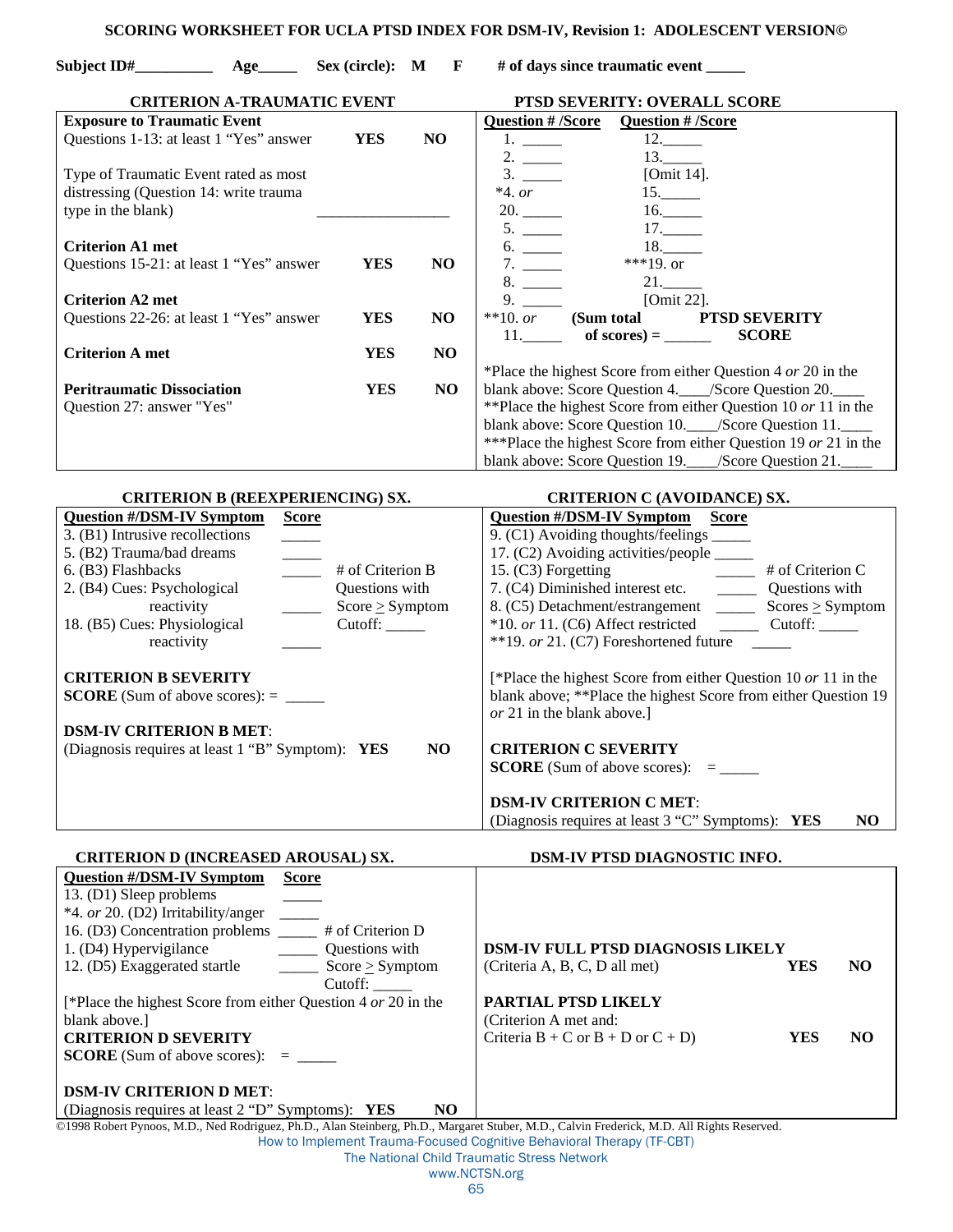#### **SCORING WORKSHEET FOR UCLA PTSD INDEX FOR DSM-IV, Revision 1: PARENT VERSION©**

| Sex (circle): M F<br>$Age$ <sub>________</sub><br><b>CRITERION A-TRAUMATIC EVENT</b> | # of days since traumatic event _______<br>PTSD SEVERITY: OVERALL SCORE                            |  |  |
|--------------------------------------------------------------------------------------|----------------------------------------------------------------------------------------------------|--|--|
| <b>Exposure to Traumatic Event</b>                                                   | Question # /Score<br><b>Question # /Score</b>                                                      |  |  |
| Questions 1-13: at least 1 "Yes" answer<br><b>YES</b><br>N <sub>O</sub>              | $**10$ or<br>1.                                                                                    |  |  |
|                                                                                      | 2.<br>11.                                                                                          |  |  |
| Type of Traumatic Event rated as most                                                | $*3$ or<br>12.                                                                                     |  |  |
| distressing (Question 14: write trauma                                               | 13.                                                                                                |  |  |
| type in the blank)                                                                   | [Omit 14].<br>4.                                                                                   |  |  |
|                                                                                      | 15.<br>5.                                                                                          |  |  |
| <b>Criterion A1 met</b>                                                              | 6.                                                                                                 |  |  |
| Questions 15-26: at least 1 "Yes" answer<br><b>YES</b><br>NO                         | 16.                                                                                                |  |  |
|                                                                                      | 17.<br>7.<br>18.                                                                                   |  |  |
| <b>Criterion A2 met</b>                                                              | 8.<br>19. [Omit 20].<br>9.                                                                         |  |  |
| Questions 22-26: at least 1 "Yes" answer<br><b>YES</b><br>NO                         | (Sum the items from the above 2 columns, write sum below)                                          |  |  |
|                                                                                      | (Sum total PTSD SEVERITY                                                                           |  |  |
| <b>Criterion A met</b><br><b>YES</b><br>N <sub>O</sub>                               | <b>SCORE</b>                                                                                       |  |  |
|                                                                                      | *Place the highest Score from either Question $3$ or $21$ in the                                   |  |  |
|                                                                                      |                                                                                                    |  |  |
|                                                                                      | blank above: Score Question 3. ___/Score Question 21. _____                                        |  |  |
|                                                                                      | **Place the highest Score from either Question 10 or 11 in the                                     |  |  |
| <b>CRITERION B (REEXPERIENCING) SX.</b>                                              | blank above: Score Question 10.___/Score Question 11.<br><b>CRITERION C (AVOIDANCE) SX.</b>        |  |  |
| Question #/DSM-IV Symptom<br>Score                                                   | Question #/DSM-IV Symptom Score                                                                    |  |  |
| 3. (B1) Intrusive recollections                                                      | 9. (C1) Avoiding thoughts/feelings_                                                                |  |  |
| $\ast$                                                                               | 17. (C2) Avoiding activities/people_____                                                           |  |  |
| <b>or</b><br>21. (B1)Repetitive Traumatic Play                                       |                                                                                                    |  |  |
| 5. (B2) Trauma/bad dreams                                                            | 15. (C3) Forgetting # of Criterion C<br>7. (C4) Diminished interest etc. __________ Questions with |  |  |
| 6. (B3) Flashbacks<br># of Criterion B                                               |                                                                                                    |  |  |
| $\frac{1}{1}$                                                                        | 8. $(C5)$ Detachment/estrangement _________ Scores $\geq$ Symptom                                  |  |  |
| 2. (B4) Cues: Psychological<br>Questions with                                        |                                                                                                    |  |  |
| reactivity<br>$\frac{\ }{\ }$ Score $\geq$ Symptom                                   | 19. (C7) Foreshortened future                                                                      |  |  |
| 18. (B5) Cues: Physiological<br>Cutoff: $\_\_\_\_\_\_\_\$                            | <b>CRITERION C SEVERITY</b>                                                                        |  |  |
| reactivity                                                                           |                                                                                                    |  |  |
| *Place the highest Score from either Question 3 or 21 in the                         |                                                                                                    |  |  |
| blank above: Score Question 3 (Intrusive recollections) _____                        | <b>DSM-IV CRITERION C MET:</b>                                                                     |  |  |
|                                                                                      | (Diagnosis requires at least 3 "C" Symptoms): YES<br>N <sub>O</sub>                                |  |  |
| Score Question 21 (Repetitive play) ______<br><b>CRITERION B SEVERITY</b>            |                                                                                                    |  |  |
| <b>SCORE</b> (Sum of above scores): $=$ ________                                     | *Place the highest Score from either Question 10 or 11 in the                                      |  |  |
|                                                                                      | blank above: Score Question 10.____/Score Question 11.____                                         |  |  |
| <b>DSM-IV CRITERION B MET:</b>                                                       |                                                                                                    |  |  |
| NO<br>(Diagnosis requires at least 1 "B" Symptom): YES                               |                                                                                                    |  |  |
| <b>CRITERION D (INCREASED AROUSAL) SX.</b>                                           | DSM-IV PTSD DIAGNOSTIC INFO.                                                                       |  |  |
| Question #/DSM-IV Symptom<br>Score                                                   |                                                                                                    |  |  |
| 13. (D1) Sleep problems                                                              |                                                                                                    |  |  |
| 4. (D2) Irritability/anger                                                           |                                                                                                    |  |  |
| 16. (D3) Concentration problems<br># of Criterion D                                  |                                                                                                    |  |  |
| 1. (D4) Hypervigilance<br>Questions with                                             | <b>DSM-IV FULL PTSD DIAGNOSIS LIKELY</b>                                                           |  |  |
| 12. (D5) Exaggerated startle<br>Score $\geq$ Symptom                                 | (Criteria A, B, C, D all met)<br><b>YES</b><br>NO                                                  |  |  |
| Cutoff:                                                                              |                                                                                                    |  |  |
|                                                                                      | PARTIAL PTSD LIKELY                                                                                |  |  |
| <b>CRITERION D SEVERITY</b>                                                          | (Criterion A met and:                                                                              |  |  |
| <b>SCORE</b> (Sum of above scores): $=$ _________                                    | Criteria $B + C$ or $B + D$ or $C + D$ )<br><b>YES</b><br>NO                                       |  |  |
|                                                                                      |                                                                                                    |  |  |
| <b>DSM-IV CRITERION D MET:</b>                                                       |                                                                                                    |  |  |
| (Diagnosis requires at least 2 "D" Symptoms): YES<br>NO                              |                                                                                                    |  |  |
|                                                                                      |                                                                                                    |  |  |

©1998 Robert Pynoos, M.D., Ned Rodriguez, Ph.D., Alan Steinberg, Ph.D., Margaret Stuber, M.D., Calvin Frederick, M.D. All Rights Reserved.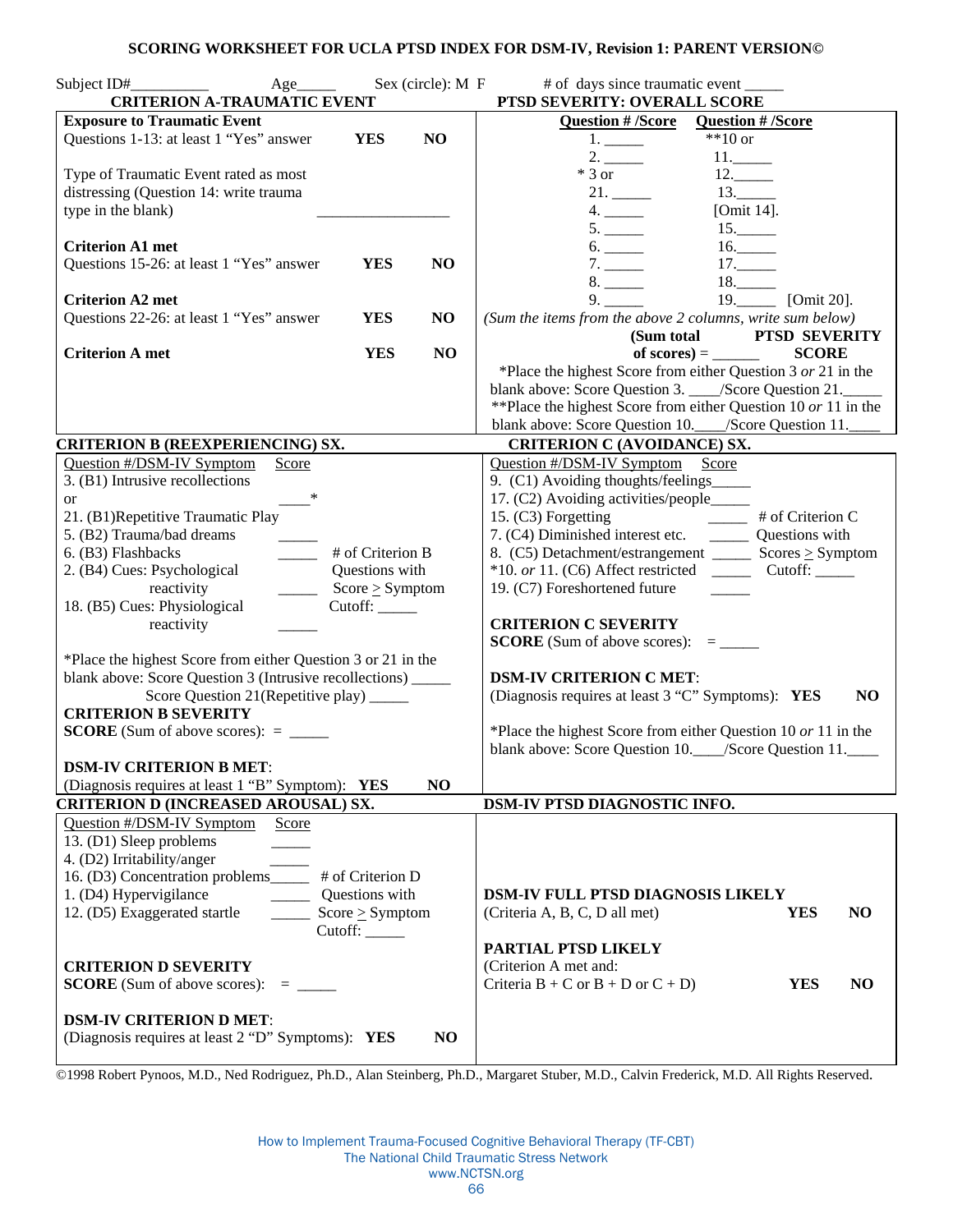#### **SCORING WORKSHEET FOR UCLA PTSD INDEX FOR DSM-IV, Revision 1: CHILD VERSION©**

Subject ID# Age Sex (circle): M F # of days since traumatic event  **CRITERION A-TRAUMATIC EVENT PTSD SEVERITY: OVERALL SCORE Exposure to Traumatic Event**  Questions 1-13: at least 1 "Yes" answer **YES NO** Type of Traumatic Event rated as most distressing (Question 14: write trauma type in the blank) **Criterion A1 met**  Questions 15-21: at least 1 "Yes" answer **YES NO Criterion A2 met**  Questions 22-26: at least 1 "Yes" answer **YES NO Criterion A met YES NO Peritraumatic Dissociation YES** NO Question 27: answer "Yes" **Question # /Score Question # /Score**   $\overline{12.}$  12.  $2.$  13. 3.\_\_\_\_\_ [Omit 14]. 4.  $15.$  $5.$  16.  $6.$  17. 7. \_\_\_\_\_\_\_\_ 18. \_\_\_\_  $\begin{array}{c}\n 8. \\
-4.19. \\
\hline\n 9. \\
\hline\n \end{array}$   $\begin{array}{c}\n 19. \\
\hline\n 19. \\
\hline\n 19.1122\n \end{array}$ [Omit 20]. \* 10. *or*  11.\_\_\_\_\_ *(Sum the items from the above 2 columns, write sum below)*   **(Sum total PTSD SEVERITY**   $\text{of scores} =$  **SCORE** \*Place the highest Score from either Question 10 *or* 11 in the blank above: Score Question 10.\_\_\_\_/Score Question 11.\_\_\_\_ **CRITERION B (REEXPERIENCING) SX. CRITERION C (AVOIDANCE) SX. Question #/DSM-IV Symptom Score** 3. (B1) Intrusive recollections 5. (B2) Trauma/bad dreams \_\_\_\_\_ 6. (B3) Flashbacks \_\_\_\_\_ # of Criterion B 2. (B4) Cues: Psychological Questions with reactivity  $Score \geq Symptom$ 18. (B5) Cues: Physiological Cutoff: reactivity **CRITERION B SEVERITY SCORE** (Sum of above scores): = \_\_\_\_\_ **DSM-IV CRITERION B MET**: (Diagnosis requires at least 1 "B" Symptom): **YES NO Question #/DSM-IV Symptom Score** 9. (C1) Avoiding thoughts/feelings \_\_\_\_\_ 17. (C2) Avoiding activities/people \_\_\_\_\_ 15. (C3) Forgetting # of Criterion C<br>7. (C4) Diminished interest etc. \_\_\_\_\_\_\_\_\_\_ 0uestions with 7. (C4) Diminished interest etc. 8. (C5) Detachment/estrangement  $\_\_\_\_\$  Scores  $\geq$  Symptom \*10. *or* 11. (C6) Affect restricted \_\_\_\_\_ Cutoff: \_\_\_\_\_ 19. (C7) Foreshort. future [\*Place the highest Score from either Question 10 *or* 11 in the blank above.] **CRITERION C SEVERITY SCORE** (Sum of above scores):  $=$ **DSM-IV CRITERION C MET**: (Diagnosis requires at least 3 "C" Symptoms): **YES NO CRITERION D (INCREASED AROUSAL) SX. DSM-IV PTSD DIAGNOSTIC INFO. Question #/DSM-IV Symptom Score** 13. (D1) Sleep problems \_\_\_\_\_ 4. (D2) Irritability/anger \_\_\_\_\_ 16. (D3) Concentration problems \_\_\_\_\_ # of Criterion D 1. (D4) Hypervigilance Questions with 12. (D5) Exaggerated startle  $\qquad \qquad \qquad \qquad$ Score  $\geq$  Symptom Cutoff: **CRITERION D SEVERITY SCORE** (Sum of above scores): = \_\_\_\_\_ **DSM-IV CRITERION D MET**: (Diagnosis requires at least 2 "D" Symptoms): **YES NO DSM-IV FULL PTSD DIAGNOSIS LIKELY**  (Criteria A, B, C, D all met) **YES NO PARTIAL PTSD LIKELY**  [Criterion A met and: Criteria  $(B + C)$  or  $(B + D)$  or  $(C + D)$ ] **YES** NO

©1998 Robert Pynoos, M.D., Ned Rodriguez, Ph.D., Alan Steinberg, Ph.D., Margaret Stuber, M.D., Calvin Frederick, M.D. All Rights Reserved.